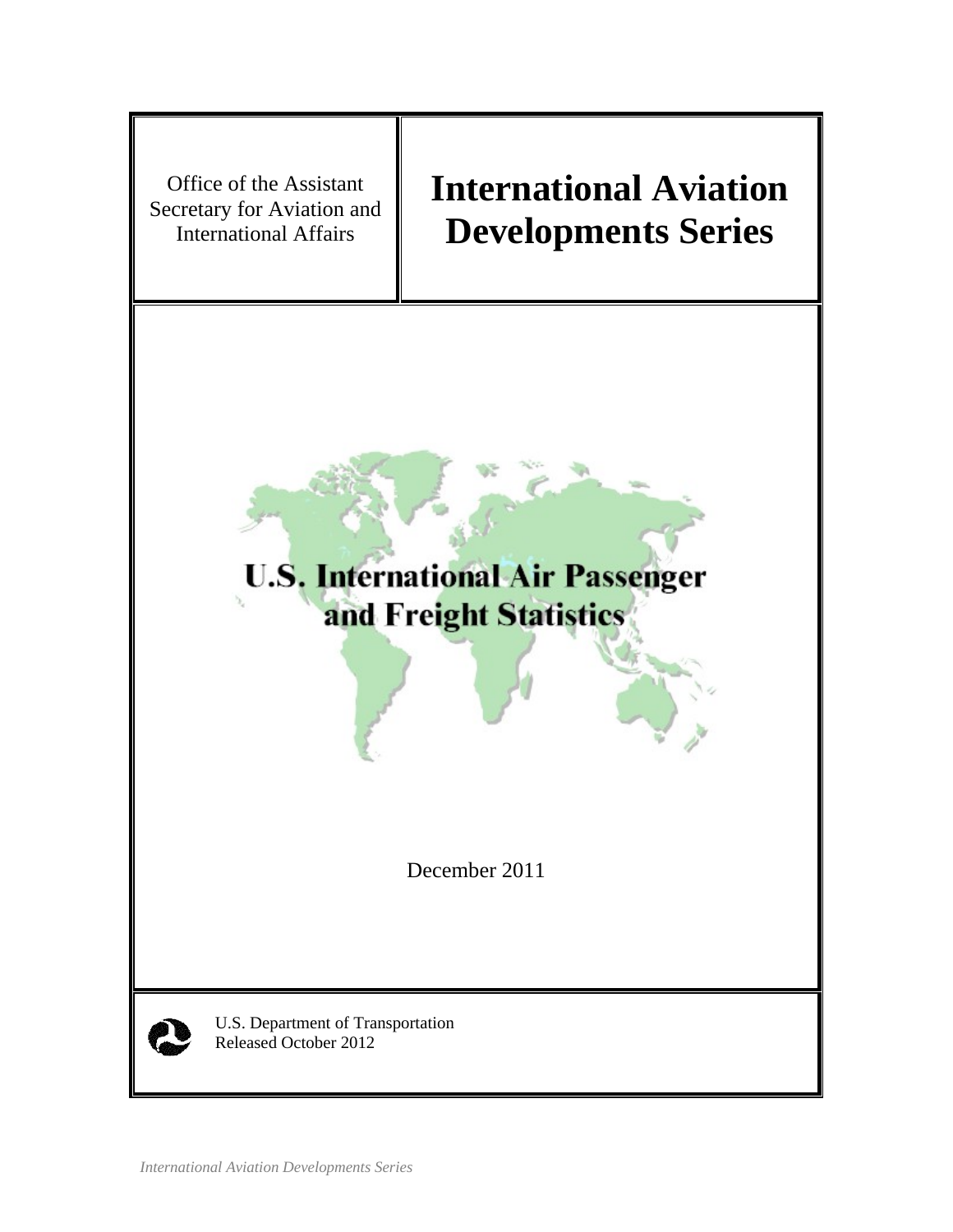## **Table of Contents**

| <b>Introduction</b><br><b>Summary of Data</b> | Pg1<br>Pg <sub>3</sub> |
|-----------------------------------------------|------------------------|
| Passenger Traffic                             | Pg4                    |
| Departures and Seat Capacity                  | Pg <sub>5</sub>        |
| Freight Traffic                               | Pg 5                   |

## **Data Tables**

| Table 1: | Nonstop Travel Between the U.S. and the World - Passengers, Seats, Departures,<br>and Freight |
|----------|-----------------------------------------------------------------------------------------------|
| Table 2: | U.S. International Nonstop Data by World Area - Passengers, Seats, Departures,<br>and Freight |
| Table 3: | Top 25 Foreign Country Gateways to U.S. (Passengers)                                          |
| Table 4: | Top 25 Foreign Country Gateways to U.S. (Seats)                                               |
| Table 5: | Top 25 Foreign Country Gateways to U.S. (Freight)                                             |
| Table 6: | Top 40 U.S. Passenger Gateways to the World, Scheduled Service                                |
| Table 7: | Top 40 International Passenger Gateways to the U.S., Scheduled Service                        |
| Table 8: | Top 50 U.S. - International Airport-Pairs, Scheduled Passenger and Seat Data                  |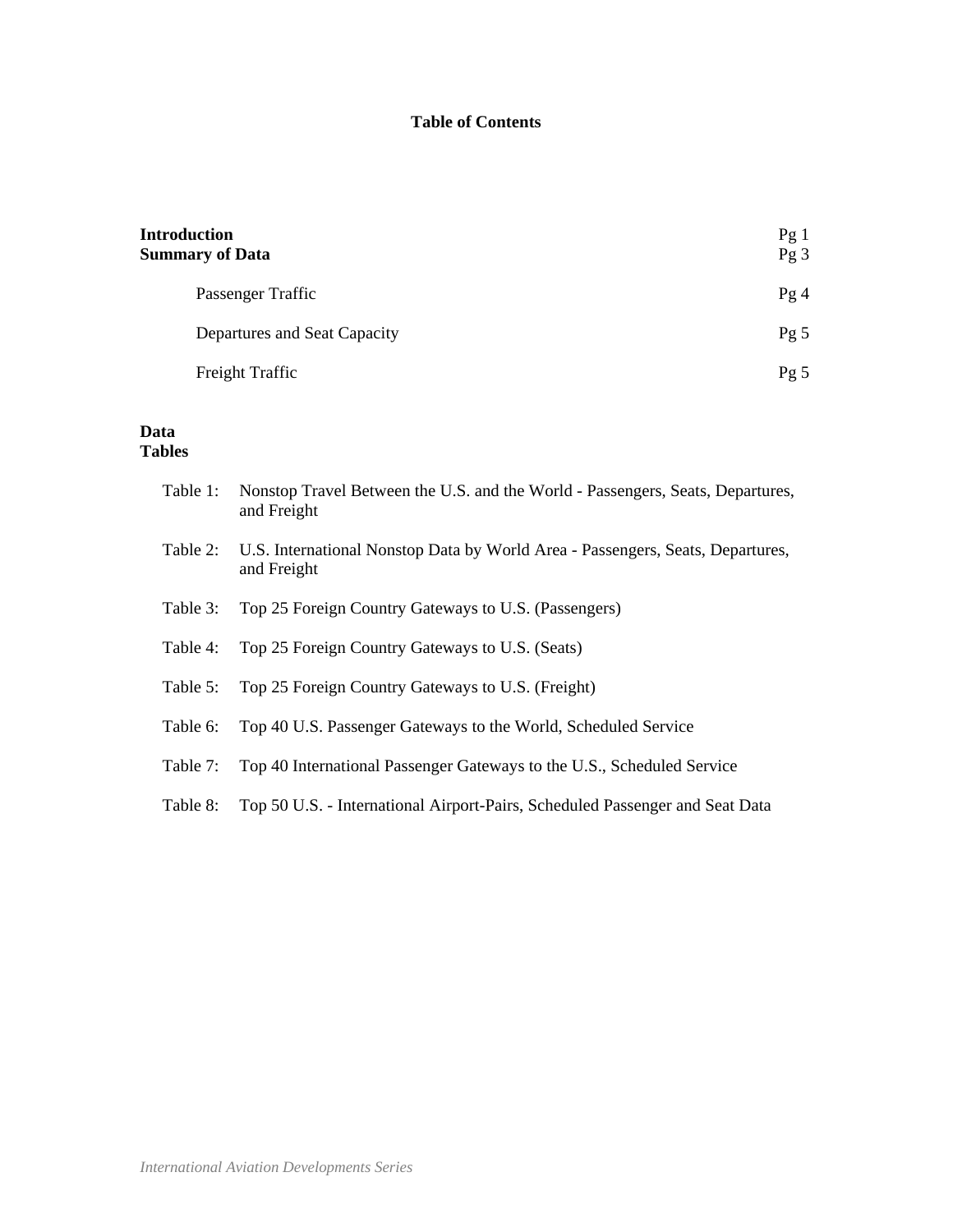### **Introduction**

The *U.S. International Air Passenger and Freight Statistics* report has been developed to provide the public with additional access to international aviation data. The report is restricted to nonstop commercial traffic traveling between international points and U.S. airports. Global air travel systems are comprised of complex, ever-changing networks and alliances. The majority of international passengers to and from the U.S. make at least one connection before reaching their final destination. This report represents a limited aspect of international travel - nonstop flows into and out of the U.S. cities that serve as an international gateway will have high numbers in this report, but users should bear in mind that some portion of this traffic continued on a connecting flight to its final destination. Conversely, U.S. carriers serve some international points only through an international connection; therefore it might look as if no U.S. carrier serves a certain international point, when in fact U.S. carrier traffic is first flowing through a connecting city. Figures for U.S. nonstop market share do not necessarily correlate to the total service provided to that point by U.S. carriers.

The widespread use of code-share agreements also influences this data. Under a code-share agreement, it is common for a passenger to fly on an aircraft owned and operated by a different airline than the one from which they bought their ticket. The data in this report represents the air carrier that operated the passenger or cargo flight reported. In some cases, such as U.S. to China, regulatory impediments make it difficult for U.S. domestic carriers to operate adequate service using their own equipment. U.S. carriers compensate by marketing and selling tickets under their own code to those destinations, and then arranging for a foreign code-share partner to actually transport the passengers. Therefore, low U.S. market share in certain restricted markets is not indicative of the true proportion of passengers purchasing U.S. carrier tickets, but rather represents the actual carrier that transported the passengers reported. Code-sharing and networkflow data issues also apply to cargo shipments.

The data in this report is presented in a top-down format. Table 1 provides gross summaries of U.S.-international passengers, capacity, and freight. The same data is then broken down by world area and by country in Tables 2 through 5. Scheduled passenger data for the largest domestic gateway cities, the largest foreign gateway cities, and the largest U.S.-international airport-pairs can be found in Tables 6, 7, and 8. All data is derived from the T-100 Segment reports submitted to the Department by U.S. and foreign carriers.

The T-100 program was instituted by the Department of Transportation effective January 1, 1990. It covers traffic reports of foreign airlines operating to the United States and traffic reports of the domestic and international operations of U.S. airlines. The airlines submit these reports monthly to the Department's Office of Airline Information (OAI) of the Bureau of Transportation Statistics. The rules governing disclosure of the International T-100 data require that the data be kept confidential for a period of six months beyond the reporting date.

Users of this report should take the following points into consideration:

- The T-100 segment data includes all traffic arriving at U.S. airports and departing from U.S. airports on nonstop commercial international flights.
- Prior to October  $1<sup>st</sup>$  2002, air carriers that operated aircraft with 60 seats or less were not required to file T-100 data. Therefore prior to October 1<sup>st</sup> 2002, passenger volume in particular markets particularly the Caribbean and certain Canadian markets – is understated in this report due to the large amount of service provided by small aircraft.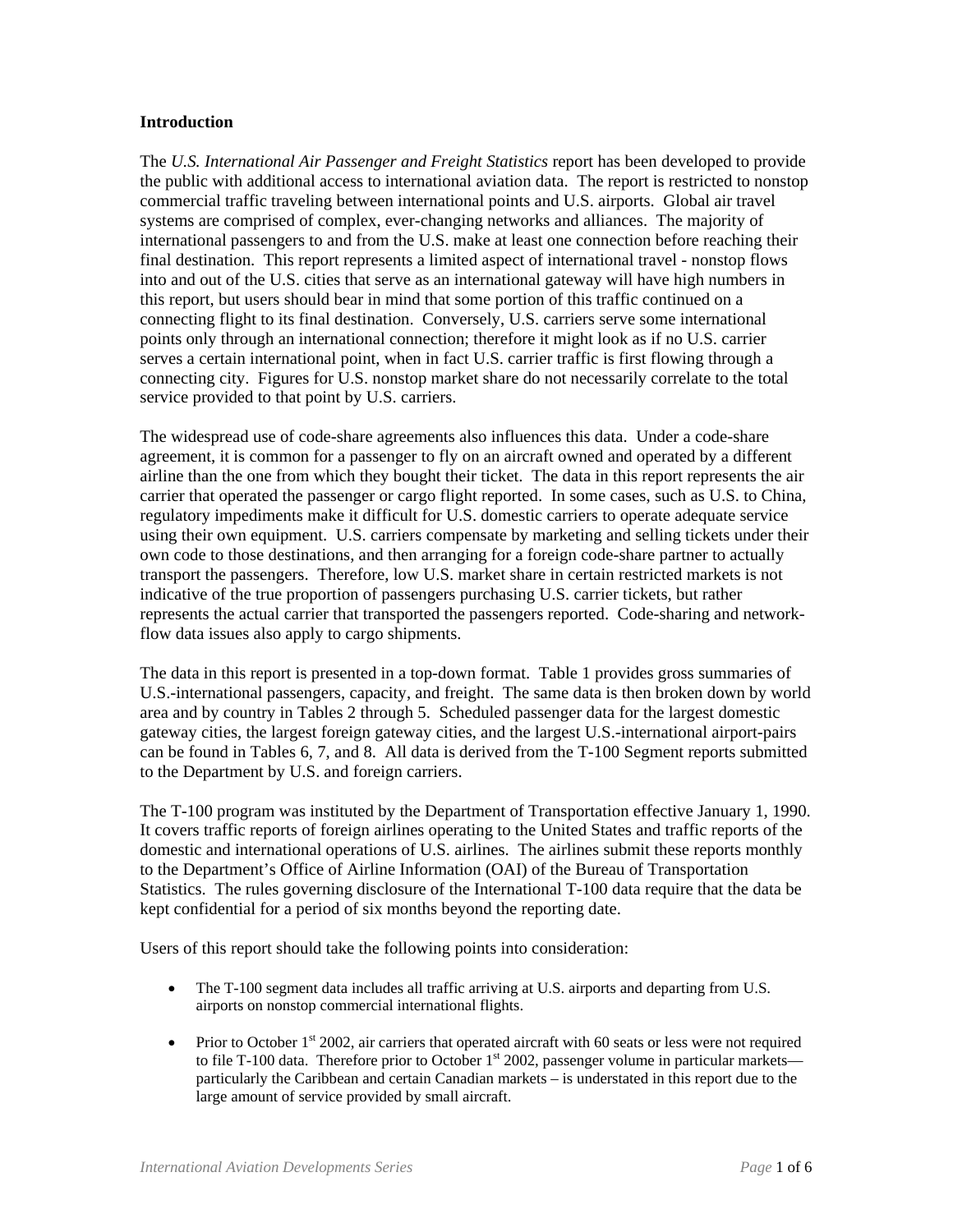- T-100 data represents only nonstop service. The absence of U.S. nonstop service, or a low U.S. flag market share, does not necessarily correlate to the amount of service provided to that point by U.S. carriers. Many international destinations are served by U.S. carriers via connecting points. Those not heavily served on a nonstop basis are underrepresented in this report.
- Conversely, traffic on U.S.-international routes that serve as connecting gateways will exceed the number of true Origin & Destination passengers on the route because of the high percentage of traffic connecting through the gateway.
- Code-share relationships may cause U.S. carriers to seem under-represented in certain restrictive markets. This data is reported according to the operating carrier. In extensive code-share relationships (particularly to certain Asian countries) U.S. airlines sell a large number of tickets to passengers and then provide transport through the foreign code-share partner.
- Cargo carriers also employ the use of networks and code-share arrangements; therefore, cargo data is susceptible to the same reporting shortcomings in this report as passenger data.
- Freight tons do not include mail.
- The T100 dataset is dynamic and subject to edits and updates. The data in this report represent a snapshot of the T100 segment on the day the report tables are generated. This report will contain most recent data for the current month and previous 35 months.

This report is available on the Internet at http://ostpxweb.dot.gov/aviation/. More extensive International T-100 data is also posted at this location in a downloadable format. Questions and comments should be directed to the Office of Aviation Analysis, Office of the Secretary, at (202) 366-2352.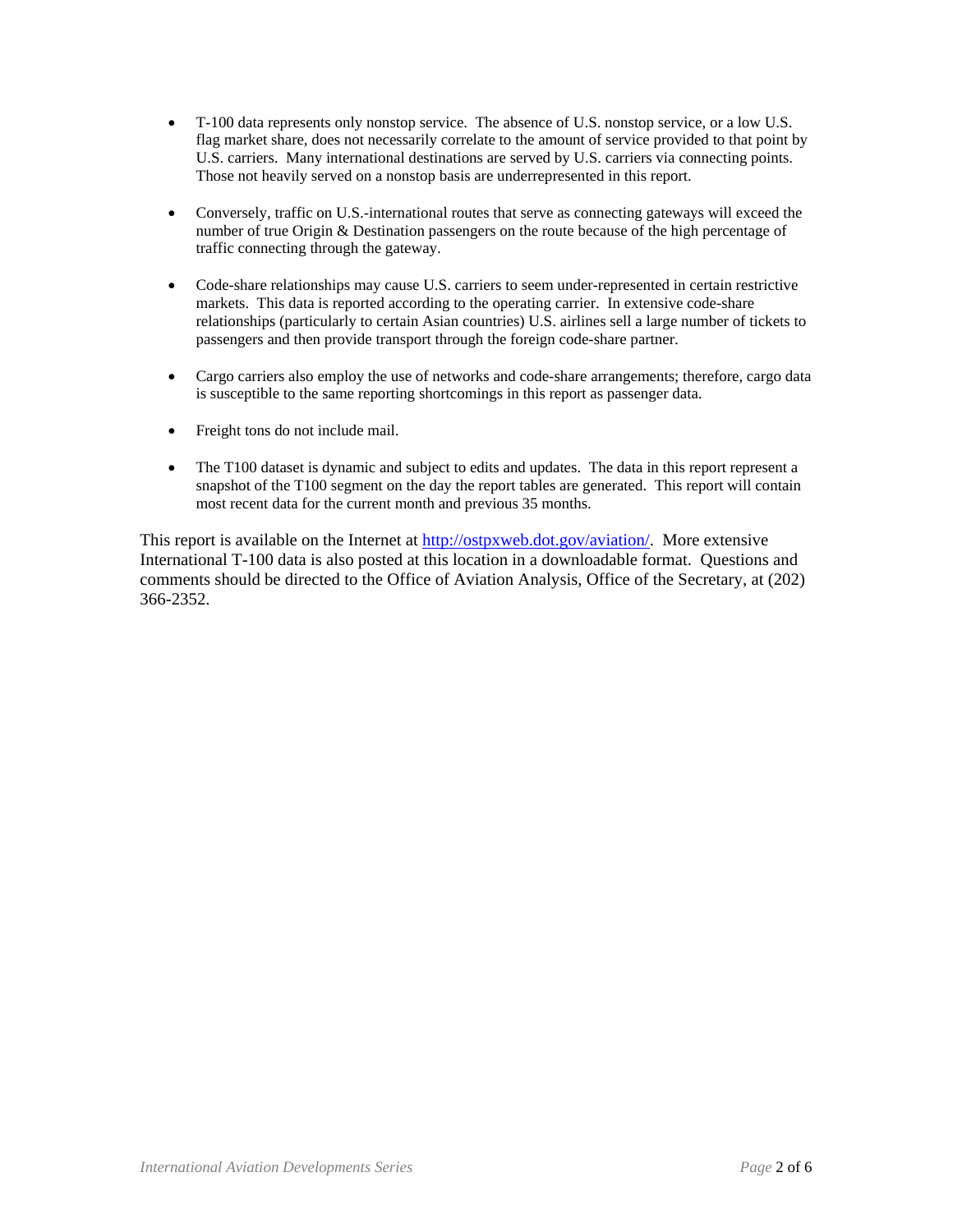## **Summary for the Month of December 2011 and year-ended December 2011**

U.S. and foreign air carriers transported 166.4 million passengers between the United States and the rest of the world for the year-ended December 2011, up 3.9% from the previous year . U.S. flag market share increased from a 58.6% share to a 58.6% share. For the year-ended December 2011, available seats into and out of the United States increased 4.2% from the previous year to 212.4 million. During the most recent period, there were 1.48 million flights into and out of the U.S., an increase of 1.6% from the previous year . The market share of seats for U.S. flag carriers rose to 59% from 59%, and U.S. carriers performed 66.1% of all departures. US-Scheduled<br>57.7% US-Charter 1.3% Foreign-**Scheduled** 40.7% Foreign-**Charter** 0.3% **U.S.-International Seats YE December 2011** US-Scheduled 57.5% US-Charter 1.1% Foreign-**Scheduled** 41.1% Foreign-**Charter** 0.3% **U.S.-International Passengers YE December 2011**

U.S. and foreign airlines carried 9.62 million freight tons to and from the United States during the 12 months ended December 2011, a 1.1% decline from the previous year U.S. flag share rose from 48% to 49.4%.

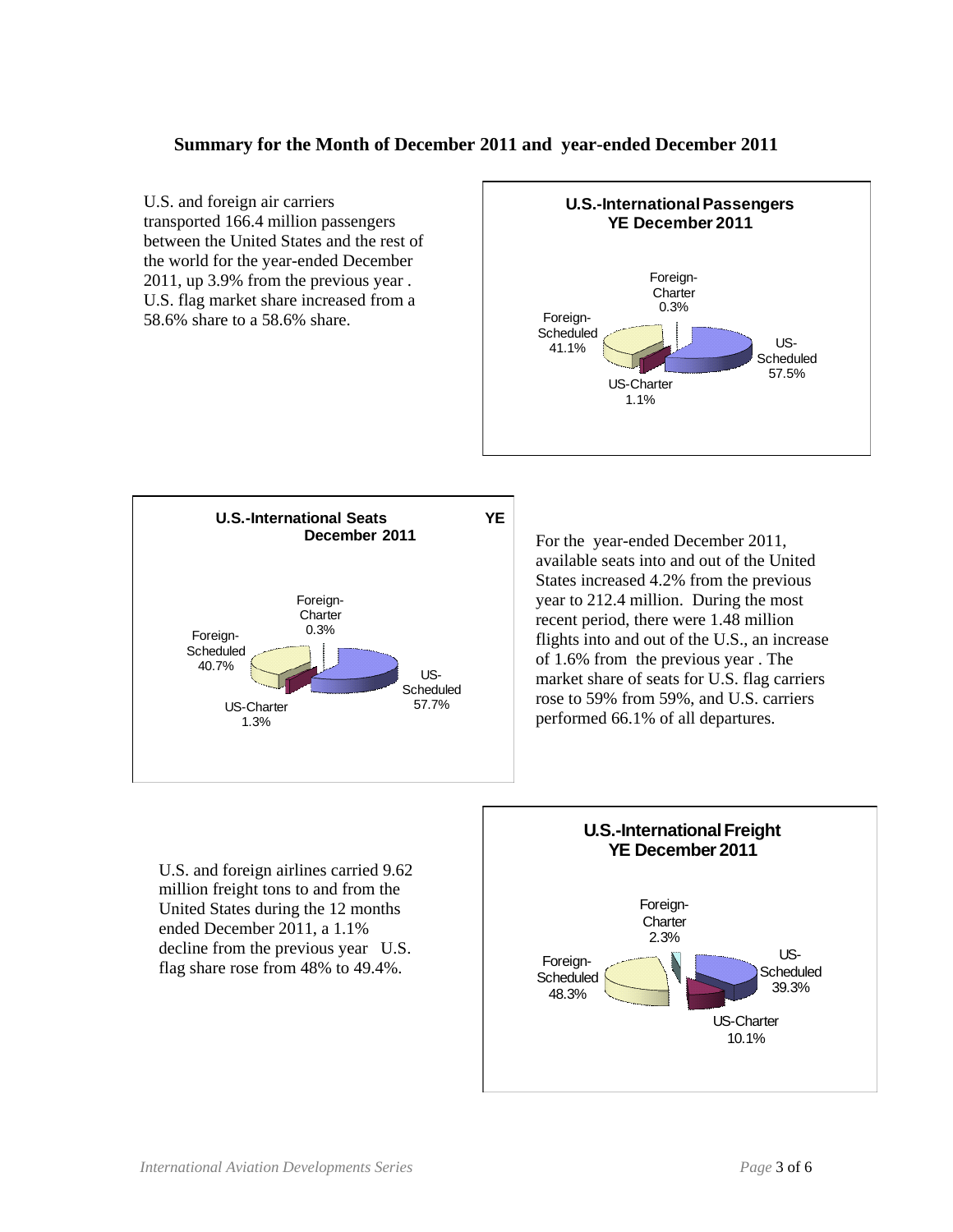## **Passenger Traffic**

Air passenger traffic between the U.S. and the rest of the world during the month of December 2011 increased 5% from a year ago to 13,734,159 passengers. U.S. airlines carried 58.5% of total passengers traveling to or from international destinations. U.S. and foreign charter passengers accounted for 1.2% of international travel.

For the year-ended December 2011, U.S.-world traffic was up 3.9% from the previous year to 166,394,546 passengers. U.S. airlines carried 58.6% of total passengers, compared to 58.6% the previous year. U.S. and foreign charter passengers accounted for 1.4% of international travel.

## *World Area Trends*

All regions experienced passenger growth between the year-ended periods December 2011 and 2010. The Middle East experienced the largest percentage increase in nonstop passenger traffic growth to and from the U.S. for the year-ended December 2011, rising 9.7%. Passenger traffic between the U.S. and Africa was unchanged at 0.2% to 1,399,991 passengers.

The largest U.S.-international regional gateway was U.S.-Europe, where 52.0 million passengers were transported during the year-ended December 2011 period. Europe is followed by Central America at 26.6 million passengers, and the Far East was third at 23.9 million passengers.

## *Country Trends*

The top five U.S.-international country passenger gateways for the year-ended December 2011 were Canada, Mexico, the United Kingdom, Japan, and Germany. Of the top 25 country markets, 19 posted a positive passenger growth rate for the year-ended period and none experienced a loss in passenger traffic greater than 10%. U.S. flag share was up in nine of the top 25 country markets, was unchanged in four country markets, and decreased in 12 country markets.

## *Gateway Trends*

The top five domestic scheduled passenger gateway airports for the year-ended December 2011 were New York, NY (JFK), Miami, FL (MIA), Los Angeles, CA (LAX), Newark, NJ (EWR), and Chicago, IL (ORD). Load factors were 70% or higher in 34 out of the top 40 domestic gateway airports. Load factors were below 60% in two of the top 40 domestic gateway airports. Passenger traffic for the year-ended December 2011 compared to year-ended December 2010 was up in 29 of the top 40 domestic gateways

The top five foreign scheduled passenger gateways for the year-ended December 2011 were London, United Kingdom (LHR), Toronto, Canada (YYZ), Tokyo, Japan (NRT), Frankfurt, Germany (FRA), and Paris, France (CDG). There were 25 international gateways, Tokyo, Japan (NRT); Frankfurt, Germany (FRA); Paris, France (CDG); Cancun, Mexico (CUN); Amsterdam, Netherlands (AMS); Sao Paulo, Brazil (GRU); Hong Kong, Hong Kong (HKG); Montego Bay, Jamaica (MBJ); Munich, Germany (MUC); Rome, Italy (FCO); San Jose, Costa Rica (SJO); Taipei, Taiwan (TPE); Sydney, Australia (SYD); Beijing, China (PEK); Zurich, Switzerland (ZRH); Shanghai, China (PVG); Bogota, Colombia (BOG); Dublin, Ireland (DUB); Tel Aviv, Israel (TLV); Lima, Peru (LIM); London, United Kingdom (LGW); Punta Cana, Dominican Republic (PUJ); Puerto Vallarta, Mexico (PVR); Ezeiza, Argentina (EZE) and Manchester, United Kingdom (MAN), with a load factor of 80% or more for the annual period. There were no international gateways with a load factor under 60%. Of the top 40 foreign gateways, 13 reported traffic losses compared to the yearended December 2010. The top U.S.-international gateway segments were 1) New York, NY (JFK)-London, United Kingdom (LHR); 2) Los Angeles, CA (LAX)-London, United Kingdom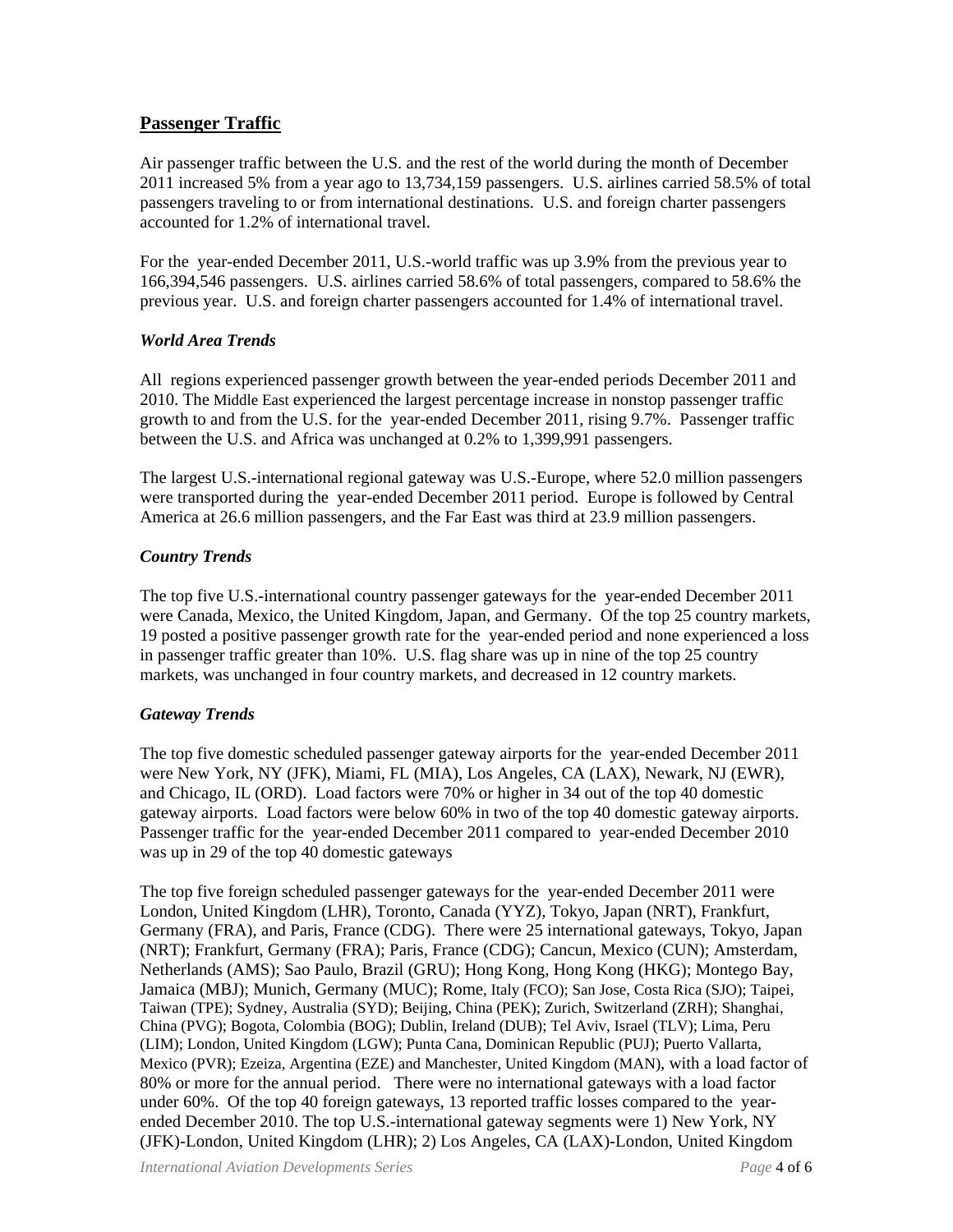(LHR); 3) Honolulu, HI (HNL)-Tokyo, Japan (NRT); 4) New York, NY (JFK)-Paris, France (CDG); and 5) Chicago, IL (ORD)-London, United Kingdom (LHR).

## **Departures and Seat Capacity**

Departures between the U.S. and the rest of the world for the month of December 2011 increased 3.9% from December 2010. Available seats increased by 5.4% over the same period. U.S. airlines provided 58.7% of international seats and 65.8% of departures. Charter service for all airlines accounted for 1.5% of international seats and 3.4% of international departures.

For the year-ended December 2011, U.S.-world seats increased 4.2% from the previous year to 212.4 million. Departures increased by 1.6% to 1.48 million. U.S. airlines provided 59.0% of seats, compared to 59.0% the previous year. Charter service for all airlines accounted for 3.6% of international seats and 3.6% of international departures

## *World Area Trends*

Eight of the nine world area regions recorded an increase in annual seat capacity between the year-ended periods December 2011 and 2010. The Middle East reported the largest relative increase in available seats to and from the U.S., rising 14.2% to 6.7 million, while the Caribbean-U.S. seat capacity experienced the only decline, down 0.3% to 23.8 million seats.

Between the U.S. and Europe, 64.3 million seats were available for the year-ended December 2011, making it the largest U.S.-international regional gateway from a seat capacity standpoint. Europe is followed by Central America with 34.7 million seats, Canada with 31.6 million seats, and the Far East with 30 million seats.

## *Country Trends*

The top five U.S.-international country gateways for seat capacity in the year-ended December 2011 were Canada, Mexico, the United Kingdom, Japan, and Germany. Of the top 25 U.S. international countries, seven posted negative growth rates. U.S. flag share was down in ten of the 25 country markets, was unchanged in seven country markets, and increased in the remaining eight country markets.

## **Freight Traffic**

Air freight between the U.S. and the rest of the world in the month of December 2011 decreased 1.7% from December 2010 to 806,364 tons. U.S. airlines carried 50.0% of total freight to and from international destinations. Charter service accounted for 12.4% of international freight traffic.

For the year-ended December 2011, U.S.-world airfreight decreased 1.1% over the previous year to 9.62 million tons. U.S. airlines carried 49.4% of total freight, compared to 48.0% the previous year.

### *World Area Trends*

The Middle East experienced the greatest relative increase in nonstop freight shipments to and from the U.S. between the year-ended December 2011 and 2010, rising 11%. Africa posted the second largest increase, up 7.5%. Five of the nine regions recorded a gain of freight traffic between the two 12 month ended periods. On an absolute basis, Europe posted the largest increase, up 75 thousand tons to 3.1 million tons.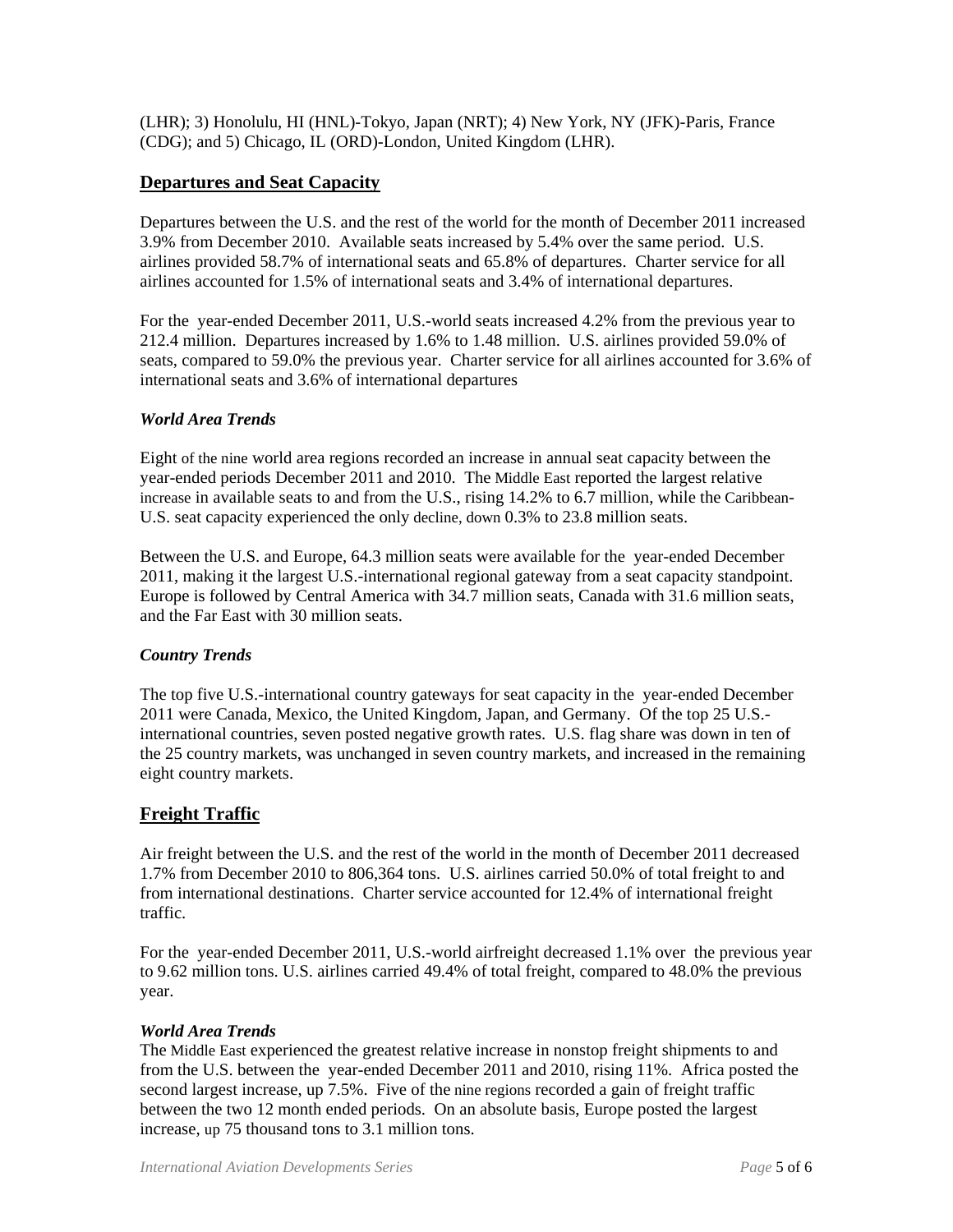Between the U.S. and the Far East, 3.6 million tons were transported for the year-ended December 2011, this area making the Far East the largest U.S. international regional freight gateway, followed closely by Europe with 3.1 million tons of freight.

### *Country Trends*

The top five U.S.-international country gateways for freight in the year-ended December 2011 were Japan, Germany, the United Kingdom, South Korea, and China. Of the top 25 country markets, 13 posted positive freight growth rates for the year-ended December 2011 versus the year-ended December 2010. Taiwan had the highest loss rate at 14.3%. U.S. flag share was down in nine of the 25 country markets, was unchanged in 2 country markets, and increased in the remaining 14 country markets.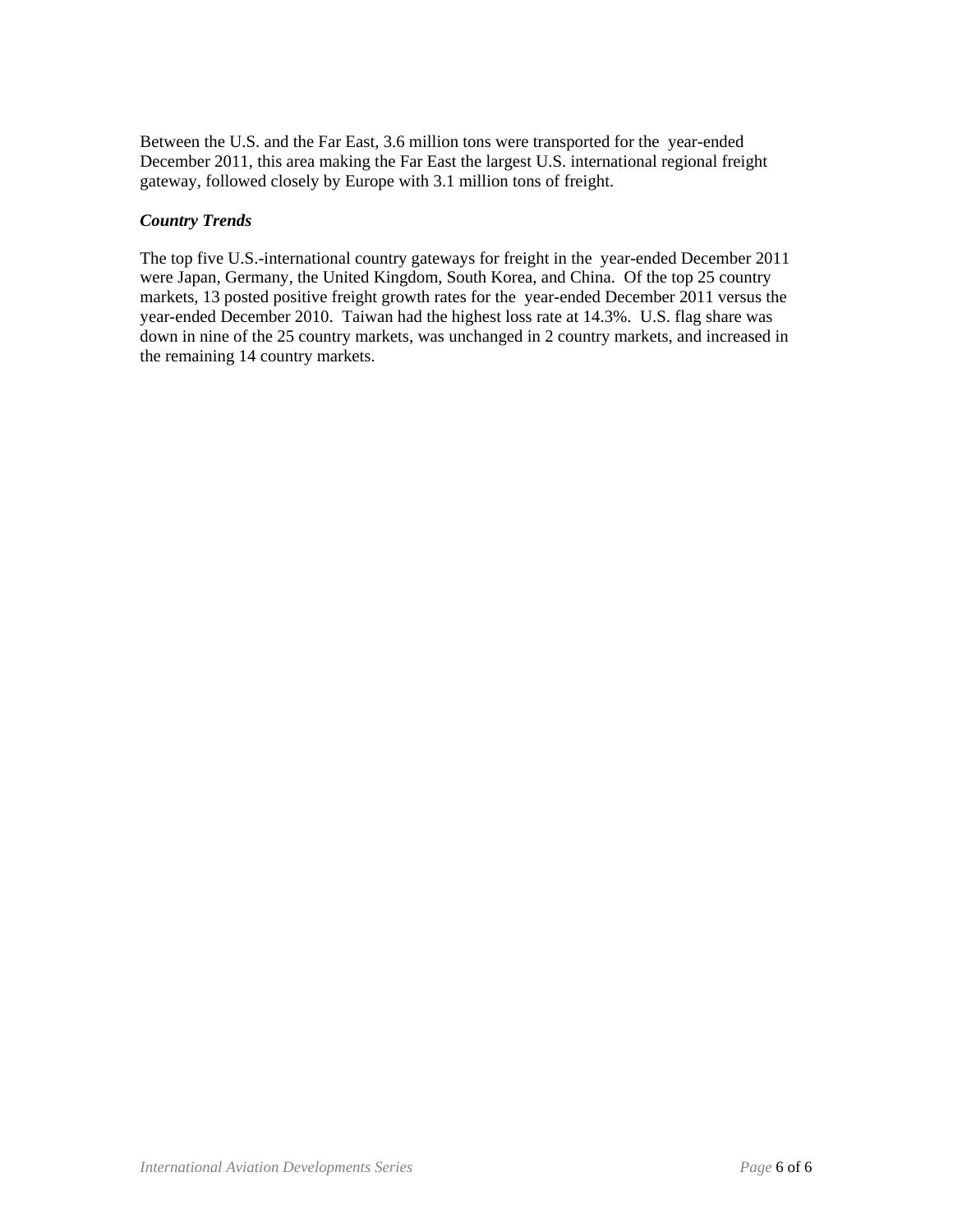### **Passengers**

|      |                |               | Yr/Yr   | US           | Foreign      | <b>Scheduled</b> | Yr/Yr   | <b>US</b>    | Foreign      | <b>Charter</b> | Yr/Yr    | <b>US</b>    | Foreign      |
|------|----------------|---------------|---------|--------------|--------------|------------------|---------|--------------|--------------|----------------|----------|--------------|--------------|
| Year | <b>Month</b>   | Total         | Growth  | <b>Share</b> | <b>Share</b> | <b>Total</b>     | Growth  | <b>Share</b> | <b>Share</b> | <b>Total</b>   | Growth   | <b>Share</b> | <b>Share</b> |
| 2010 |                | 12,592,398    | 3.2%    | 57.8%        | 42.2%        | 12,451,221       | 2.8%    | 57.5%        | 42.5%        | 141,177        | 47.3%    | 82.0%        | 18.0%        |
| 2010 | 2              | 10,855,088    | 3.2%    | 58.5%        | 41.5%        | 10,732,384       | 2.9%    | 58.3%        | 41.7%        | 122,704        | 42.2%    | 78.3%        | 21.7%        |
| 2010 | 3              | 13,454,683    | 6.5%    | 59.1%        | 40.9%        | 13,303,475       | 6.1%    | 58.9%        | 41.1%        | 151,208        | 45.6%    | 76.9%        | 23.1%        |
| 2010 | $\overline{4}$ | 12,574,366    | $-1.5%$ | 58.6%        | 41.4%        | 12,441,643       | $-1.7%$ | 58.3%        | 41.7%        | 132,723        | 24.5%    | 79.6%        | 20.4%        |
| 2010 | 5              | 13,538,156    | 13.4%   | 57.9%        | 42.1%        | 13,408,142       | 13.5%   | 57.9%        | 42.1%        | 130,014        | 2.0%     | 59.7%        | 40.3%        |
| 2010 | 6              | 14,609,064    | $9.0\%$ | 59.0%        | 41.0%        | 14,442,785       | 9.2%    | 58.9%        | 41.1%        | 166,279        | $-2.8%$  | 64.1%        | 35.9%        |
| 2010 | $\overline{7}$ | 16,305,908    | 7.4%    | 59.4%        | 40.6%        | 16,067,319       | 7.3%    | 59.3%        | 40.7%        | 238,589        | 17.6%    | 66.8%        | 33.2%        |
| 2010 | 8              | 15.583.563    | 3.6%    | 59.3%        | 40.7%        | 15,372,344       | 3.4%    | 59.4%        | 40.6%        | 211,219        | 22.1%    | 57.8%        | 42.2%        |
| 2010 | 9              | 12,769,627    | 8.1%    | 57.4%        | 42.6%        | 12,632,565       | 8.1%    | 57.5%        | 42.5%        | 137,062        | 11.3%    | 52.7%        | 47.3%        |
| 2010 | 10             | 13,029,119    | 8.2%    | 57.6%        | 42.4%        | 12,921,358       | 8.4%    | 57.6%        | 42.4%        | 107,761        | $-13.2%$ | 66.7%        | 33.3%        |
| 2010 | 11             | 11,767,870    | 5.1%    | 59.1%        | 40.9%        | 11,677,796       | 5.0%    | 58.8%        | 41.2%        | 90,074         | 18.5%    | 87.1%        | 12.9%        |
| 2010 | 12             | 13,083,975    | 2.3%    | 59.5%        | 40.5%        | 12,956,283       | 2.1%    | 59.2%        | 40.8%        | 127,692        | 33.5%    | 83.9%        | 16.1%        |
| 2011 | 1              | 12,906,205    | 2.5%    | 59.8%        | 40.2%        | 12,709,351       | 2.1%    | 59.5%        | 40.5%        | 196,854        | 39.4%    | 81.5%        | 18.5%        |
| 2011 | $\overline{2}$ | 11,166,018    | 2.9%    | 59.8%        | 40.2%        | 10,971,643       | 2.2%    | 59.4%        | 40.6%        | 194,375        | 58.4%    | 85.8%        | 14.2%        |
| 2011 | 3              | 13,715,210    | 1.9%    | 60.5%        | 39.5%        | 13,494,901       | 1.4%    | 60.0%        | 40.0%        | 220,309        | 45.7%    | 88.9%        | 11.1%        |
| 2011 | 4              | 13,725,439    | 9.2%    | 58.6%        | 41.4%        | 13,529,549       | 8.7%    | 58.2%        | 41.8%        | 195,890        | 47.6%    | 86.1%        | 13.9%        |
| 2011 | 5              | 14,098,325    | 4.1%    | 58.3%        | 41.7%        | 13,937,060       | 3.9%    | 58.1%        | 41.9%        | 161,265        | 24.0%    | 75.3%        | 24.7%        |
| 2011 | 6              | 15,017,031    | 2.8%    | 59.2%        | 40.8%        | 14,819,073       | 2.6%    | 58.9%        | 41.1%        | 197,958        | 19.1%    | 75.8%        | 24.2%        |
| 2011 | $\overline{7}$ | 16,968,320    | 4.1%    | 60.0%        | 40.0%        | 16,660,595       | 3.7%    | 59.7%        | 40.3%        | 307,725        | 29.0%    | 78.0%        | 22.0%        |
| 2011 | 8              | 16,033,732    | 2.9%    | 58.6%        | 41.4%        | 15,784,969       | 2.7%    | 58.5%        | 41.5%        | 248,763        | 17.8%    | 68.5%        | 31.5%        |
| 2011 | 9              | 13,404,467    | 5.0%    | 56.1%        | 43.9%        | 13,245,089       | 4.8%    | 56.0%        | 44.0%        | 159,378        | 16.3%    | 65.1%        | 34.9%        |
| 2011 | 10             | 13,336,395    | 2.4%    | 56.0%        | 44.0%        | 13,209,353       | 2.2%    | 55.9%        | 44.1%        | 127,042        | 17.9%    | 75.3%        | 24.7%        |
| 2011 | 11             | 12,289,245    | 4.4%    | 57.1%        | 42.9%        | 12,159,822       | 4.1%    | 56.8%        | 43.2%        | 129,423        | 43.7%    | 91.0%        | 9.0%         |
| 2011 | 12             | 13,734,159    | 5.0%    | 58.5%        | 41.5%        | 13,571,214       | 4.7%    | 58.1%        | 41.9%        | 162,945        | 27.6%    | 88.2%        | 11.8%        |
| YE   | 200912         | 151,536,388   | $-5.6%$ | 57.4%        | 42.6%        | 150,050,503      | $-5.2%$ | 57.4%        | 42.6%        | 1,485,885      | $-37.9%$ | 60.6%        | 39.4%        |
| YE   | 201012         | 160, 163, 817 | 5.7%    | 58.6%        | 41.4%        | 158,407,315      | 5.6%    | 58.5%        | 41.5%        | 1,756,502      | 18.2%    | 70.0%        | 30.0%        |
| YE   | 201112         | 166,394,546   | 3.9%    | 58.6%        | 41.4%        | 164,092,619      | 3.6%    | 58.3%        | 41.7%        | 2,301,927      | 31.1%    | 79.7%        | 20.3%        |

Source : U.S. Department of Transportation T-100 Segment Data. Page 1 of 4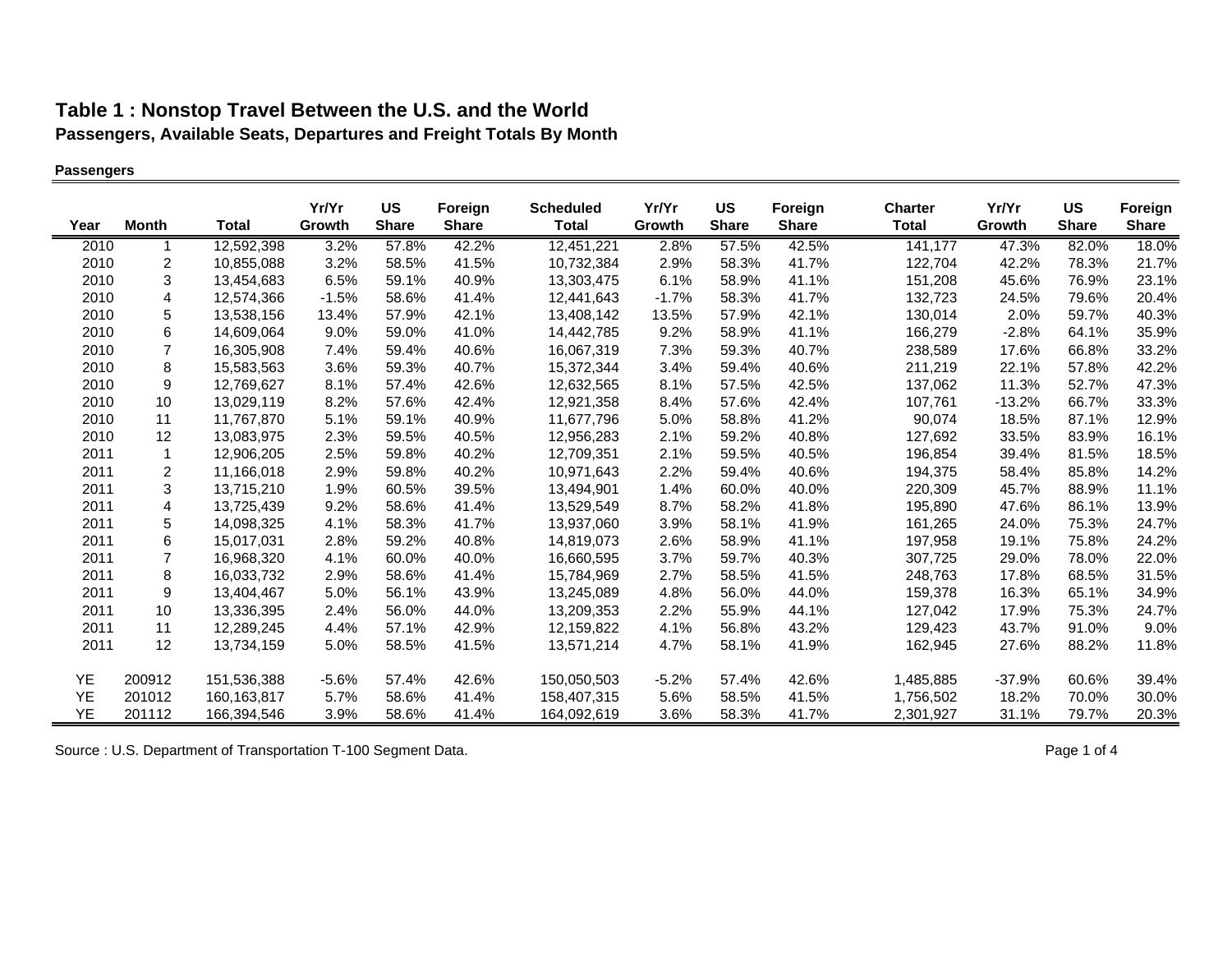#### **Seats**

|      |              |              | Yr/Yr   | <b>US</b>    | Foreign      | <b>Scheduled</b> | Yr/Yr   | <b>US</b>    | Foreign      | <b>Charter</b> | Yr/Yr    | <b>US</b>    | Foreign      |
|------|--------------|--------------|---------|--------------|--------------|------------------|---------|--------------|--------------|----------------|----------|--------------|--------------|
| Year | <b>Month</b> | <b>Total</b> | Growth  | <b>Share</b> | <b>Share</b> | <b>Total</b>     | Growth  | <b>Share</b> | <b>Share</b> | <b>Total</b>   | Growth   | <b>Share</b> | <b>Share</b> |
| 2010 |              | 16,914,453   | $-1.3%$ | 58.6%        | 41.4%        | 16,697,115       | $-1.6%$ | 58.3%        | 41.7%        | 217,338        | 34.9%    | 84.3%        | 15.7%        |
| 2010 | 2            | 14.886.601   | $-2.5%$ | 58.9%        | 41.1%        | 14,712,789       | $-2.8%$ | 58.7%        | 41.3%        | 173,812        | 31.5%    | 80.2%        | 19.8%        |
| 2010 | 3            | 17,245,706   | $-0.8%$ | 59.6%        | 40.4%        | 17,032,409       | $-1.2%$ | 59.4%        | 40.6%        | 213,297        | 37.3%    | 78.8%        | 21.2%        |
| 2010 | 4            | 16,416,388   | $-3.7%$ | 59.2%        | 40.8%        | 16,205,348       | -4.0%   | 58.9%        | 41.1%        | 211,040        | 35.4%    | 81.3%        | 18.7%        |
| 2010 | 5            | 17,383,020   | 5.8%    | 58.6%        | 41.4%        | 17,178,280       | 5.7%    | 58.5%        | 41.5%        | 204,740        | 11.5%    | 69.0%        | 31.0%        |
| 2010 | 6            | 17,861,411   | 3.9%    | 59.6%        | 40.4%        | 17,607,889       | 3.9%    | 59.4%        | 40.6%        | 253,522        | 7.2%     | 73.5%        | 26.5%        |
| 2010 | 7            | 19,477,162   | 5.4%    | 59.6%        | 40.4%        | 19,151,858       | 5.1%    | 59.4%        | 40.6%        | 325,304        | 24.0%    | 72.1%        | 27.9%        |
| 2010 | 8            | 18,708,159   | 3.0%    | 59.4%        | 40.6%        | 18,421,222       | 2.7%    | 59.4%        | 40.6%        | 286,937        | 25.0%    | 64.4%        | 35.6%        |
| 2010 | 9            | 16,101,689   | 4.3%    | 57.7%        | 42.3%        | 15,902,840       | 4.3%    | 57.6%        | 42.4%        | 198,849        | 2.7%     | 63.5%        | 36.5%        |
| 2010 | 10           | 16.429.704   | 6.3%    | 58.1%        | 41.9%        | 16,259,140       | 6.6%    | 57.9%        | 42.1%        | 170,564        | $-16.5%$ | 71.2%        | 28.8%        |
| 2010 | 11           | 15,471,707   | 3.2%    | 59.2%        | 40.8%        | 15,329,776       | 3.1%    | 59.0%        | 41.0%        | 141,931        | 16.3%    | 89.3%        | 10.7%        |
| 2010 | 12           | 16,895,463   | 2.2%    | 59.7%        | 40.3%        | 16,681,066       | 1.9%    | 59.3%        | 40.7%        | 214,397        | 31.6%    | 87.6%        | 12.4%        |
| 2011 | $\mathbf{1}$ | 17,424,869   | 3.0%    | 60.2%        | 39.8%        | 17,133,828       | 2.6%    | 59.8%        | 40.2%        | 291,041        | 33.9%    | 84.3%        | 15.7%        |
| 2011 | 2            | 15,626,597   | 5.0%    | 60.5%        | 39.5%        | 15,360,323       | 4.4%    | 60.0%        | 40.0%        | 266,274        | 53.2%    | 86.7%        | 13.3%        |
| 2011 | 3            | 18,030,279   | 4.5%    | 60.8%        | 39.2%        | 17,741,822       | 4.2%    | 60.4%        | 39.6%        | 288,457        | 35.2%    | 88.6%        | 11.4%        |
| 2011 | 4            | 17,740,000   | 8.1%    | 59.5%        | 40.5%        | 17,462,584       | 7.8%    | 59.0%        | 41.0%        | 277,416        | 31.5%    | 87.9%        | 12.1%        |
| 2011 | 5            | 17,735,374   | 2.0%    | 59.1%        | 40.9%        | 17,497,380       | 1.9%    | 58.8%        | 41.2%        | 237,994        | 16.2%    | 80.1%        | 19.9%        |
| 2011 | 6            | 18,309,956   | 2.5%    | 59.8%        | 40.2%        | 18,031,134       | 2.4%    | 59.5%        | 40.5%        | 278,822        | 10.0%    | 79.9%        | 20.1%        |
| 2011 | 7            | 20,050,718   | 2.9%    | 60.1%        | 39.9%        | 19,646,004       | 2.6%    | 59.7%        | 40.3%        | 404,714        | 24.4%    | 80.4%        | 19.6%        |
| 2011 | 8            | 19,159,398   | 2.4%    | 58.9%        | 41.1%        | 18,816,431       | 2.1%    | 58.6%        | 41.4%        | 342,967        | 19.5%    | 74.4%        | 25.6%        |
| 2011 | 9            | 17, 172, 116 | 6.6%    | 56.6%        | 43.4%        | 16,916,164       | 6.4%    | 56.3%        | 43.7%        | 255,952        | 28.7%    | 73.5%        | 26.5%        |
| 2011 | 10           | 17,251,859   | 5.0%    | 56.6%        | 43.4%        | 17,044,458       | 4.8%    | 56.3%        | 43.7%        | 207,401        | 21.6%    | 81.4%        | 18.6%        |
| 2011 | 11           | 16.116.400   | 4.2%    | 57.4%        | 42.6%        | 15.895.602       | 3.7%    | 56.9%        | 43.1%        | 220,798        | 55.6%    | 92.9%        | 7.1%         |
| 2011 | 12           | 17,809,339   | 5.4%    | 58.7%        | 41.3%        | 17,536,766       | 5.1%    | 58.2%        | 41.8%        | 272,573        | 27.1%    | 90.8%        | 9.2%         |
| YE   | 200912       | 199,505,292  | $-6.1%$ | 57.6%        | 42.4%        | 197,305,898      | $-5.7%$ | 57.5%        | 42.5%        | 2,199,394      | $-33.3%$ | 67.7%        | 32.3%        |
| YE   | 201012       | 203.791.463  | 2.1%    | 59.0%        | 41.0%        | 201.179.732      | 2.0%    | 58.8%        | 41.2%        | 2.611.731      | 18.7%    | 75.5%        | 24.5%        |
| YE   | 201112       | 212,426,905  | 4.2%    | 59.0%        | 41.0%        | 209,082,496      | 3.9%    | 58.7%        | 41.3%        | 3,344,409      | 28.1%    | 83.1%        | 16.9%        |

Source : U.S. Department of Transportation T-100 Segment Data. **Page 2 of 4** and 2 of 4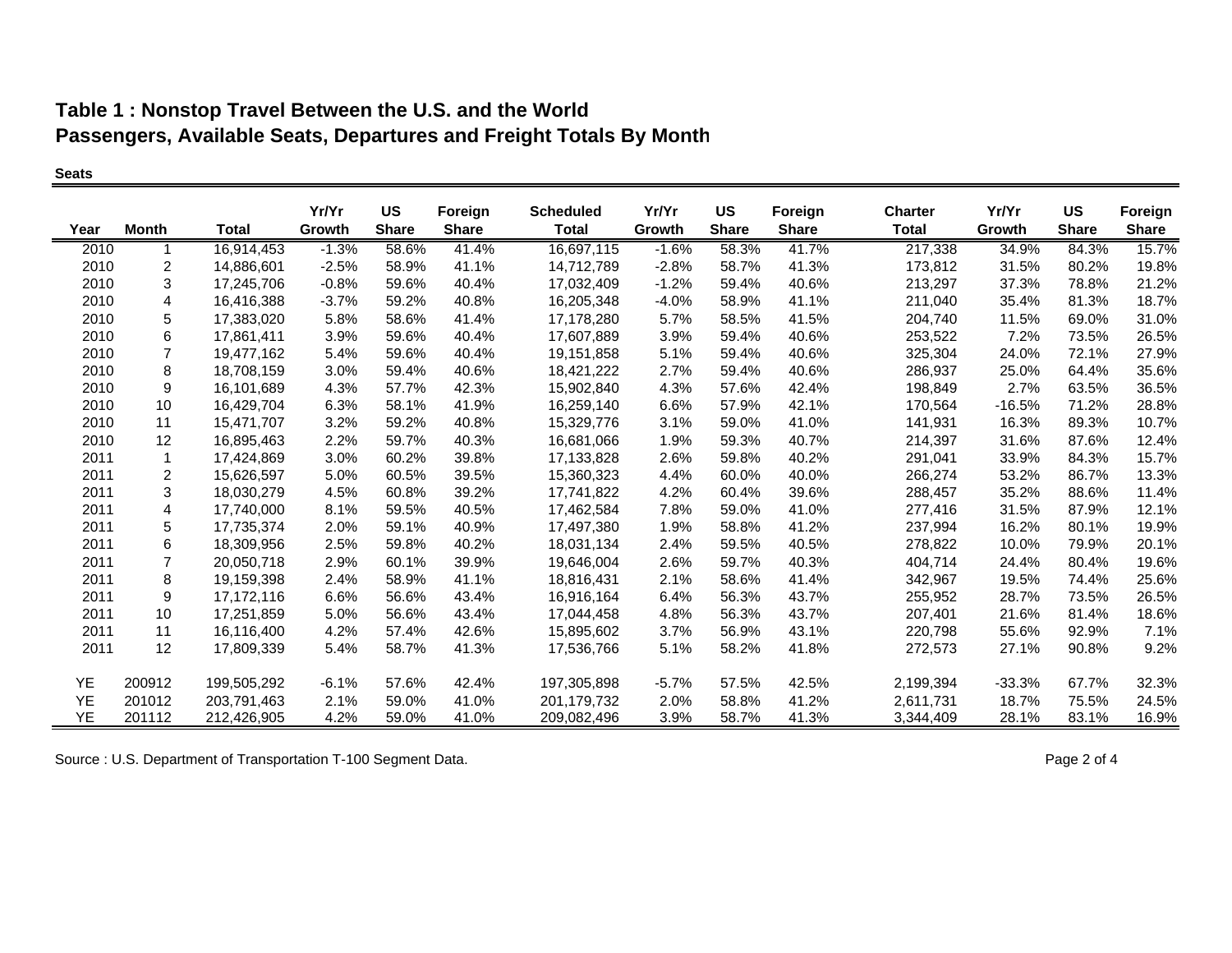### **Departures**

| Year | <b>Month</b>   | <b>Total</b> | Yr/Yr<br>Growth | <b>US</b><br><b>Share</b> | Foreign<br><b>Share</b> | <b>Scheduled</b><br><b>Total</b> | Yr/Yr<br>Growth | US<br><b>Share</b> | Foreign<br><b>Share</b> | <b>Charter</b><br><b>Total</b> | Yr/Yr<br>Growth | <b>US</b><br><b>Share</b> | Foreign<br><b>Share</b> |
|------|----------------|--------------|-----------------|---------------------------|-------------------------|----------------------------------|-----------------|--------------------|-------------------------|--------------------------------|-----------------|---------------------------|-------------------------|
|      |                |              |                 |                           |                         |                                  |                 |                    |                         |                                |                 |                           |                         |
| 2010 |                | 120,346      | 0.5%            | 65.3%                     | 34.7%                   | 116,581                          | 0.1%            | 64.7%              | 35.3%                   | 3,765                          | 16.3%           | 83.1%                     | 16.9%                   |
| 2010 | 2              | 107,484      | $-1.3%$         | 65.1%                     | 34.9%                   | 103,848                          | $-1.8%$         | 64.5%              | 35.5%                   | 3,636                          | 15.5%           | 82.3%                     | 17.7%                   |
| 2010 | 3              | 124,859      | 1.4%            | 66.0%                     | 34.0%                   | 120,335                          | 0.7%            | 65.6%              | 34.4%                   | 4,524                          | 26.0%           | 76.8%                     | 23.2%                   |
| 2010 | 4              | 119,606      | 0.1%            | 66.0%                     | 34.0%                   | 115,233                          | $-0.6%$         | 65.3%              | 34.7%                   | 4,373                          | 21.1%           | 82.7%                     | 17.3%                   |
| 2010 | 5              | 123,335      | 11.6%           | 65.6%                     | 34.4%                   | 119,168                          | 11.3%           | 65.0%              | 35.0%                   | 4,167                          | 20.2%           | 81.6%                     | 18.4%                   |
| 2010 | 6              | 127,199      | 7.6%            | 66.3%                     | 33.7%                   | 122,432                          | 6.9%            | 65.6%              | 34.4%                   | 4,767                          | 27.9%           | 83.6%                     | 16.4%                   |
| 2010 | $\overline{7}$ | 136,760      | 7.2%            | 66.2%                     | 33.8%                   | 131,523                          | 6.5%            | 65.5%              | 34.5%                   | 5,237                          | 27.6%           | 82.5%                     | 17.5%                   |
| 2010 | 8              | 130,750      | 4.3%            | 66.0%                     | 34.0%                   | 126,155                          | 3.7%            | 65.4%              | 34.6%                   | 4,595                          | 23.5%           | 81.3%                     | 18.7%                   |
| 2010 | 9              | 113,301      | 3.8%            | 64.6%                     | 35.4%                   | 109,237                          | 3.5%            | 64.0%              | 36.0%                   | 4,064                          | 11.6%           | 81.1%                     | 18.9%                   |
| 2010 | 10             | 116,718      | 4.8%            | 64.9%                     | 35.1%                   | 112,270                          | 4.4%            | 64.2%              | 35.8%                   | 4,448                          | 16.3%           | 83.0%                     | 17.0%                   |
| 2010 | 11             | 111,590      | 2.0%            | 66.0%                     | 34.0%                   | 107,404                          | 1.5%            | 65.3%              | 34.7%                   | 4,186                          | 16.7%           | 85.6%                     | 14.4%                   |
| 2010 | 12             | 120,086      | 1.2%            | 66.0%                     | 34.0%                   | 115,446                          | 0.6%            | 65.2%              | 34.8%                   | 4,640                          | 19.6%           | 85.4%                     | 14.6%                   |
| 2011 | $\mathbf{1}$   | 122,301      | 1.6%            | 66.7%                     | 33.3%                   | 117,518                          | 0.8%            | 65.9%              | 34.1%                   | 4,783                          | 27.0%           | 86.4%                     | 13.6%                   |
| 2011 | 2              | 110,629      | 2.9%            | 66.9%                     | 33.1%                   | 106,241                          | 2.3%            | 66.1%              | 33.9%                   | 4,388                          | 20.7%           | 86.6%                     | 13.4%                   |
| 2011 | 3              | 128,348      | 2.8%            | 67.1%                     | 32.9%                   | 123,626                          | 2.7%            | 66.4%              | 33.6%                   | 4,722                          | 4.4%            | 86.0%                     | 14.0%                   |
| 2011 | $\overline{4}$ | 124,061      | 3.7%            | 66.4%                     | 33.6%                   | 119,470                          | 3.7%            | 65.6%              | 34.4%                   | 4,591                          | 5.0%            | 86.4%                     | 13.6%                   |
| 2011 | 5              | 122,610      | $-0.6%$         | 66.3%                     | 33.7%                   | 118,663                          | $-0.4%$         | 65.7%              | 34.3%                   | 3,947                          | $-5.3%$         | 84.4%                     | 15.6%                   |
| 2011 | 6              | 125,311      | $-1.5%$         | 66.8%                     | 33.2%                   | 120,888                          | $-1.3%$         | 66.2%              | 33.8%                   | 4,423                          | $-7.2%$         | 84.8%                     | 15.2%                   |
| 2011 | $\overline{7}$ | 136,263      | $-0.4%$         | 66.9%                     | 33.1%                   | 131,154                          | $-0.3%$         | 66.2%              | 33.8%                   | 5,109                          | $-2.4%$         | 84.6%                     | 15.4%                   |
| 2011 | 8              | 130,302      | $-0.3%$         | 66.2%                     | 33.8%                   | 125,496                          | $-0.5%$         | 65.5%              | 34.5%                   | 4,806                          | 4.6%            | 84.8%                     | 15.2%                   |
| 2011 | 9              | 117,794      | 4.0%            | 64.3%                     | 35.7%                   | 113,564                          | 4.0%            | 63.5%              | 36.5%                   | 4,230                          | 4.1%            | 84.1%                     | 15.9%                   |
| 2011 | 10             | 118,795      | 1.8%            | 64.2%                     | 35.8%                   | 115,130                          | 2.5%            | 63.5%              | 36.5%                   | 3,665                          | $-17.6%$        | 86.7%                     | 13.3%                   |
| 2011 | 11             | 114,473      | 2.6%            | 65.0%                     | 35.0%                   | 110,727                          | 3.1%            | 64.2%              | 35.8%                   | 3,746                          | $-10.5%$        | 90.8%                     | 9.2%                    |
| 2011 | 12             | 124,773      | 3.9%            | 65.8%                     | 34.2%                   | 120,590                          | 4.5%            | 65.0%              | 35.0%                   | 4,183                          | $-9.8%$         | 89.5%                     | 10.5%                   |
| YE   | 200912         | 1,401,588    | $-6.4\%$        | 65.0%                     | 35.0%                   | 1,358,050                        | $-5.9%$         | 64.4%              | 35.6%                   | 43,538                         | $-20.3%$        | 82.2%                     | 17.8%                   |
| YE   | 201012         | 1,452,034    | 3.6%            | 65.7%                     | 34.3%                   | 1,399,632                        | 3.1%            | 65.1%              | 34.9%                   | 52,402                         | 20.4%           | 82.4%                     | 17.6%                   |
| YE   | 201112         | 1,475,660    | 1.6%            | 66.1%                     | 33.9%                   | 1,423,067                        | 1.7%            | 65.3%              | 34.7%                   | 52,593                         | 0.4%            | 86.2%                     | 13.8%                   |

Source : U.S. Department of Transportation T-100 Segment Data. **Page 3 of 4** Page 3 of 4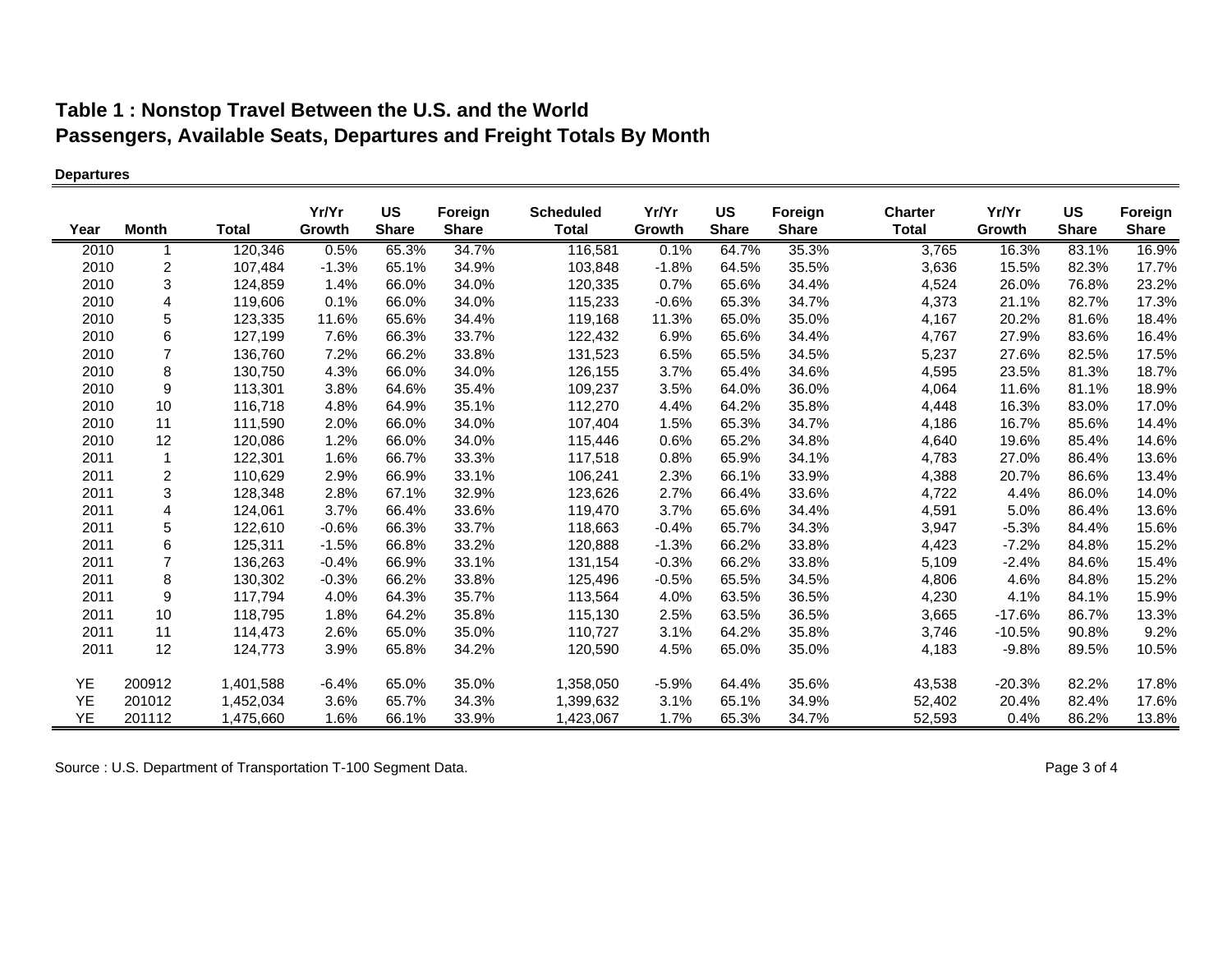## **Freight (Tons)**

|      |                  |              | Yr/Yr    | <b>US</b>    | Foreign      | <b>Scheduled</b> | Yr/Yr    | US           | Foreign      | <b>Charter</b> | Yr/Yr    | <b>US</b>    | Foreign      |
|------|------------------|--------------|----------|--------------|--------------|------------------|----------|--------------|--------------|----------------|----------|--------------|--------------|
| Year | <b>Month</b>     | <b>Total</b> | Growth   | <b>Share</b> | <b>Share</b> | <b>Total</b>     | Growth   | <b>Share</b> | <b>Share</b> | <b>Total</b>   | Growth   | <b>Share</b> | <b>Share</b> |
| 2010 |                  | 702,821      | 23.5%    | 47.7%        | 52.3%        | 619,095          | 27.6%    | 43.7%        | 56.3%        | 83,725         | $-0.3%$  | 77.5%        | 22.5%        |
| 2010 | 2                | 706,480      | 24.7%    | 48.4%        | 51.6%        | 611,993          | 26.3%    | 43.9%        | 56.1%        | 94,486         | 15.6%    | 76.9%        | 23.1%        |
| 2010 | 3                | 835,584      | 31.1%    | 47.0%        | 53.0%        | 709,054          | 30.7%    | 43.9%        | 56.1%        | 126,530        | 33.8%    | 64.7%        | 35.3%        |
| 2010 | 4                | 807,025      | 30.7%    | 48.6%        | 51.4%        | 689,103          | 32.4%    | 43.5%        | 56.5%        | 117,922        | 21.8%    | 78.1%        | 21.9%        |
| 2010 | 5                | 866,960      | 37.1%    | 46.7%        | 53.3%        | 759,885          | 37.3%    | 42.6%        | 57.4%        | 107,075        | 35.2%    | 75.3%        | 24.7%        |
| 2010 | $\,6$            | 823,891      | 22.8%    | 47.5%        | 52.5%        | 723,193          | 22.1%    | 43.4%        | 56.6%        | 100,699        | 27.7%    | 76.7%        | 23.3%        |
| 2010 | $\overline{7}$   | 830,604      | 21.2%    | 47.1%        | 52.9%        | 721,401          | 20.2%    | 42.7%        | 57.3%        | 109,203        | 28.3%    | 76.1%        | 23.9%        |
| 2010 | 8                | 801,982      | 15.6%    | 47.8%        | 52.2%        | 690,086          | 14.2%    | 43.0%        | 57.0%        | 111,896        | 25.4%    | 77.7%        | 22.3%        |
| 2010 | 9                | 810,920      | 11.8%    | 48.1%        | 51.9%        | 696,219          | 10.3%    | 43.1%        | 56.9%        | 114,701        | 21.8%    | 78.3%        | 21.7%        |
| 2010 | 10               | 882,250      | 8.6%     | 47.9%        | 52.1%        | 756,330          | 7.4%     | 42.9%        | 57.1%        | 125,920        | 16.2%    | 77.6%        | 22.4%        |
| 2010 | 11               | 838,082      | 6.9%     | 49.4%        | 50.6%        | 714,883          | 6.0%     | 44.2%        | 55.8%        | 123,199        | 12.6%    | 79.6%        | 20.4%        |
| 2010 | 12               | 820,381      | 6.5%     | 49.6%        | 50.4%        | 698,908          | 4.8%     | 45.1%        | 54.9%        | 121,473        | 17.4%    | 75.6%        | 24.4%        |
| 2011 | $\mathbf{1}$     | 754,184      | 7.3%     | 49.4%        | 50.6%        | 648,941          | 4.8%     | 44.6%        | 55.4%        | 105,243        | 25.7%    | 79.1%        | 20.9%        |
| 2011 | 2                | 715,909      | 1.3%     | 49.8%        | 50.2%        | 627,597          | 2.5%     | 46.0%        | 54.0%        | 88,313         | $-6.5%$  | 76.9%        | 23.1%        |
| 2011 | 3                | 885,564      | 6.0%     | 49.7%        | 50.3%        | 781,337          | 10.2%    | 46.1%        | 53.9%        | 104,227        | $-17.6%$ | 76.7%        | 23.3%        |
| 2011 | 4                | 838,372      | 3.9%     | 50.0%        | 50.0%        | 724,933          | 5.2%     | 45.2%        | 54.8%        | 113,439        | $-3.8%$  | 80.4%        | 19.6%        |
| 2011 | 5                | 818,288      | $-5.6%$  | 49.2%        | 50.8%        | 720,287          | $-5.2%$  | 45.4%        | 54.6%        | 98,002         | $-8.5%$  | 77.0%        | 23.0%        |
| 2011 | 6                | 790,491      | $-4.1%$  | 47.8%        | 52.2%        | 697,287          | $-3.6%$  | 43.7%        | 56.3%        | 93,204         | $-7.4%$  | 78.7%        | 21.3%        |
| 2011 | $\overline{7}$   | 808,517      | $-2.7%$  | 47.7%        | 52.3%        | 708,835          | $-1.7%$  | 43.4%        | 56.6%        | 99,683         | $-8.7%$  | 78.8%        | 21.2%        |
| 2011 | 8                | 780,203      | $-2.7%$  | 49.2%        | 50.8%        | 687,557          | $-0.4%$  | 44.9%        | 55.1%        | 92,645         | $-17.2%$ | 80.9%        | 19.1%        |
| 2011 | $\boldsymbol{9}$ | 778,804      | $-4.0\%$ | 49.4%        | 50.6%        | 684,034          | $-1.8%$  | 44.9%        | 55.1%        | 94,770         | $-17.4%$ | 82.0%        | 18.0%        |
| 2011 | 10               | 828,918      | $-6.0%$  | 50.0%        | 50.0%        | 725,071          | $-4.1%$  | 45.0%        | 55.0%        | 103,847        | $-17.5%$ | 84.9%        | 15.1%        |
| 2011 | 11               | 812,579      | $-3.0%$  | 50.7%        | 49.3%        | 714,047          | $-0.1%$  | 45.0%        | 55.0%        | 98,532         | $-20.0%$ | 92.6%        | 7.4%         |
| 2011 | 12               | 806,364      | $-1.7%$  | 50.0%        | 50.0%        | 706,142          | 1.0%     | 44.5%        | 55.5%        | 100,222        | $-17.5%$ | 88.9%        | 11.1%        |
| YE   | 200912           | 8,165,219    | $-14.0%$ | 48.1%        | 51.9%        | 7,060,270        | $-12.3%$ | 43.3%        | 56.7%        | 1,104,949      | $-23.2%$ | 78.8%        | 21.2%        |
| YE   | 201012           | 9,726,981    | 19.1%    | 48.0%        | 52.0%        | 8,390,151        | 18.8%    | 43.5%        | 56.5%        | 1,336,829      | 21.0%    | 76.1%        | 23.9%        |
| YE   | 201112           | 9,618,192    | $-1.1%$  | 49.4%        | 50.6%        | 8,426,067        | 0.4%     | 44.9%        | 55.1%        | 1,192,126      | $-10.8%$ | 81.4%        | 18.6%        |

Source : U.S. Department of Transportation T-100 Segment Data. Page 4 of 4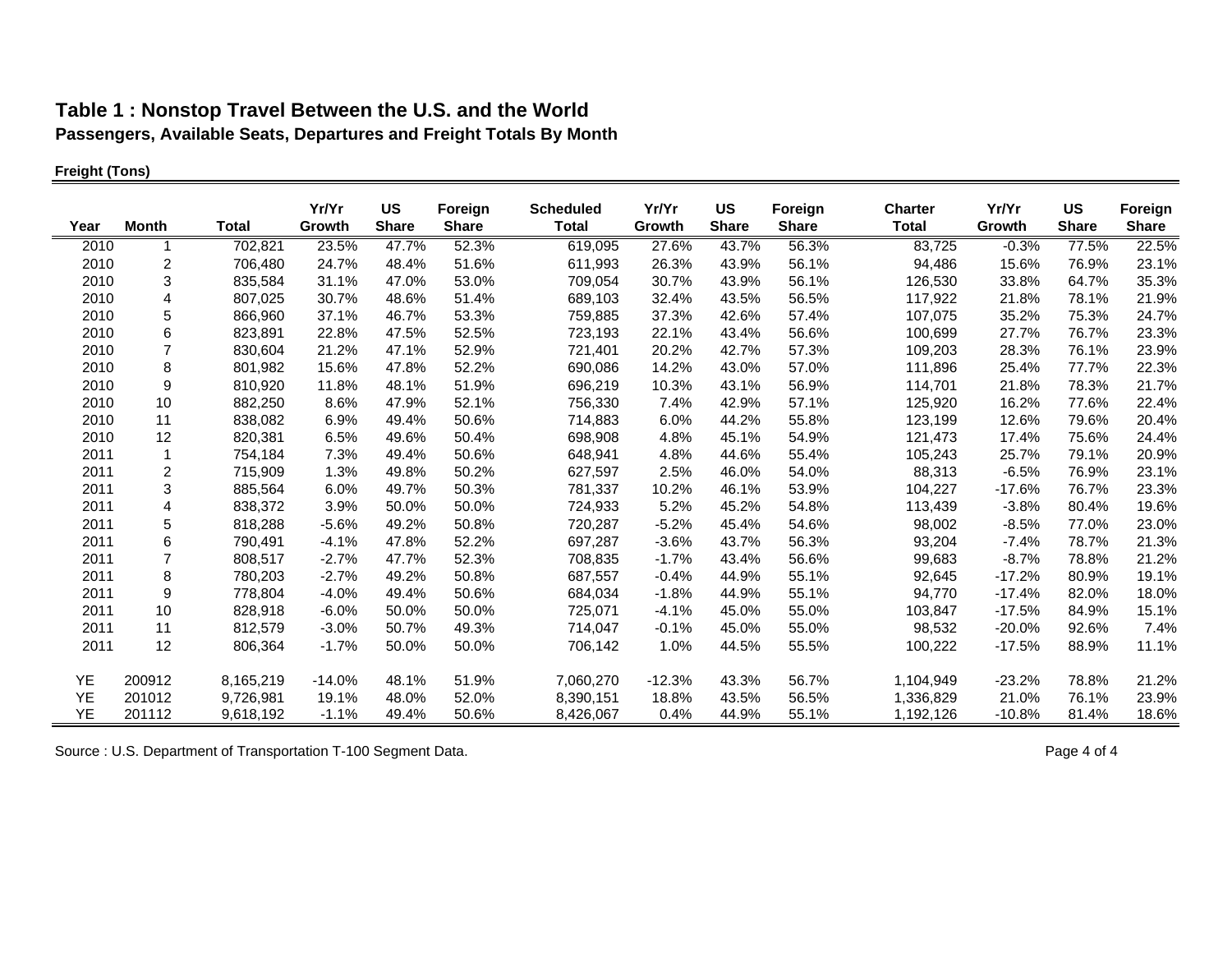**Passengers, Available Seats, Departures and Freight Totals By Month**

|                   |           |        |              | <b>Total Passengers</b> |               |               |              |          | <b>Scheduled Service</b> |              |                     |               |                |          |               | <b>Nonscheduled Service</b> |           |               |
|-------------------|-----------|--------|--------------|-------------------------|---------------|---------------|--------------|----------|--------------------------|--------------|---------------------|---------------|----------------|----------|---------------|-----------------------------|-----------|---------------|
|                   |           |        |              | Year/                   | <b>U.S.</b>   | Foreign       |              | US Flag  |                          |              | <b>Foreign Flag</b> |               |                | US Flag  |               | <b>Foreign Flag</b>         |           |               |
|                   |           |        |              | Year                    | <b>Market</b> | <b>Market</b> |              | Yr/Yr    | <b>Market</b>            |              | Yr/Yr               | <b>Market</b> |                | Yr/Yr    | <b>Market</b> |                             | Yr/Yr     | <b>Market</b> |
| Region            |           | Period | <b>Total</b> | Change                  | Share         | Share         | <b>Total</b> | Change   | Share                    | <b>Total</b> | Change              | Share         | <b>Total</b>   | Change   | Share         | <b>Total</b>                | Change    | Share         |
| Africa            |           |        |              |                         |               |               |              |          |                          |              |                     |               |                |          |               |                             |           |               |
|                   | 2010      | 12     | 128,550      | 13.6%                   | 47.3%         | 52.7%         | 58,470       | 25.6%    | 46.3%                    | 67,690       | 4.4%                | 53.7%         | 2,390          | 37.8%    | 100.0%        | $\blacksquare$              | 0.0%      | 0.0%          |
|                   | 2011      | 12     | 128,643      | 0.1%                    | 49.1%         | 50.9%         | 60,360       | 3.2%     | 48.0%                    | 65,436       | $-3.3%$             | 52.0%         | 2,847          | 19.1%    | 100.0%        | $\blacksquare$              | 0.0%      | 0.0%          |
|                   | YE        | 200912 | 1,195,974    | $-3.4%$                 | 44.4%         | 55.6%         | 507,036      | 10.5%    | 43.3%                    | 665,157      | $-11.4%$            | 56.7%         | 23,781         | $-13.9%$ | 100.0%        | $\blacksquare$              | $-100.0%$ | 0.0%          |
|                   | YE        | 201012 | 1,397,840    | 16.9%                   | 45.9%         | 54.1%         | 619,848      | 22.2%    | 45.1%                    | 755,984      | 13.7%               | 54.9%         | 22,008         | $-7.5%$  | 100.0%        |                             | 0.0%      | 0.0%          |
|                   | <b>YE</b> | 201112 | 1,399,991    | 0.2%                    | 42.1%         | 57.9%         | 561,737      | $-9.4%$  | 40.9%                    | 810,496      | 7.2%                | 59.1%         | 27,749         | 26.1%    | 100.0%        | 9                           | 0.0%      | 0.0%          |
| Australia/Oceania |           |        |              |                         |               |               |              |          |                          |              |                     |               |                |          |               |                             |           |               |
|                   | 2010      | 12     | 351,857      | 7.5%                    | 41.7%         | 58.3%         | 146,865      | 17.0%    | 41.7%                    | 204,986      | 1.6%                | 58.3%         | 6              | 0.0%     | 100.0%        | $\overline{a}$              | 0.0%      | 0.0%          |
|                   | 2011      | 12     | 340,477      | $-3.2%$                 | 38.0%         | 62.0%         | 129,499      | $-11.8%$ | 38.0%                    | 210,977      | 2.9%                | 62.0%         | $\overline{1}$ | $-83.3%$ | 100.0%        | $\blacksquare$              | 0.0%      | 0.0%          |
|                   | YE        | 200912 | 3,430,182    | 4.9%                    | 31.9%         | 68.1%         | 1,085,955    | 42.5%    | 31.7%                    | 2,334,635    | $-6.5%$             | 68.3%         | 8,240          | $-23.5%$ | 85.9%         | 1,352                       | 0.0%      | 14.1%         |
|                   | YE        | 201012 | 3,639,571    | 6.1%                    | 38.9%         | 61.1%         | 1,414,346    | 30.2%    | 38.9%                    | 2,224,205    | $-4.7%$             | 61.1%         | 660            | $-92.0%$ | 64.7%         | 360                         | $-73.4%$  | 35.3%         |
|                   | YE        | 201112 | 3,824,247    | 5.1%                    | 39.8%         | 60.2%         | 1,519,706    | 7.4%     | 39.8%                    | 2,303,121    | 3.5%                | 60.2%         | 971            | 47.1%    | 68.4%         | 449                         | 24.7%     | 31.6%         |
| Canada            |           |        |              |                         |               |               |              |          |                          |              |                     |               |                |          |               |                             |           |               |
|                   | 2010      | 12     | 1,857,338    | 5.3%                    | 50.9%         | 49.1%         | 924,527      | 2.0%     | 50.4%                    | 909,943      | 7.3%                | 49.6%         | 20,770         | 187.7%   | 90.8%         | 2,098                       | 7.4%      | 9.2%          |
|                   | 2011      | 12     | 1,875,544    | 1.0%                    | 48.2%         | 51.8%         | 884,847      | $-4.3%$  | 47.7%                    | 968,408      | 6.4%                | 52.3%         | 19,434         | $-6.4%$  | 87.2%         | 2,855                       | 36.1%     | 12.8%         |
|                   | YE        | 200912 | 20,519,447   | $-7.0%$                 | 56.9%         | 43.1%         | 11,541,525   | $-6.3%$  | 56.6%                    | 8,837,276    | $-8.1%$             | 43.4%         | 126,734        | 0.8%     | 90.1%         | 13,912                      | $-24.9%$  | 9.9%          |
|                   | <b>YE</b> | 201012 | 22,190,416   | 8.1%                    | 54.6%         | 45.4%         | 11,947,168   | 3.5%     | 54.3%                    | 10,054,939   | 13.8%               | 45.7%         | 170,410        | 34.5%    | 90.5%         | 17,899                      | 28.7%     | 9.5%          |
|                   | YE        | 201112 | 23,166,989   | 4.4%                    | 52.1%         | 47.9%         | 11,817,745   | $-1.1%$  | 51.6%                    | 11,073,438   | 10.1%               | 48.4%         | 256,633        | 50.6%    | 93.0%         | 19,173                      | 7.1%      | 7.0%          |
| Central America   |           |        |              |                         |               |               |              |          |                          |              |                     |               |                |          |               |                             |           |               |
|                   | 2010      | 12     | 2,314,411    | $-1.6%$                 | 82.4%         | 17.6%         | 1,882,551    | 10.3%    | 82.2%                    | 406,705      | $-35.3%$            | 17.8%         | 23,614         | 117.8%   | 93.9%         | 1,541                       | $-70.2%$  | 6.1%          |
|                   | 2011      | 12     | 2,573,506    | 11.2%                   | 80.8%         | 19.2%         | 2,062,288    | 9.5%     | 80.8%                    | 489,162      | 20.3%               | 19.2%         | 17,071         | $-27.7%$ | 77.4%         | 4,985                       | 223.5%    | 22.6%         |
|                   | YE        | 200912 | 24,625,642   | $-9.8%$                 | 72.4%         | 27.6%         | 17,759,311   | $-9.2%$  | 72.6%                    | 6,713,680    | $-5.7%$             | 27.4%         | 80,493         | $-80.9%$ | 52.7%         | 72,158                      | $-63.1%$  | 47.3%         |
|                   | <b>YE</b> | 201012 | 25,914,156   | 5.2%                    | 76.9%         | 23.1%         | 19,689,531   | 10.9%    | 76.9%                    | 5,930,816    | $-11.7%$            | 23.1%         | 226,839        | 181.8%   | 77.2%         | 66,970                      | $-7.2%$   | 22.8%         |
|                   | <b>YE</b> | 201112 | 26,591,016   | 2.6%                    | 81.5%         | 18.5%         | 21,370,074   | 8.5%     | 81.5%                    | 4,841,906    | $-18.4%$            | 18.5%         | 312,633        | 37.8%    | 82.5%         | 66,403                      | $-0.8%$   | 17.5%         |
| Europe            |           |        |              |                         |               |               |              |          |                          |              |                     |               |                |          |               |                             |           |               |
|                   | 2010      | 12     | 3,568,661    | $-0.7%$                 | 46.0%         | 54.0%         | 1,638,591    | 1.0%     | 46.0%                    | 1,920,278    | $-2.2%$             | 54.0%         | 1,352          | $-62.5%$ | 13.8%         | 8,440                       | 91.3%     | 86.2%         |
|                   | 2011      | 12     | 3,648,644    | 2.2%                    | 44.3%         | 55.7%         | 1,613,318    | $-1.5%$  | 44.3%                    | 2,030,967    | 5.8%                | 55.7%         | 2,965          | 119.3%   | 68.0%         | 1,394                       | $-83.5%$  | 32.0%         |
|                   | YE        | 200912 | 49,465,219   | $-7.0%$                 | 46.4%         | 53.6%         | 22,891,069   | $-5.0%$  | 46.8%                    | 26,060,484   | $-7.5%$             | 53.2%         | 69,301         | 22.4%    | 13.5%         | 444,365                     | $-46.8%$  | 86.5%         |
|                   | <b>YE</b> | 201012 | 49,792,781   | 0.7%                    | 46.9%         | 53.1%         | 23,359,776   | 2.0%     | 47.3%                    | 26,047,310   | $-0.1%$             | 52.7%         | 16,897         | $-75.6%$ | 4.4%          | 368,798                     | $-17.0%$  | 95.6%         |
|                   | YE        | 201112 | 51,955,786   | 4.3%                    | 46.1%         | 53.9%         | 23,926,211   | 2.4%     | 46.3%                    | 27,772,552   | 6.6%                | 53.7%         | 21,491         | 27.2%    | 8.4%          | 235,532                     | $-36.1%$  | 91.6%         |

#### **Passengers**

Source : U.S. Department of Transportation T-100 Segment Data. 
<br>
Page 1 of 8

1- Due to extensive code-sharing agreements passenger and cargo data for U.S. carriers presented in this table might understate U.S. carrier presence in certain markets.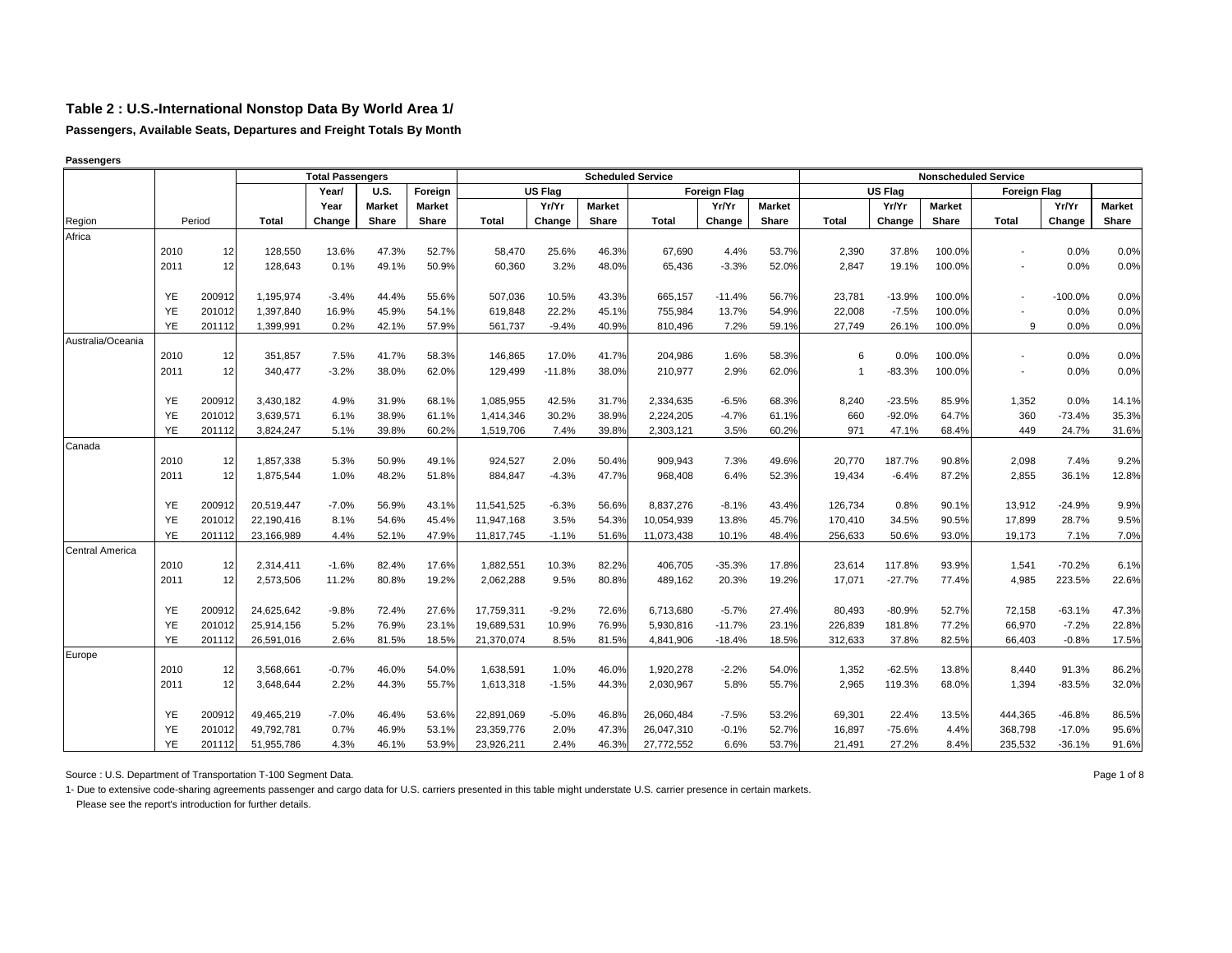**Passengers, Available Seats, Departures and Freight Totals By Month**

**Passengers**

|                    |           |        |              | <b>Total Passengers</b> |               |               |              |          | <b>Scheduled Service</b> |              |                     |               |              |                |               | <b>Nonscheduled Service</b> |           |               |
|--------------------|-----------|--------|--------------|-------------------------|---------------|---------------|--------------|----------|--------------------------|--------------|---------------------|---------------|--------------|----------------|---------------|-----------------------------|-----------|---------------|
|                    |           |        |              | Year/                   | <b>U.S.</b>   | Foreign       |              | US Flag  |                          |              | <b>Foreign Flag</b> |               |              | <b>US Flag</b> |               | <b>Foreign Flag</b>         |           |               |
|                    |           |        |              | Year                    | <b>Market</b> | <b>Market</b> |              | Yr/Yr    | <b>Market</b>            |              | Yr/Yr               | <b>Market</b> |              | Yr/Yr          | <b>Market</b> |                             | Yr/Yr     | <b>Market</b> |
| Region             |           | Period | <b>Total</b> | Change                  | Share         | Share         | <b>Total</b> | Change   | Share                    | <b>Total</b> | Change              | Share         | <b>Total</b> | Change         | Share         | Total                       | Change    | Share         |
| Far East           |           |        |              |                         |               |               |              |          |                          |              |                     |               |              |                |               |                             |           |               |
|                    | 2010      | 12     | 1.927.846    | 4.1%                    | 45.6%         | 54.4%         | 876.206      | 15.9%    | 45.7%                    | 1.041.194    | $-3.9%$             | 54.3%         | 1.940        | 176.7%         | 18.6%         | 8,506                       | $-26.5%$  | 81.4%         |
|                    | 2011      | 12     | 2,034,352    | 5.5%                    | 45.0%         | 55.0%         | 907,474      | 3.6%     | 45.0%                    | 1,109,339    | 6.5%                | 55.0%         | 7,531        | 288.2%         | 42.9%         | 10,008                      | 17.7%     | 57.1%         |
|                    |           |        |              |                         |               |               |              |          |                          |              |                     |               |              |                |               |                             |           |               |
|                    | YE        | 200912 | 21,356,283   | $-7.8%$                 | 43.2%         | 56.8%         | 9,209,626    | $-10.3%$ | 43.3%                    | 12,075,512   | $-5.5%$             | 56.7%         | 18,537       | $-50.9%$       | 26.1%         | 52,608                      | $-25.5%$  | 73.9%         |
|                    | YE        | 201012 | 23.393.115   | 9.5%                    | 44.3%         | 55.7%         | 10.348.657   | 12.4%    | 44.4%                    | 12.949.773   | 7.2%                | 55.6%         | 22,436       | 21.0%          | 23.7%         | 72.249                      | 37.3%     | 76.3%         |
|                    | YE        | 201112 | 23,904,253   | 2.2%                    | 45.9%         | 54.1%         | 10,936,166   | 5.7%     | 46.1%                    | 12,779,956   | $-1.3%$             | 53.9%         | 43,703       | 94.8%          | 23.2%         | 144,428                     | 99.9%     | 76.8%         |
| <b>Middle East</b> |           |        |              |                         |               |               |              |          |                          |              |                     |               |              |                |               |                             |           |               |
|                    | 2010      | 12     | 418,066      | 11.8%                   | 47.0%         | 53.0%         | 196,504      | 7.0%     | 47.0%                    | 221,554      | 16.5%               | 53.0%         | 8            | 0.0%           | 100.0%        | $\overline{\phantom{a}}$    | $-100.0%$ | 0.0%          |
|                    | 2011      | 12     | 463,528      | 10.9%                   | 42.6%         | 57.4%         | 197,566      | 0.5%     | 42.6%                    | 265,962      | 20.0%               | 57.4%         | $\sim$       | $-100.0%$      | 0.0%          |                             | 0.0%      | 0.0%          |
|                    |           |        |              |                         |               |               |              |          |                          |              |                     |               |              |                |               |                             |           |               |
|                    | <b>YE</b> | 200912 | 3,973,188    | 22.0%                   | 47.8%         | 52.2%         | 1,900,227    | 38.6%    | 47.8%                    | 2,072,698    | 10.1%               | 52.2%         | 141          | $-86.9%$       | 53.6%         | 122                         | $-94.6%$  | 46.4%         |
|                    | YE        | 201012 | 4,794,564    | 20.7%                   | 49.1%         | 50.9%         | 2,351,850    | 23.8%    | 49.1%                    | 2,442,591    | 17.8%               | 50.9%         | 21           | $-85.1%$       | 17.1%         | 102                         | $-16.4%$  | 82.9%         |
|                    | <b>YE</b> | 201112 | 5,261,744    | 9.7%                    | 43.6%         | 56.4%         | 2,293,163    | $-2.5%$  | 43.6%                    | 2,968,331    | 21.5%               | 56.4%         | 115          | 447.6%         | 46.0%         | 135                         | 32.4%     | 54.0%         |
| South America      |           |        |              |                         |               |               |              |          |                          |              |                     |               |              |                |               |                             |           |               |
|                    | 2010      | 12     | 1,078,694    | 12.4%                   | 69.6%         | 30.4%         | 750,122      | 13.5%    | 69.5%                    | 328,415      | 11.6%               | 30.5%         | 157          | $-96.6%$       | 100.0%        |                             | 0.0%      | 0.0%          |
|                    | 2011      | 12     | 1,106,389    | 2.6%                    | 68.6%         | 31.4%         | 755,210      | 0.7%     | 68.5%                    | 347,678      | 5.9%                | 31.5%         | 3,501        | 2129.9%        | 100.0%        | $\sim$                      | 0.0%      | 0.0%          |
|                    |           |        |              |                         |               |               |              |          |                          |              |                     |               |              |                |               |                             |           |               |
|                    | YE        | 200912 | 10,056,882   | 1.5%                    | 69.5%         | 30.5%         | 6,972,528    | $-0.5%$  | 69.4%                    | 3,070,976    | 8.4%                | 30.6%         | 12,518       | $-80.1%$       | 93.6%         | 860                         | $-62.6%$  | 6.4%          |
|                    | YE        | 201012 | 11.250.759   | 11.9%                   | 69.8%         | 30.2%         | 7.837.357    | 12.4%    | 69.8%                    | 3.398.687    | 10.7%               | 30.2%         | 14.711       | 17.5%          | 100.0%        | 4                           | $-99.5%$  | 0.0%          |
|                    | <b>YE</b> | 201112 | 12,059,549   | 7.2%                    | 67.7%         | 32.3%         | 8,151,370    | 4.0%     | 67.7%                    | 3,889,849    | 14.5%               | 32.3%         | 18,313       | 24.5%          | 99.9%         | 17                          | 325.0%    | 0.1%          |
| The Carribean      |           |        |              |                         |               |               |              |          |                          |              |                     |               |              |                |               |                             |           |               |
|                    | 2010      | 12     | 1,438,552    | $-1.0%$                 | 87.5%         | 12.5%         | 1,202,160    | $-2.0%$  | 87.0%                    | 179,522      | $-1.3%$             | 13.0%         | 56,869       | 29.8%          | 100.0%        | 1                           | 0.0%      | 0.0%          |
|                    | 2011      | 12     | 1,563,076    | 8.7%                    | 87.5%         | 12.5%         | 1,277,643    | 6.3%     | 86.8%                    | 195,080      | 8.7%                | 13.2%         | 90,353       | 58.9%          | 100.0%        |                             | $-100.0%$ | 0.0%          |
|                    |           |        |              |                         |               |               |              |          |                          |              |                     |               |              |                |               |                             |           |               |
|                    | YE        | 200912 | 16,913,571   | $-1.9%$                 | 87.6%         | 12.4%         | 14,259,955   | $-1.5%$  | 87.2%                    | 2,092,853    | $-7.1%$             | 12.8%         | 560,491      | 7.3%           | 100.0%        | 272                         | $-46.9%$  | 0.0%          |
|                    | YE        | 201012 | 17,790,615   | 5.2%                    | 89.2%         | 10.8%         | 15,117,843   | 6.0%     | 88.7%                    | 1.916.634    | $-8.4%$             | 11.3%         | 755,076      | 34.7%          | 99.9%         | 1.062                       | 290.4%    | 0.1%          |
|                    | YE        | 201112 | 18,230,971   | 2.5%                    | 88.9%         | 11.1%         | 15,057,932   | $-0.4%$  | 88.2%                    | 2.018.866    | 5.3%                | 11.8%         | 1,152,736    | 52.7%          | 99.9%         | 1.437                       | 35.3%     | 0.1%          |

Source : U.S. Department of Transportation T-100 Segment Data. 
<br>
Page 2 of 8

1- Due to extensive code-sharing agreements passenger and cargo data for U.S. carriers presented in this table might understate U.S. carrier presence in certain markets. Please see the report's introduction for further details.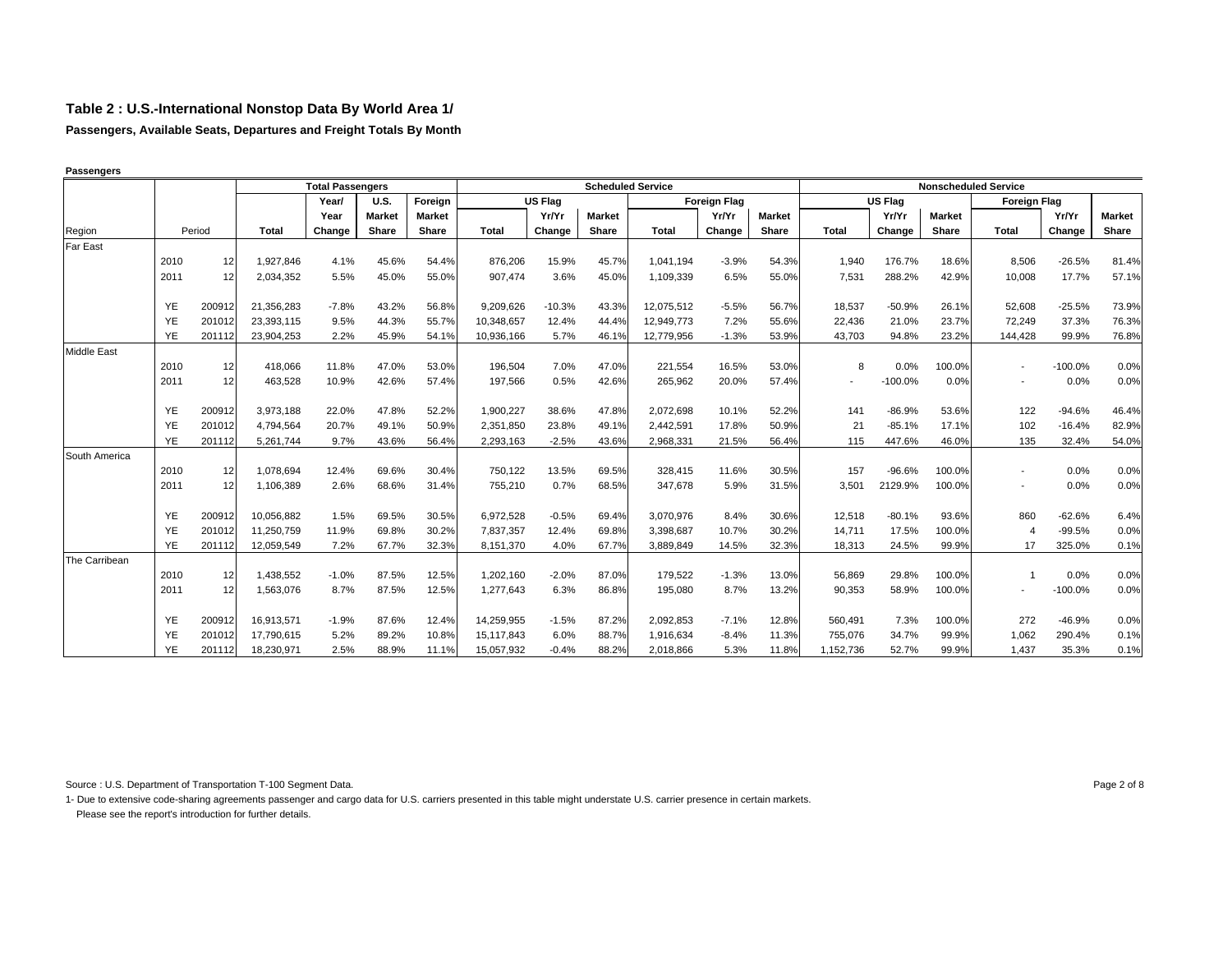**Passengers, Available Seats, Departures and Freight Totals By Month**

|                        |           |        |              | <b>Total Seats</b> |               |               |              |                |               | <b>Scheduled Service</b> |                     |         |              |                |               | <b>Nonscheduled Service</b> |           |               |
|------------------------|-----------|--------|--------------|--------------------|---------------|---------------|--------------|----------------|---------------|--------------------------|---------------------|---------|--------------|----------------|---------------|-----------------------------|-----------|---------------|
|                        |           |        |              | Year/              | <b>U.S.</b>   | Foreign       |              | <b>US Flag</b> |               |                          | <b>Foreign Flag</b> |         |              | <b>US Flag</b> |               | Foreign Flag                |           |               |
|                        |           |        |              | Year               | <b>Market</b> | <b>Market</b> |              | Yr/Yr          | <b>Market</b> |                          | Yr/Yr               | Foreign |              | Yr/Yr          | <b>Market</b> |                             | Yr/Yr     | <b>Market</b> |
| Region                 |           | Period | <b>Total</b> | Change             | Share         | Share         | <b>Total</b> | Change         | Share         | <b>Total</b>             | Change              | Share   | <b>Total</b> | Change         | Share         | <b>Total</b>                | Change    | Share         |
| Africa                 |           |        |              |                    |               |               |              |                |               |                          |                     |         |              |                |               |                             |           |               |
|                        | 2010      | 12     | 166,241      | 16.0%              | 45.2%         | 54.8%         | 69,949       | 29.8%          | 43.4%         | 91,066                   | 9.8%                | 56.6%   | 5,226        | $-19.7%$       | 100.0%        |                             | 0.0%      | 0.0%          |
|                        | 2011      | 12     | 173,780      | 4.5%               | 47.9%         | 52.1%         | 78,573       | 12.3%          | 46.5%         | 90,462                   | $-0.7%$             | 53.5%   | 4,745        | $-9.2%$        | 100.0%        |                             | 0.0%      | 0.0%          |
|                        |           |        |              |                    |               |               |              |                |               |                          |                     |         |              |                |               |                             |           |               |
|                        | <b>YE</b> | 200912 | 1,659,365    | 0.8%               | 43.3%         | 56.7%         | 640,876      | 10.7%          | 40.5%         | 941,417                  | $-6.1%$             | 59.5%   | 77,072       | 17.0%          | 100.0%        |                             | $-100.0%$ | 0.0%          |
|                        | YE        | 201012 | 1,834,706    | 10.6%              | 46.9%         | 53.1%         | 785,010      | 22.5%          | 44.6%         | 973,418                  | 3.4%                | 55.4%   | 76,278       | $-1.0%$        | 100.0%        | $\sim$                      | 0.0%      | 0.0%          |
|                        | <b>YE</b> | 201112 | 1,892,695    | 3.2%               | 43.6%         | 56.4%         | 767,144      | $-2.3%$        | 41.9%         | 1,065,380                | 9.4%                | 58.1%   | 58,567       | $-23.2%$       | 97.3%         | 1,604                       | 0.0%      | 2.7%          |
| Australia/Oceania      |           |        |              |                    |               |               |              |                |               |                          |                     |         |              |                |               |                             |           |               |
|                        | 2010      | 12     | 427,091      | 5.9%               | 41.5%         | 58.5%         | 177,374      | 17.3%          | 41.6%         | 249,470                  | $-1.1%$             | 58.4%   | 20           | 0.0%           | 8.1%          | 227                         | 0.0%      | 91.9%         |
|                        | 2011      | 12     | 422,938      | $-1.0%$            | 38.2%         | 61.8%         | 161,231      | $-9.1%$        | 38.1%         | 261,585                  | 4.9%                | 61.9%   | 122          | 510.0%         | 100.0%        | $\sim$                      | $-100.0%$ | 0.0%          |
|                        |           |        |              |                    |               |               |              |                |               |                          |                     |         |              |                |               |                             |           |               |
|                        | YE        | 200912 | 4,446,030    | $-27.3%$           | 33.4%         | 66.6%         | 1,472,290    | 33.2%          | 33.2%         | 2,957,541                | $-11.7%$            | 66.8%   | 14,689       | 6.5%           | 90.7%         | 1.510                       | 0.0%      | 9.3%          |
|                        | YE        | 201012 | 4,605,580    | 3.6%               | 38.8%         | 61.2%         | 1,783,110    | 21.1%          | 38.8%         | 2,817,471                | $-4.7%$             | 61.2%   | 1,978        | $-86.5%$       | 39.6%         | 3,021                       | 100.1%    | 60.4%         |
|                        | <b>YE</b> | 201112 | 4,776,003    | 3.7%               | 40.5%         | 59.5%         | 1,924,942    | 8.0%           | 40.4%         | 2,840,760                | 0.8%                | 59.6%   | 9,847        | 397.8%         | 95.6%         | 454                         | $-85.0%$  | 4.4%          |
| Canada                 | 2010      | 12     | 2,643,854    | 6.6%               | 52.1%         | 47.9%         | 1,345,152    | 1.3%           | 51.6%         | 1,263,543                | 11.4%               | 48.4%   |              | 100.3%         | 91.1%         | 3,126                       | 6.2%      | 8.9%          |
|                        | 2011      | 12     | 2,673,740    |                    | 50.2%         | 49.8%         |              | $-2.6%$        | 49.7%         |                          | 5.0%                | 50.3%   | 32,033       | 3.9%           | 89.4%         | 3,954                       | 26.5%     |               |
|                        |           |        |              | 1.1%               |               |               | 1,310,049    |                |               | 1,326,439                |                     |         | 33,298       |                |               |                             |           | 10.6%         |
|                        | <b>YE</b> | 200912 | 29,471,380   | $-21.1%$           | 58.5%         | 41.5%         | 17,012,341   | $-5.1%$        | 58.2%         | 12,220,514               | $-6.6%$             | 41.8%   | 216,774      | 2.4%           | 90.9%         | 21,751                      | $-19.9%$  | 9.1%          |
|                        | YE        | 201012 | 30,894,842   | 4.8%               | 55.8%         | 44.2%         | 16,969,794   | $-0.3%$        | 55.5%         | 13,632,455               | 11.6%               | 44.5%   | 266,726      | 23.0%          | 91.2%         | 25,867                      | 18.9%     | 8.8%          |
|                        | YE        | 201112 | 31,553,157   | 2.1%               | 53.8%         | 46.2%         | 16,589,023   | $-2.2%$        | 53.3%         | 14,562,769               | 6.8%                | 46.7%   | 375,142      | 40.6%          | 93.5%         | 26,223                      | 1.4%      | 6.5%          |
| <b>Central America</b> |           |        |              |                    |               |               |              |                |               |                          |                     |         |              |                |               |                             |           |               |
|                        | 2010      | 12     | 2,978,328    | $-3.4%$            | 82.0%         | 18.0%         | 2,397,908    | 8.6%           | 81.8%         | 532,973                  | $-37.5%$            | 18.2%   | 45,091       | 199.7%         | 95.0%         | 2,356                       | $-68.6%$  | 5.0%          |
|                        | 2011      | 12     | 3,267,205    | 9.7%               | 80.2%         | 19.8%         | 2,587,573    | 7.9%           | 80.2%         | 640,769                  | 20.2%               | 19.8%   | 31,627       | $-29.9%$       | 81.4%         | 7,236                       | 207.1%    | 18.6%         |
|                        |           |        |              |                    |               |               |              |                |               |                          |                     |         |              |                |               |                             |           |               |
|                        | YE        | 200912 | 32,787,377   | $-55.7%$           | 71.2%         | 28.8%         | 23,194,773   | $-7.5%$        | 71.3%         | 9,357,640                | $-12.5%$            | 28.7%   | 139,094      | $-76.9%$       | 59.2%         | 95,870                      | $-59.9%$  | 40.8%         |
|                        | YE        | 201012 | 33,435,776   | 2.0%               | 75.9%         | 24.1%         | 24,989,470   | 7.7%           | 75.8%         | 7,957,559                | $-15.0%$            | 24.2%   | 401,533      | 188.7%         | 82.2%         | 87,214                      | $-9.0%$   | 17.8%         |
|                        | <b>YE</b> | 201112 | 34,703,290   | 3.8%               | 81.2%         | 18.8%         | 27,684,199   | 10.8%          | 81.2%         | 6,421,839                | $-19.3%$            | 18.8%   | 503,052      | 25.3%          | 84.2%         | 94,200                      | 8.0%      | 15.8%         |
| Europe                 |           |        |              |                    |               |               |              |                |               |                          |                     |         |              |                |               |                             |           |               |
|                        | 2010      | 12     | 4,465,008    | 2.2%               | 46.1%         | 53.9%         | 2,054,207    | 5.2%           | 46.1%         | 2,397,229                | $-0.2%$             | 53.9%   | 4,157        | $-53.0%$       | 30.6%         | 9,415                       | 92.7%     | 69.4%         |
|                        | 2011      | 12     | 4,590,145    | 2.8%               | 44.6%         | 55.4%         | 2,043,822    | $-0.5%$        | 44.6%         | 2,538,672                | 5.9%                | 55.4%   | 5,414        | 30.2%          | 70.8%         | 2,237                       | $-76.2%$  | 29.2%         |
|                        |           |        |              |                    |               |               |              |                |               |                          |                     |         |              |                |               |                             |           |               |
|                        | YE        | 200912 | 62,034,636   | $-56.3%$           | 46.4%         | 53.6%         | 28,620,331   | $-6.5%$        | 46.6%         | 32,758,886               | $-9.9%$             | 53.4%   | 139,746      | 18.2%          | 21.3%         | 515,673                     | $-47.4%$  | 78.7%         |
|                        | YE        | 201012 | 60,403,828   | $-2.6%$            | 47.1%         | 52.9%         | 28,408,461   | $-0.7%$        | 47.4%         | 31,518,798               | $-3.8%$             | 52.6%   | 46,727       | $-66.6%$       | 9.8%          | 429,842                     | $-16.6%$  | 90.2%         |
|                        | <b>YE</b> | 201112 | 64,257,059   | 6.4%               | 46.6%         | 53.4%         | 29,914,794   | 5.3%           | 46.8%         | 34,025,238               | 8.0%                | 53.2%   | 55,106       | 17.9%          | 17.4%         | 261,921                     | $-39.1%$  | 82.6%         |

**Available Seats**

Source : U.S. Department of Transportation T-100 Segment Data. 
<br>
Page 3 of 8

1- Due to extensive code-sharing agreements passenger and cargo data for U.S. carriers presented in this table might understate U.S. carrier presence in certain markets.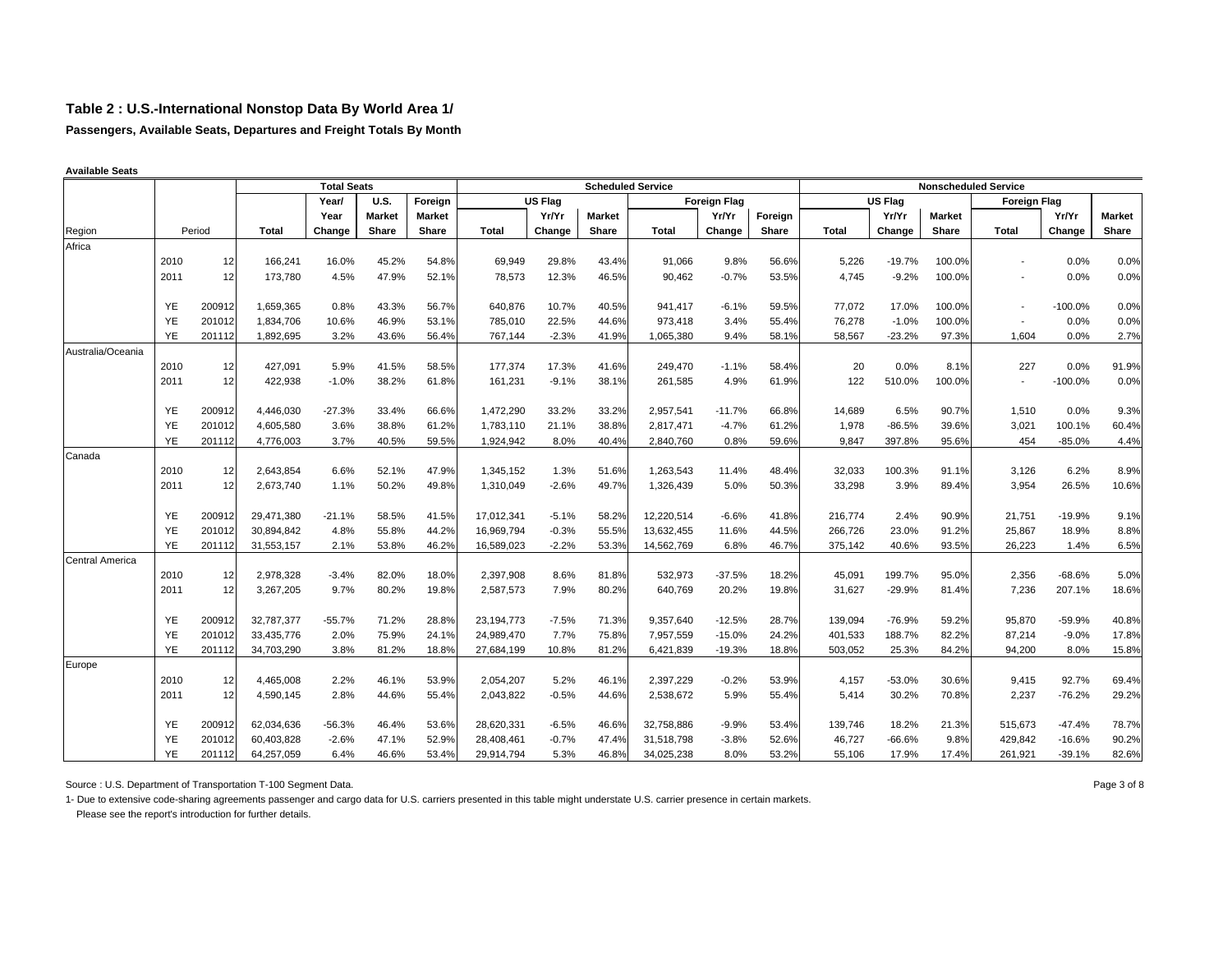**Passengers, Available Seats, Departures and Freight Totals By Month**

|                    |           |        |            | <b>Total Seats</b> |               |               |            |         |               | <b>Scheduled Service</b> |                     |               |                          |                |               | <b>Nonscheduled Service</b> |           |               |
|--------------------|-----------|--------|------------|--------------------|---------------|---------------|------------|---------|---------------|--------------------------|---------------------|---------------|--------------------------|----------------|---------------|-----------------------------|-----------|---------------|
|                    |           |        |            | Year/              | <b>U.S.</b>   | Foreign       |            | US Flag |               |                          | <b>Foreign Flag</b> |               |                          | <b>US Flag</b> |               | <b>Foreign Flag</b>         |           |               |
|                    |           |        |            | Year               | <b>Market</b> | <b>Market</b> |            | Yr/Yr   | <b>Market</b> |                          | Yr/Yr               | <b>Market</b> |                          | Yr/Yr          | <b>Market</b> |                             | Yr/Yr     | <b>Market</b> |
| Region             |           | Period | Total      | Change             | Share         | Share         | Total      | Change  | Share         | <b>Total</b>             | Change              | Share         | <b>Total</b>             | Change         | Share         | <b>Total</b>                | Change    | Share         |
| <b>Far East</b>    |           |        |            |                    |               |               |            |         |               |                          |                     |               |                          |                |               |                             |           |               |
|                    | 2010      | 12     | 2,426,202  | 5.0%               | 44.3%         | 55.7%         | 1.070.862  | 16.2%   | 44.4%         | 1,340,352                | $-2.5%$             | 55.6%         | 3,493                    | 291.2%         | 23.3%         | 11.495                      | $-15.8%$  | 76.7%         |
|                    | 2011      | 12     | 2,612,827  | 7.7%               | 43.3%         | 56.7%         | 1,120,864  | 4.7%    | 43.2%         | 1,471,175                | 9.8%                | 56.8%         | 10,208                   | 192.2%         | 49.1%         | 10,580                      | $-8.0%$   | 50.9%         |
|                    |           |        |            |                    |               |               |            |         |               |                          |                     |               |                          |                |               |                             |           |               |
|                    | YE        | 200912 | 27,645,103 | $-83.9%$           | 42.7%         | 57.3%         | 11,785,137 | $-8.5%$ | 42.8%         | 15,753,795               | $-6.8%$             | 57.2%         | 32,645                   | $-46.4%$       | 30.7%         | 73,526                      | $-23.4%$  | 69.3%         |
|                    | YE        | 201012 | 28.459.079 | 2.9%               | 43.7%         | 56.3%         | 12.410.644 | 5.3%    | 43.8%         | 15,925,800               | 1.1%                | 56.2%         | 33,441                   | 2.4%           | 27.3%         | 89,194                      | 21.3%     | 72.7%         |
|                    | YE        | 201112 | 30,013,576 | 5.5%               | 45.2%         | 54.8%         | 13,476,069 | 8.6%    | 45.3%         | 16,296,083               | 2.3%                | 54.7%         | 76,157                   | 127.7%         | 31.5%         | 165,267                     | 85.3%     | 68.5%         |
| <b>Middle East</b> |           |        |            |                    |               |               |            |         |               |                          |                     |               |                          |                |               |                             |           |               |
|                    | 2010      | 12     | 507.789    | 12.4%              | 46.4%         | 53.6%         | 235,395    | 7.0%    | 46.4%         | 272,344                  | 17.6%               | 53.6%         | 50                       | 0.0%           | 100.0%        |                             | $-100.0%$ | 0.0%          |
|                    | 2011      | 12     | 556,652    | 9.6%               | 41.4%         | 58.6%         | 230,512    | $-2.1%$ | 41.5%         | 325,012                  | 19.3%               | 58.5%         | $\overline{\phantom{a}}$ | $-100.0%$      | 0.0%          | 1,128                       | 0.0%      | 100.0%        |
|                    |           |        |            |                    |               |               |            |         |               |                          |                     |               |                          |                |               |                             |           |               |
|                    | YE        | 200912 | 5,218,730  | $-97.0%$           | 48.1%         | 51.9%         | 2,510,998  | 44.6%   | 48.1%         | 2,705,833                | 12.1%               | 51.9%         | 908                      | $-66.6%$       | 47.8%         | 991                         | $-70.9%$  | 52.2%         |
|                    | YE        | 201012 | 5,849,542  | 12.1%              | 48.9%         | 51.1%         | 2,860,310  | 13.9%   | 48.9%         | 2,985,087                | 10.3%               | 51.1%         | 1,467                    | 61.6%          | 35.4%         | 2,678                       | 170.2%    | 64.6%         |
|                    | <b>YE</b> | 201112 | 6,679,186  | 14.2%              | 41.7%         | 58.3%         | 2,783,247  | $-2.7%$ | 41.8%         | 3,882,896                | 30.1%               | 58.2%         | 470                      | $-68.0%$       | 3.6%          | 12,573                      | 369.5%    | 96.4%         |
| South America      |           |        |            |                    |               |               |            |         |               |                          |                     |               |                          |                |               |                             |           |               |
|                    | 2010      | 12     | 1,327,977  | 12.4%              | 69.8%         | 30.2%         | 926,617    | 14.9%   | 69.8%         | 400,864                  | 8.7%                | 30.2%         | 496                      | $-91.6%$       | 100.0%        | $\overline{\phantom{a}}$    | 0.0%      | 0.0%          |
|                    | 2011      | 12     | 1,351,688  | 1.8%               | 69.4%         | 30.6%         | 932,858    | 0.7%    | 69.3%         | 413,521                  | 3.2%                | 30.7%         | 5,309                    | 970.4%         | 100.0%        | $\sim$                      | 0.0%      | 0.0%          |
|                    |           |        |            |                    |               |               |            |         |               |                          |                     |               |                          |                |               |                             |           |               |
|                    | YE        | 200912 | 13,398,616 | $-92.9%$           | 68.5%         | 31.5%         | 9,155,143  | 1.3%    | 68.4%         | 4,222,842                | 9.2%                | 31.6%         | 19,101                   | $-82.7%$       | 92.6%         | 1,530                       | $-37.9%$  | 7.4%          |
|                    | <b>YE</b> | 201012 | 14,438,227 | 7.8%               | 70.1%         | 29.9%         | 10,105,931 | 10.4%   | 70.1%         | 4,309,961                | 2.1%                | 29.9%         | 22,303                   | 16.8%          | 99.9%         | 32                          | $-97.9%$  | 0.1%          |
|                    | <b>YE</b> | 201112 | 14,761,669 | 2.2%               | 68.6%         | 31.4%         | 10,083,682 | $-0.2%$ | 68.5%         | 4,639,608                | 7.6%                | 31.5%         | 38,335                   | 71.9%          | 99.9%         | 44                          | 37.5%     | 0.1%          |
| The Carribean      |           |        |            |                    |               |               |            |         |               |                          |                     |               |                          |                |               |                             |           |               |
|                    | 2010      | 12     | 1,952,973  | $-7.3%$            | 87.8%         | 12.2%         | 1,617,946  | $-8.8%$ | 87.2%         | 237,815                  | $-5.8%$             | 12.8%         | 97,198                   | 20.6%          | 100.0%        | 14                          | 0.0%      | 0.0%          |
|                    | 2011      | 12     | 2,160,364  | 10.6%              | 87.9%         | 12.1%         | 1,742,481  | 7.7%    | 87.0%         | 261,168                  | 9.8%                | 13.0%         | 156,715                  | 61.2%          | 100.0%        | $\sim$                      | $-100.0%$ | 0.0%          |
|                    |           |        |            |                    |               |               |            |         |               |                          |                     |               |                          |                |               |                             |           |               |
|                    | YE        | 200912 | 22,844,055 | $-89.3%$           | 87.4%         | 12.6%         | 19,113,372 | $-1.1%$ | 86.9%         | 2,882,169                | $-12.4%$            | 13.1%         | 848,156                  | 10.9%          | 100.0%        | 358                         | $-50.8%$  | 0.0%          |
|                    | YE        | 201012 | 23,869,883 | 4.5%               | 88.7%         | 11.3%         | 20,041,001 | 4.9%    | 88.1%         | 2,705,452                | $-6.1%$             | 11.9%         | 1,120,877                | 32.2%          | 99.8%         | 2,553                       | 613.1%    | 0.2%          |
|                    | YE        | 201112 | 23,790,270 | $-0.3%$            | 88.6%         | 11.4%         | 19,423,659 | $-3.1%$ | 87.8%         | 2,701,164                | $-0.2%$             | 12.2%         | 1.662.528                | 48.3%          | 99.8%         | 2.919                       | 14.3%     | 0.2%          |

**Available Seats**

Source : U.S. Department of Transportation T-100 Segment Data.

1- Due to extensive code-sharing agreements passenger and cargo data for U.S. carriers presented in this table might understate U.S. carrier presence in certain markets. Please see the report's introduction for further details.

Page 4 of 8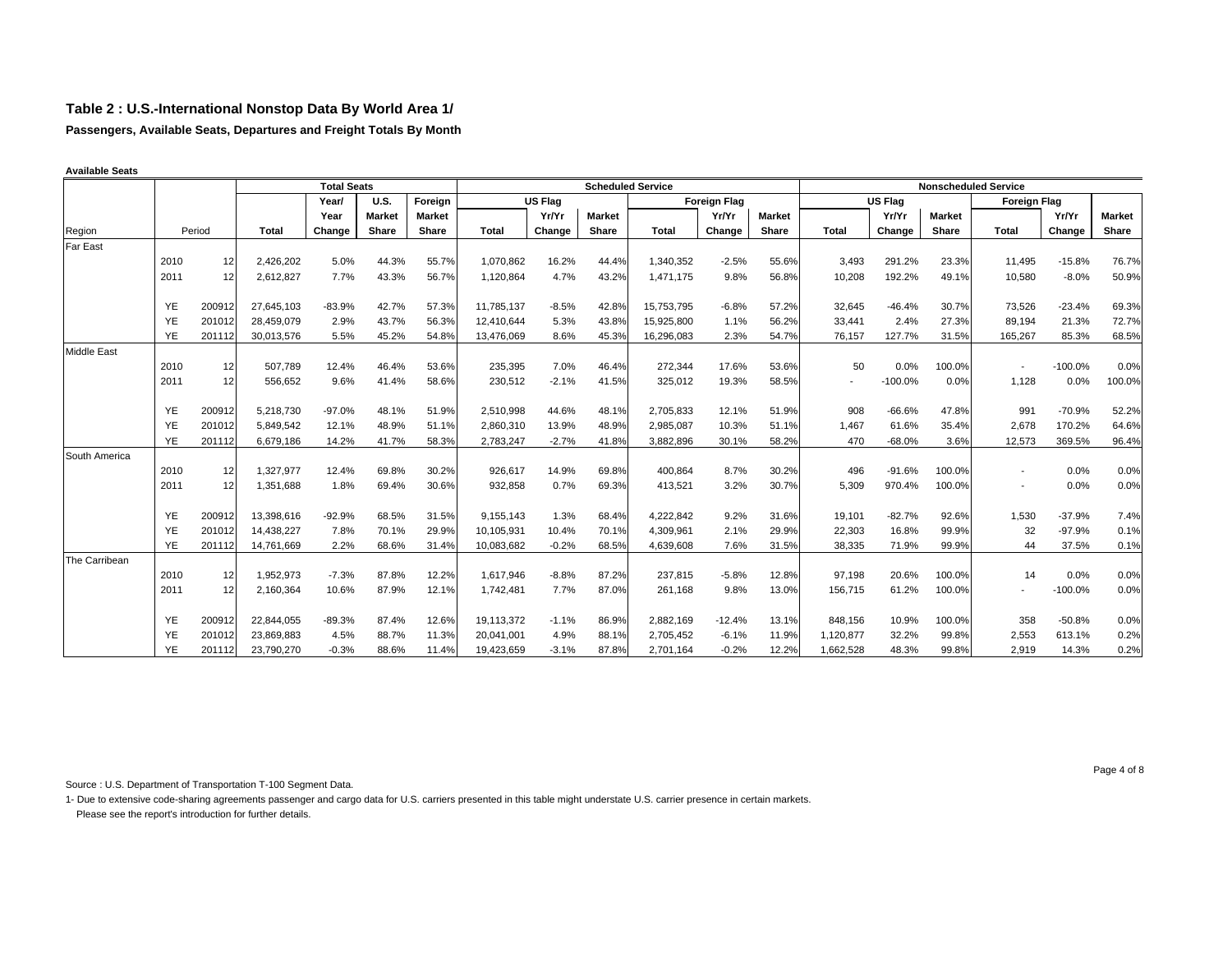**Passengers, Available Seats, Departures and Freight Totals By Month**

|                        |           |        |              | <b>Total Departures</b> |               |               |              |                |        | <b>Scheduled Service</b> |                     |               |              |                |               | <b>Nonscheduled Service</b> |           |               |
|------------------------|-----------|--------|--------------|-------------------------|---------------|---------------|--------------|----------------|--------|--------------------------|---------------------|---------------|--------------|----------------|---------------|-----------------------------|-----------|---------------|
|                        |           |        |              | Year/                   | <b>U.S.</b>   | Foreign       |              | <b>US Flag</b> |        |                          | <b>Foreign Flag</b> |               |              | <b>US Flag</b> |               | <b>Foreign Flag</b>         |           |               |
|                        |           |        |              | Year                    | <b>Market</b> | <b>Market</b> |              | Yr/Yr          | Market |                          | Yr/Yr               | <b>Market</b> |              | Yr/Yr          | <b>Market</b> |                             | Yr/Yr     | <b>Market</b> |
| Region                 |           | Period | <b>Total</b> | Change                  | Share         | Share         | <b>Total</b> | Change         | Share  | <b>Total</b>             | Change              | Share         | <b>Total</b> | Change         | Share         | <b>Total</b>                | Change    | Share         |
| Africa                 |           |        |              |                         |               |               |              |                |        |                          |                     |               |              |                |               |                             |           |               |
|                        | 2010      | 12     | 662          | 22.6%                   | 50.5%         | 49.5%         | 307          | 37.7%          | 48.3%  | 328                      | 13.1%               | 51.7%         | 27           | 0.0%           | 100.0%        |                             | 0.0%      | 0.0%          |
|                        | 2011      | 12     | 676          | 2.1%                    | 53.3%         | 46.7%         | 332          | 8.1%           | 51.2%  | 316                      | $-3.7%$             | 48.8%         | 28           | 3.7%           | 100.0%        |                             | 0.0%      | 0.0%          |
|                        | YE        | 200912 | 6,448        | $-0.4%$                 | 48.2%         | 51.8%         | 2,768        | 6.7%           | 45.4%  | 3,335                    | $-5.9%$             | 54.6%         | 337          | 3.1%           | 97.7%         | 8                           | 0.0%      | 2.3%          |
|                        | YE        | 201012 | 7,314        | 13.4%                   | 51.0%         | 49.0%         | 3,390        | 22.5%          | 48.7%  | 3,577                    | 7.3%                | 51.3%         | 340          | 0.9%           | 98.0%         | $\overline{7}$              | $-12.5%$  | 2.0%          |
|                        | <b>YE</b> | 201112 | 7,429        | 1.6%                    | 49.4%         | 50.6%         | 3,334        | $-1.7%$        | 47.1%  | 3,752                    | 4.9%                | 52.9%         | 333          | $-2.1%$        | 97.1%         | 10                          | 42.9%     | 2.9%          |
| Australia/Oceania      |           |        |              |                         |               |               |              |                |        |                          |                     |               |              |                |               |                             |           |               |
|                        | 2010      | 12     | 2,051        | 8.0%                    | 37.9%         | 62.1%         | 702          | 17.0%          | 35.6%  | 1,269                    | 4.7%                | 64.4%         | 75           | $-13.8%$       | 93.8%         | 5                           | 0.0%      | 6.3%          |
|                        | 2011      | 12     | 2,048        | $-0.1%$                 | 34.6%         | 65.4%         | 634          | $-9.7%$        | 32.1%  | 1,339                    | 5.5%                | 67.9%         | 75           | 0.0%           | 100.0%        |                             | $-100.0%$ | 0.0%          |
|                        | YE        | 200912 | 19,734       | $-25.4%$                | 35.4%         | 64.6%         | 5.955        | 8.9%           | 31.9%  | 12,740                   | $-5.0%$             | 68.1%         | 1,029        | $-4.6%$        | 99.0%         | 10                          | 42.9%     | 1.0%          |
|                        | YE        | 201012 | 20,566       | 4.2%                    | 39.7%         | 60.3%         | 7,294        | 22.5%          | 37.1%  | 12,362                   | $-3.0%$             | 62.9%         | 869          | $-15.5%$       | 95.5%         | 41                          | 310.0%    | 4.5%          |
|                        | <b>YE</b> | 201112 | 21,785       | 5.9%                    | 39.8%         | 60.2%         | 7.822        | 7.2%           | 37.4%  | 13,097                   | 5.9%                | 62.6%         | 854          | $-1.7%$        | 98.6%         | 12                          | $-70.7%$  | 1.4%          |
| Canada                 |           |        |              |                         |               |               |              |                |        |                          |                     |               |              |                |               |                             |           |               |
|                        | 2010      | 12     | 33,774       | 4.6%                    | 61.2%         | 38.8%         | 20,110       | 1.4%           | 60.9%  | 12,918                   | 8.2%                | 39.1%         | 571          | 64.1%          | 76.5%         | 175                         | $-0.6%$   | 23.5%         |
|                        | 2011      | 12     | 33,588       | $-0.6%$                 | 60.2%         | 39.8%         | 19,704       | $-2.0%$        | 59.9%  | 13,184                   | 2.1%                | 40.1%         | 518          | $-9.3%$        | 74.0%         | 182                         | 4.0%      | 26.0%         |
|                        | YE        | 200912 | 394,840      | $-10.0%$                | 64.4%         | 35.6%         | 250,956      | $-1.6%$        | 64.4%  | 138,819                  | $-7.9%$             | 35.6%         | 3,451        | $-8.9%$        | 68.1%         | 1,614                       | $-41.1%$  | 31.9%         |
|                        | YE        | 201012 | 415,724      | 5.3%                    | 63.2%         | 36.8%         | 257,991      | 2.8%           | 63.1%  | 150,711                  | 8.6%                | 36.9%         | 4,608        | 33.5%          | 65.6%         | 2,414                       | 49.6%     | 34.4%         |
|                        | YE        | 201112 | 413,191      | $-0.6%$                 | 62.4%         | 37.6%         | 251,167      | $-2.6%$        | 62.1%  | 153,535                  | 1.9%                | 37.9%         | 6,615        | 43.6%          | 77.9%         | 1,874                       | $-22.4%$  | 22.1%         |
| <b>Central America</b> |           |        |              |                         |               |               |              |                |        |                          |                     |               |              |                |               |                             |           |               |
|                        | 2010      | 12     | 24,356       | $-4.4%$                 | 81.0%         | 19.0%         | 18,740       | 5.3%           | 80.3%  | 4,609                    | $-33.0%$            | 19.7%         | 981          | 34.8%          | 97.4%         | 26                          | $-58.1%$  | 2.6%          |
|                        | 2011      | 12     | 26,843       | 10.2%                   | 80.1%         | 19.9%         | 20,745       | 10.7%          | 79.7%  | 5,300                    | 15.0%               | 20.3%         | 750          | $-23.5%$       | 94.0%         | 48                          | 84.6%     | 6.0%          |
|                        | YE        | 200912 | 271,718      | $-63.4%$                | 71.9%         | 28.1%         | 187,872      | $-9.0%$        | 71.3%  | 75,613                   | $-12.6%$            | 28.7%         | 7,440        | $-20.3%$       | 90.4%         | 793                         | $-61.1%$  | 9.6%          |
|                        | YE        | 201012 | 280,304      | 3.2%                    | 76.1%         | 23.9%         | 202,180      | 7.6%           | 75.3%  | 66,262                   | $-12.4%$            | 24.7%         | 11,128       | 49.6%          | 93.8%         | 734                         | $-7.4%$   | 6.2%          |
|                        | <b>YE</b> | 201112 | 288,379      | 2.9%                    | 81.0%         | 19.0%         | 223,122      | 10.4%          | 80.5%  | 53,955                   | $-18.6%$            | 19.5%         | 10,546       | $-5.2%$        | 93.3%         | 756                         | 3.0%      | 6.7%          |
| Europe                 |           |        |              |                         |               |               |              |                |        |                          |                     |               |              |                |               |                             |           |               |
|                        | 2010      | 12     | 19,687       | 5.1%                    | 52.2%         | 47.8%         | 9,852        | 7.4%           | 51.4%  | 9,322                    | 2.8%                | 48.6%         | 433          | 9.1%           | 84.4%         | 80                          | $-12.1%$  | 15.6%         |
|                        | 2011      | 12     | 20,007       | 1.6%                    | 51.1%         | 48.9%         | 9.814        | $-0.4%$        | 50.2%  | 9,752                    | 4.6%                | 49.8%         | 401          | $-7.4%$        | 90.9%         | 40                          | $-50.0%$  | 9.1%          |
|                        | YE        | 200912 | 266,784      | $-74.3%$                | 52.5%         | 47.5%         | 135,373      | $-6.2%$        | 52.1%  | 124,464                  | $-10.9%$            | 47.9%         | 4,706        | $-20.0%$       | 67.7%         | 2,241                       | $-40.4%$  | 32.3%         |
|                        | YE        | 201012 | 261,273      | $-2.1%$                 | 53.0%         | 47.0%         | 134,115      | $-0.9%$        | 52.6%  | 120,647                  | $-3.1%$             | 47.4%         | 4,465        | $-5.1%$        | 68.6%         | 2,046                       | $-8.7%$   | 31.4%         |
|                        | <b>YE</b> | 201112 | 276,574      | 5.9%                    | 53.1%         | 46.9%         | 142,393      | 6.2%           | 52.6%  | 128,397                  | 6.4%                | 47.4%         | 4,435        | $-0.7%$        | 76.7%         | 1,349                       | $-34.1%$  | 23.3%         |

**Departures**

Source : U.S. Department of Transportation T-100 Segment Data. 
<br>
Page 5 of 8

1- Due to extensive code-sharing agreements passenger and cargo data for U.S. carriers presented in this table might understate U.S. carrier presence in certain markets.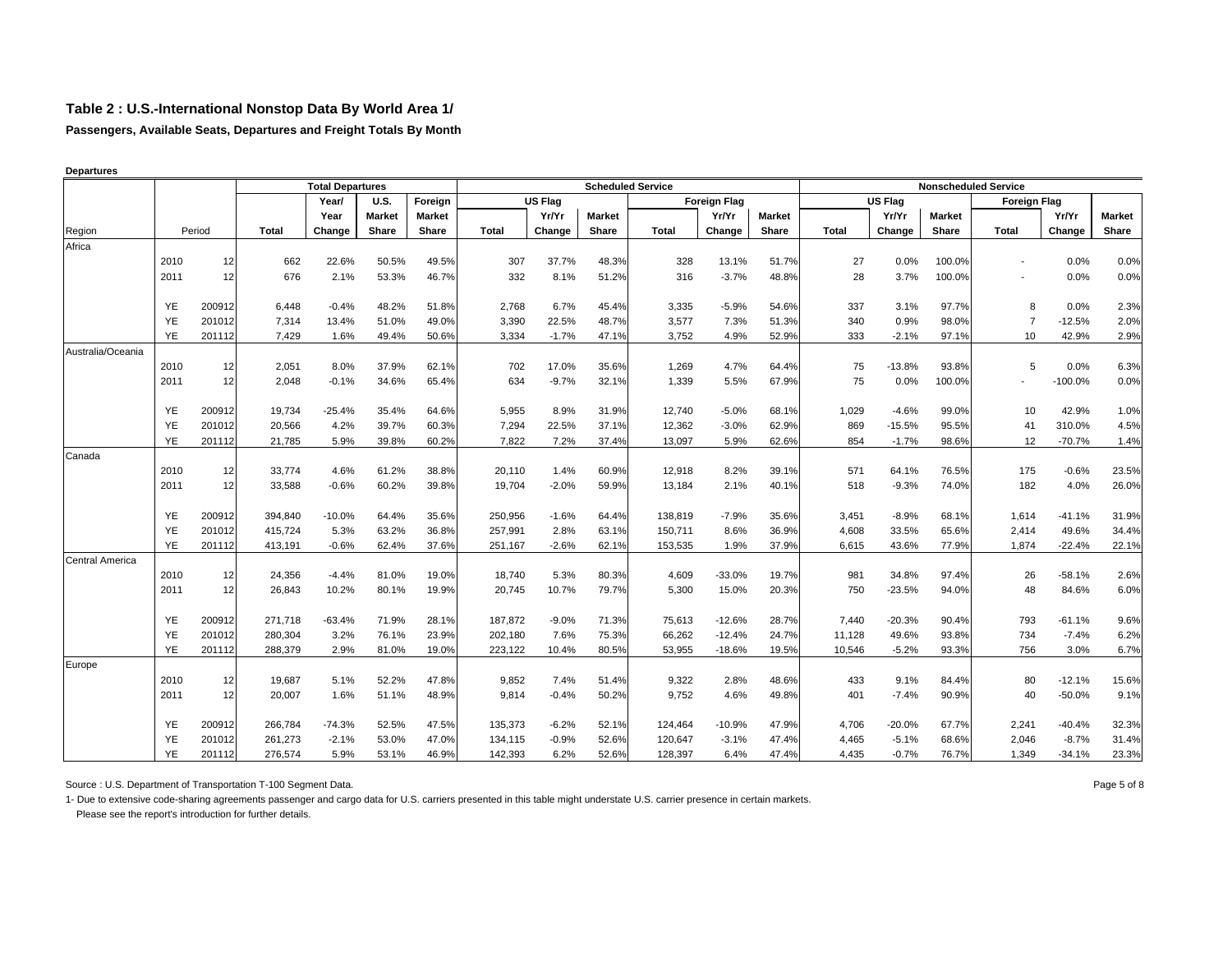**Passengers, Available Seats, Departures and Freight Totals By Month**

|           | <b>Total Departures</b><br><b>U.S.</b><br>Year/                                  |                                                                                                              |                                                                                                                |                                                                                                       |                                                                                                 |                                                                                                 |                                                                                                         |                                                                                                               |                                                                                                 |                                                                                                                          |                                                                                                        |                                                                                                                                   |                                                                                    |                                                                                                                         |                                                                                                                    |                                                                                                                       |                                                                                                                                                                             |
|-----------|----------------------------------------------------------------------------------|--------------------------------------------------------------------------------------------------------------|----------------------------------------------------------------------------------------------------------------|-------------------------------------------------------------------------------------------------------|-------------------------------------------------------------------------------------------------|-------------------------------------------------------------------------------------------------|---------------------------------------------------------------------------------------------------------|---------------------------------------------------------------------------------------------------------------|-------------------------------------------------------------------------------------------------|--------------------------------------------------------------------------------------------------------------------------|--------------------------------------------------------------------------------------------------------|-----------------------------------------------------------------------------------------------------------------------------------|------------------------------------------------------------------------------------|-------------------------------------------------------------------------------------------------------------------------|--------------------------------------------------------------------------------------------------------------------|-----------------------------------------------------------------------------------------------------------------------|-----------------------------------------------------------------------------------------------------------------------------------------------------------------------------|
|           |                                                                                  |                                                                                                              |                                                                                                                |                                                                                                       | Foreign                                                                                         |                                                                                                 |                                                                                                         |                                                                                                               |                                                                                                 |                                                                                                                          |                                                                                                        |                                                                                                                                   |                                                                                    |                                                                                                                         |                                                                                                                    |                                                                                                                       |                                                                                                                                                                             |
|           |                                                                                  |                                                                                                              | Year                                                                                                           | <b>Market</b>                                                                                         | <b>Market</b>                                                                                   |                                                                                                 | Yr/Yr                                                                                                   | <b>Market</b>                                                                                                 |                                                                                                 | Yr/Yr                                                                                                                    | <b>Market</b>                                                                                          |                                                                                                                                   | Yr/Yr                                                                              | <b>Market</b>                                                                                                           |                                                                                                                    | Yr/Yr                                                                                                                 | <b>Market</b>                                                                                                                                                               |
|           |                                                                                  | <b>Total</b>                                                                                                 | Change                                                                                                         | Share                                                                                                 | Share                                                                                           | <b>Total</b>                                                                                    | Change                                                                                                  | Share                                                                                                         | <b>Total</b>                                                                                    | Change                                                                                                                   | <b>Share</b>                                                                                           | <b>Total</b>                                                                                                                      | Change                                                                             | Share                                                                                                                   | <b>Total</b>                                                                                                       | Change                                                                                                                | Share                                                                                                                                                                       |
|           |                                                                                  |                                                                                                              |                                                                                                                |                                                                                                       |                                                                                                 |                                                                                                 |                                                                                                         |                                                                                                               |                                                                                                 |                                                                                                                          |                                                                                                        |                                                                                                                                   |                                                                                    |                                                                                                                         |                                                                                                                    |                                                                                                                       |                                                                                                                                                                             |
| 2010      | 12                                                                               | 12,118                                                                                                       | 8.3%                                                                                                           | 46.5%                                                                                                 | 53.5%                                                                                           | 5.386                                                                                           | 17.6%                                                                                                   | 46.1%                                                                                                         | 6,301                                                                                           |                                                                                                                          | 53.9%                                                                                                  | 244                                                                                                                               | $-5.1%$                                                                            | 56.6%                                                                                                                   | 187                                                                                                                | 29.0%                                                                                                                 | 43.4%                                                                                                                                                                       |
| 2011      | 12                                                                               | 12,506                                                                                                       | 3.2%                                                                                                           | 46.2%                                                                                                 | 53.8%                                                                                           | 5,538                                                                                           | 2.8%                                                                                                    | 45.5%                                                                                                         | 6,625                                                                                           | 5.1%                                                                                                                     | 54.5%                                                                                                  | 238                                                                                                                               | $-2.5%$                                                                            | 69.4%                                                                                                                   | 105                                                                                                                | $-43.9%$                                                                                                              | 30.6%                                                                                                                                                                       |
|           |                                                                                  |                                                                                                              |                                                                                                                |                                                                                                       |                                                                                                 |                                                                                                 |                                                                                                         |                                                                                                               |                                                                                                 |                                                                                                                          |                                                                                                        |                                                                                                                                   |                                                                                    |                                                                                                                         |                                                                                                                    |                                                                                                                       |                                                                                                                                                                             |
|           |                                                                                  |                                                                                                              |                                                                                                                |                                                                                                       |                                                                                                 |                                                                                                 |                                                                                                         |                                                                                                               |                                                                                                 |                                                                                                                          |                                                                                                        |                                                                                                                                   |                                                                                    |                                                                                                                         |                                                                                                                    |                                                                                                                       | 38.6%                                                                                                                                                                       |
|           |                                                                                  |                                                                                                              |                                                                                                                |                                                                                                       |                                                                                                 |                                                                                                 |                                                                                                         |                                                                                                               |                                                                                                 |                                                                                                                          |                                                                                                        |                                                                                                                                   |                                                                                    |                                                                                                                         |                                                                                                                    |                                                                                                                       | 35.3%                                                                                                                                                                       |
|           |                                                                                  |                                                                                                              |                                                                                                                |                                                                                                       |                                                                                                 |                                                                                                 |                                                                                                         |                                                                                                               |                                                                                                 |                                                                                                                          |                                                                                                        |                                                                                                                                   |                                                                                    |                                                                                                                         |                                                                                                                    |                                                                                                                       | 39.7%                                                                                                                                                                       |
|           |                                                                                  |                                                                                                              |                                                                                                                |                                                                                                       |                                                                                                 |                                                                                                 |                                                                                                         |                                                                                                               |                                                                                                 |                                                                                                                          |                                                                                                        |                                                                                                                                   |                                                                                    |                                                                                                                         |                                                                                                                    |                                                                                                                       | 23.1%                                                                                                                                                                       |
|           |                                                                                  |                                                                                                              |                                                                                                                |                                                                                                       |                                                                                                 |                                                                                                 |                                                                                                         |                                                                                                               |                                                                                                 |                                                                                                                          |                                                                                                        |                                                                                                                                   |                                                                                    |                                                                                                                         |                                                                                                                    |                                                                                                                       |                                                                                                                                                                             |
|           |                                                                                  |                                                                                                              |                                                                                                                |                                                                                                       |                                                                                                 |                                                                                                 |                                                                                                         |                                                                                                               |                                                                                                 |                                                                                                                          |                                                                                                        |                                                                                                                                   |                                                                                    |                                                                                                                         |                                                                                                                    |                                                                                                                       | 14.3%                                                                                                                                                                       |
| YE        | 200912                                                                           | 18,904                                                                                                       | $-98.4%$                                                                                                       | 51.6%                                                                                                 | 48.4%                                                                                           | 9,382                                                                                           | 42.5%                                                                                                   | 50.7%                                                                                                         | 9,128                                                                                           |                                                                                                                          | 49.3%                                                                                                  | 378                                                                                                                               | 110.0%                                                                             | 95.9%                                                                                                                   | 16                                                                                                                 | $-50.0%$                                                                                                              | 4.1%                                                                                                                                                                        |
| YE        | 201012                                                                           | 20,512                                                                                                       | 8.5%                                                                                                           | 51.1%                                                                                                 | 48.9%                                                                                           | 10,312                                                                                          | 9.9%                                                                                                    | 50.8%                                                                                                         | 10,003                                                                                          | 9.6%                                                                                                                     | 49.2%                                                                                                  | 168                                                                                                                               | $-55.6%$                                                                           | 85.3%                                                                                                                   | 29                                                                                                                 | 81.3%                                                                                                                 | 14.7%                                                                                                                                                                       |
| <b>YE</b> | 201112                                                                           | 23,253                                                                                                       | 13.4%                                                                                                          | 44.7%                                                                                                 | 55.3%                                                                                           | 10,110                                                                                          | $-2.0%$                                                                                                 | 44.2%                                                                                                         | 12,785                                                                                          | 27.8%                                                                                                                    | 55.8%                                                                                                  | 284                                                                                                                               | 69.0%                                                                              | 79.3%                                                                                                                   | 74                                                                                                                 |                                                                                                                       | 20.7%                                                                                                                                                                       |
|           |                                                                                  |                                                                                                              |                                                                                                                |                                                                                                       |                                                                                                 |                                                                                                 |                                                                                                         |                                                                                                               |                                                                                                 |                                                                                                                          |                                                                                                        |                                                                                                                                   |                                                                                    |                                                                                                                         |                                                                                                                    |                                                                                                                       |                                                                                                                                                                             |
| 2010      | 12                                                                               | 8,544                                                                                                        | 9.0%                                                                                                           | 66.5%                                                                                                 | 33.5%                                                                                           | 5,184                                                                                           | 8.0%                                                                                                    | 65.7%                                                                                                         | 2,711                                                                                           | 7.6%                                                                                                                     | 34.3%                                                                                                  | 497                                                                                                                               | 21.2%                                                                              | 76.6%                                                                                                                   | 152                                                                                                                | 38.2%                                                                                                                 | 23.4%                                                                                                                                                                       |
| 2011      | 12                                                                               | 8,485                                                                                                        | $-0.7%$                                                                                                        | 68.4%                                                                                                 | 31.6%                                                                                           | 5,330                                                                                           | 2.8%                                                                                                    | 66.7%                                                                                                         | 2,665                                                                                           | $-1.7%$                                                                                                                  | 33.3%                                                                                                  | 471                                                                                                                               | $-5.2%$                                                                            | 96.1%                                                                                                                   | 19                                                                                                                 | $-87.5%$                                                                                                              | 3.9%                                                                                                                                                                        |
|           |                                                                                  |                                                                                                              |                                                                                                                |                                                                                                       |                                                                                                 |                                                                                                 |                                                                                                         |                                                                                                               |                                                                                                 |                                                                                                                          |                                                                                                        |                                                                                                                                   |                                                                                    |                                                                                                                         |                                                                                                                    |                                                                                                                       | 15.5%                                                                                                                                                                       |
|           |                                                                                  |                                                                                                              |                                                                                                                |                                                                                                       |                                                                                                 |                                                                                                 |                                                                                                         |                                                                                                               |                                                                                                 |                                                                                                                          |                                                                                                        |                                                                                                                                   |                                                                                    |                                                                                                                         |                                                                                                                    |                                                                                                                       | 20.8%                                                                                                                                                                       |
|           |                                                                                  |                                                                                                              |                                                                                                                |                                                                                                       |                                                                                                 |                                                                                                 |                                                                                                         |                                                                                                               |                                                                                                 |                                                                                                                          |                                                                                                        |                                                                                                                                   |                                                                                    |                                                                                                                         |                                                                                                                    |                                                                                                                       | 9.6%                                                                                                                                                                        |
|           |                                                                                  |                                                                                                              |                                                                                                                |                                                                                                       |                                                                                                 |                                                                                                 |                                                                                                         |                                                                                                               |                                                                                                 |                                                                                                                          |                                                                                                        |                                                                                                                                   |                                                                                    |                                                                                                                         |                                                                                                                    |                                                                                                                       |                                                                                                                                                                             |
| 2010      | 12                                                                               | 17,136                                                                                                       | $-10.2%$                                                                                                       | 89.0%                                                                                                 | 11.0%                                                                                           | 14,137                                                                                          | $-12.3%$                                                                                                | 88.5%                                                                                                         | 1,838                                                                                           | $-5.4%$                                                                                                                  | 11.5%                                                                                                  | 1,113                                                                                                                             | 16.2%                                                                              | 95.9%                                                                                                                   | 48                                                                                                                 |                                                                                                                       | 4.1%                                                                                                                                                                        |
| 2011      | 12                                                                               | 18,659                                                                                                       | 8.9%                                                                                                           | 89.1%                                                                                                 | 10.9%                                                                                           | 15,396                                                                                          | 8.9%                                                                                                    | 88.5%                                                                                                         | 1,997                                                                                           |                                                                                                                          | 11.5%                                                                                                  | 1,225                                                                                                                             |                                                                                    | 96.8%                                                                                                                   | 41                                                                                                                 | $-14.6%$                                                                                                              | 3.2%                                                                                                                                                                        |
|           |                                                                                  |                                                                                                              |                                                                                                                |                                                                                                       |                                                                                                 |                                                                                                 |                                                                                                         |                                                                                                               |                                                                                                 |                                                                                                                          |                                                                                                        |                                                                                                                                   |                                                                                    |                                                                                                                         |                                                                                                                    |                                                                                                                       |                                                                                                                                                                             |
|           |                                                                                  |                                                                                                              |                                                                                                                |                                                                                                       |                                                                                                 |                                                                                                 |                                                                                                         |                                                                                                               |                                                                                                 |                                                                                                                          |                                                                                                        |                                                                                                                                   |                                                                                    |                                                                                                                         |                                                                                                                    |                                                                                                                       | 5.2%<br>4.4%                                                                                                                                                                |
|           |                                                                                  |                                                                                                              |                                                                                                                |                                                                                                       |                                                                                                 |                                                                                                 |                                                                                                         |                                                                                                               |                                                                                                 |                                                                                                                          |                                                                                                        |                                                                                                                                   |                                                                                    |                                                                                                                         |                                                                                                                    |                                                                                                                       | 3.7%                                                                                                                                                                        |
|           | YE<br>YE<br>YE<br>2010<br>2011<br>YE<br><b>YE</b><br><b>YE</b><br>YE<br>YE<br>YE | Period<br>200912<br>201012<br>201112<br>12<br>12<br>200912<br>201012<br>201112<br>200912<br>201012<br>201112 | 128,816<br>141.726<br>147,911<br>1,758<br>1,961<br>86,453<br>95,046<br>95,187<br>207,891<br>209,569<br>201,951 | $-89.1%$<br>10.0%<br>4.4%<br>7.4%<br>11.5%<br>$-93.2%$<br>9.9%<br>0.1%<br>$-86.1%$<br>0.8%<br>$-3.6%$ | 45.1%<br>45.7%<br>46.8%<br>49.7%<br>44.3%<br>67.0%<br>67.8%<br>67.5%<br>89.0%<br>89.6%<br>89.4% | 54.9%<br>54.3%<br>53.2%<br>50.3%<br>55.7%<br>33.0%<br>32.2%<br>32.5%<br>11.0%<br>10.4%<br>10.6% | 55,601<br>61,313<br>65,971<br>854<br>832<br>53,203<br>58,808<br>59,040<br>173,805<br>175,200<br>166.759 | US Flag<br>$-9.7%$<br>10.3%<br>7.6%<br>3.9%<br>$-2.6%$<br>5.2%<br>10.5%<br>0.4%<br>$-4.2%$<br>0.8%<br>$-4.8%$ | 44.6%<br>45.0%<br>46.3%<br>49.3%<br>43.4%<br>65.8%<br>66.9%<br>66.0%<br>88.6%<br>89.2%<br>88.9% | <b>Scheduled Service</b><br>69,062<br>75,042<br>76,636<br>878<br>1,087<br>27,668<br>29,143<br>30,376<br>22,306<br>21,282 | <b>Foreign Flag</b><br>$-7.9%$<br>2.1%<br>12.0%<br>23.8%<br>2.5%<br>5.3%<br>4.2%<br>$-8.7%$<br>$-4.6%$ | 1.6%<br>55.4%<br>8.7%<br>55.0%<br>53.7%<br>50.7%<br>56.6%<br>13.1%<br>34.2%<br>33.1%<br>34.0%<br>8.7%<br>11.4%<br>10.8%<br>20.816 | 2,551<br>3.477<br>3,199<br>20<br>36<br>4,716<br>5,617<br>5,218<br>11,168<br>12,509 | <b>US Flag</b><br>$-26.5%$<br>36.3%<br>$-8.0%$<br>$-31.0%$<br>80.0%<br>$-26.0%$<br>19.1%<br>$-7.1%$<br>$-7.1%$<br>12.0% | 61.4%<br>64.7%<br>60.3%<br>76.9%<br>85.7%<br>84.5%<br>79.2%<br>90.4%<br>10.1%<br>94.8%<br>95.6%<br>10.6%<br>13.839 | <b>Nonscheduled Service</b><br>1,602<br>1.894<br>2,105<br>6<br>6<br>866<br>1,478<br>553<br>612<br>578<br>537<br>96.3% | <b>Foreign Flag</b><br>$-14.7%$<br>18.2%<br>11.1%<br>200.0%<br>0.0%<br>155.2%<br>6.9%<br>70.7%<br>$-62.6%$<br>$-9.4%$<br>$-30.1%$<br>$-5.6%$<br>$-2.2%$<br>11.1%<br>$-7.1%$ |

**Departures**

Source : U.S. Department of Transportation T-100 Segment Data. 
<br>
Page 6 of 8

1- Due to extensive code-sharing agreements passenger and cargo data for U.S. carriers presented in this table might understate U.S. carrier presence in certain markets. Please see the report's introduction for further details.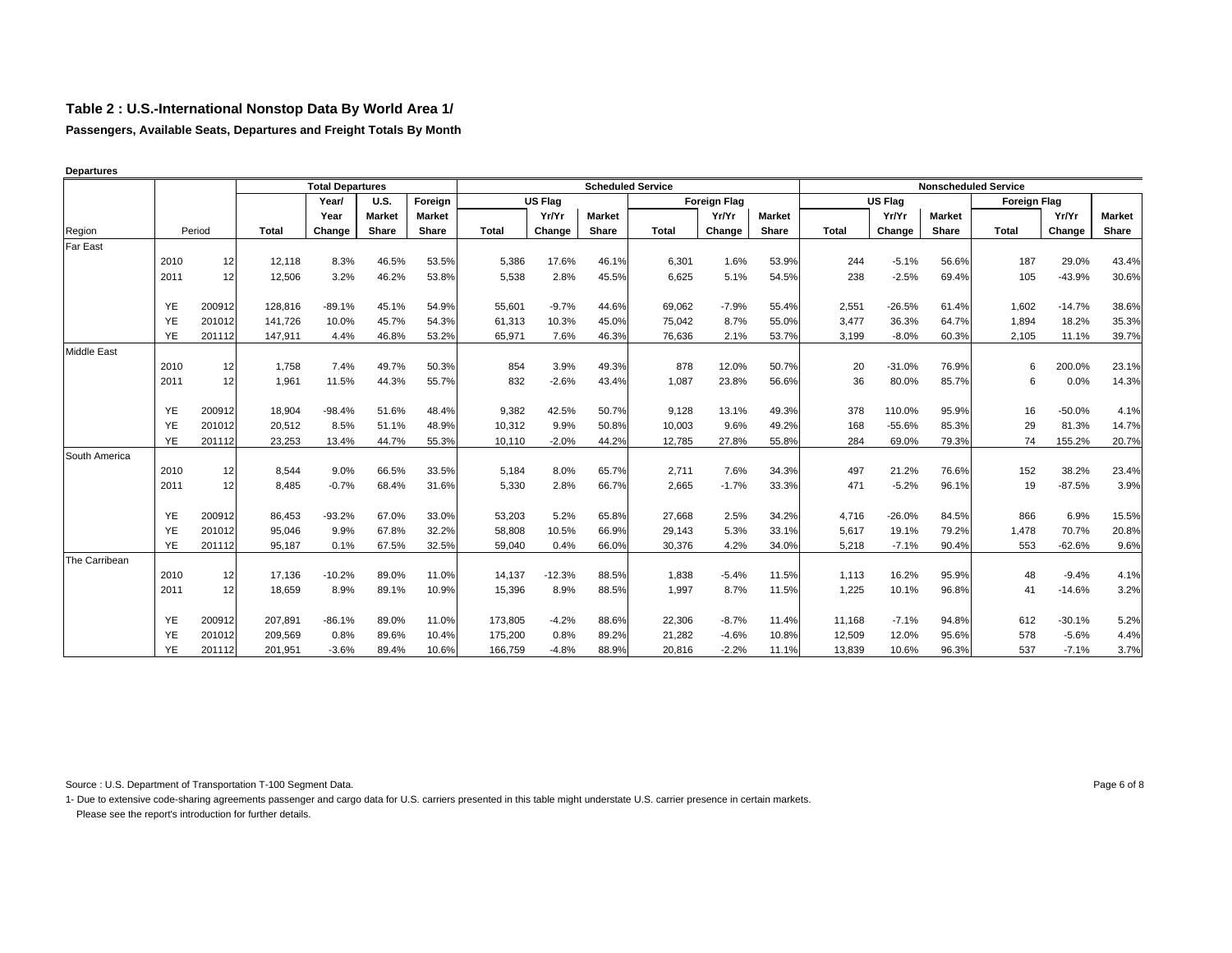**Passengers, Available Seats, Departures and Freight Totals By Month**

|                        |           |        |              | <b>Total Freight</b> |               |               |              |          |        | <b>Scheduled Service</b> |                     |               |              |                |               | <b>Nonscheduled Service</b> |           |               |
|------------------------|-----------|--------|--------------|----------------------|---------------|---------------|--------------|----------|--------|--------------------------|---------------------|---------------|--------------|----------------|---------------|-----------------------------|-----------|---------------|
|                        |           |        |              | Year/                | <b>U.S.</b>   | Foreign       |              | US Flag  |        |                          | <b>Foreign Flag</b> |               |              | <b>US Flag</b> |               | <b>Foreign Flag</b>         |           |               |
|                        |           |        |              | Year                 | <b>Market</b> | <b>Market</b> |              | Yr/Yr    | Market |                          | Yr/Yr               | <b>Market</b> |              | Yr/Yr          | <b>Market</b> |                             | Yr/Yr     | <b>Market</b> |
| Region                 |           | Period | <b>Total</b> | Change               | Share         | Share         | <b>Total</b> | Change   | Share  | <b>Total</b>             | Change              | Share         | <b>Total</b> | Change         | Share         | Total                       | Change    | Share         |
| Africa                 |           |        |              |                      |               |               |              |          |        |                          |                     |               |              |                |               |                             |           |               |
|                        | 2010      | 12     | 2,565        | 21.7%                | 51.5%         | 48.5%         | 904          | 21.2%    | 42.1%  | 1,243                    | 5.7%                | 57.9%         | 418          | 124.6%         | 100.0%        |                             | 0.0%      | 0.0%          |
|                        | 2011      | 12     | 2,945        | 14.8%                | 50.7%         | 49.3%         | 854          | $-5.4%$  | 37.0%  | 1,453                    | 16.8%               | 63.0%         | 638          | 52.6%          | 100.0%        |                             | 0.0%      | 0.0%          |
|                        | <b>YE</b> | 200912 | 21,038       | $-0.5%$              | 50.2%         | 49.8%         | 8,917        | 31.3%    | 46.9%  | 10,091                   | $-18.4%$            | 53.1%         | 1,654        | $-4.1%$        | 81.4%         | 377                         | 39.7%     | 18.6%         |
|                        | YE        | 201012 | 30,068       | 42.9%                | 49.9%         | 50.1%         | 11,750       | 31.8%    | 44.7%  | 14,520                   | 43.9%               | 55.3%         | 3,269        | 97.7%          | 86.1%         | 530                         | 40.6%     | 13.9%         |
|                        | <b>YE</b> | 201112 | 32,323       | 7.5%                 | 54.6%         | 45.4%         | 11,775       | 0.2%     | 44.6%  | 14,606                   | 0.6%                | 55.4%         | 5,887        | 80.1%          | 99.1%         | 55                          | $-89.6%$  | 0.9%          |
| Australia/Oceania      |           |        |              |                      |               |               |              |          |        |                          |                     |               |              |                |               |                             |           |               |
|                        | 2010      | 12     | 15,426       | 10.0%                | 56.3%         | 43.7%         | 5,957        | 20.6%    | 47.9%  | 6,474                    | 3.6%                | 52.1%         | 2,734        | $-3.6%$        | 91.3%         | 261                         | 0.0%      | 8.7%          |
|                        | 2011      | 12     | 15,108       | $-2.1%$              | 55.5%         | 44.5%         | 5,564        | $-6.6%$  | 45.3%  | 6,724                    | 3.9%                | 54.7%         | 2,821        | 3.2%           | 100.0%        | $\overline{\phantom{a}}$    | $-100.0%$ | 0.0%          |
|                        |           |        |              |                      |               |               |              |          |        |                          |                     |               |              |                |               |                             |           |               |
|                        | <b>YE</b> | 200912 | 150,776      | $-18.0%$             | 54.6%         | 45.4%         | 51,318       | 7.5%     | 42.9%  | 68,213                   | $-8.3%$             | 57.1%         | 31,009       | $-22.7%$       | 99.2%         | 236                         | $-55.5%$  | 0.8%          |
|                        | <b>YE</b> | 201012 | 170,619      | 13.2%                | 56.4%         | 43.6%         | 66,662       | 29.9%    | 47.8%  | 72,735                   | 6.6%                | 52.2%         | 29,502       | $-4.9%$        | 94.5%         | 1,719                       | 628.6%    | 5.5%          |
|                        | YE        | 201112 | 166,966      | $-2.1%$              | 57.7%         | 42.3%         | 68,694       | 3.0%     | 49.6%  | 69,887                   | $-3.9%$             | 50.4%         | 27,724       | $-6.0%$        | 97.7%         | 660                         | $-61.6%$  | 2.3%          |
| Canada                 |           |        |              |                      |               |               |              |          |        |                          |                     |               |              |                |               |                             |           |               |
|                        | 2010      | 12     | 29,844       | 1.9%                 | 74.2%         | 25.8%         | 19,953       | 10.7%    | 76.5%  | 6,142                    | $-15.2%$            | 23.5%         | 2,193        | 28.2%          | 58.5%         | 1,556                       | $-32.8%$  | 41.5%         |
|                        | 2011      | 12     | 30,475       | 2.1%                 | 74.3%         | 25.7%         | 20,391       | 2.2%     | 77.7%  | 5,852                    | $-4.7%$             | 22.3%         | 2,261        | 3.1%           | 53.4%         | 1,972                       | 26.8%     | 46.6%         |
|                        |           |        |              |                      |               |               |              |          |        |                          |                     |               |              |                |               |                             |           |               |
|                        | <b>YE</b> | 200912 | 341,066      | $-40.6%$             | 65.3%         | 34.7%         | 203,013      | $-9.8%$  | 66.9%  | 100,545                  | 1.6%                | 33.1%         | 19,666       | 2.0%           | 52.4%         | 17,842                      | $-62.1%$  | 47.6%         |
|                        | YE        | 201012 | 353,930      | 3.8%                 | 67.0%         | 33.0%         | 223.026      | 9.9%     | 71.4%  | 89.367                   | $-11.1%$            | 28.6%         | 14,183       | $-27.9%$       | 34.1%         | 27,353                      | 53.3%     | 65.9%         |
|                        | <b>YE</b> | 201112 | 349,158      | $-1.3%$              | 71.9%         | 28.1%         | 231,667      | 3.9%     | 75.3%  | 76,158                   | $-14.8%$            | 24.7%         | 19,537       | 37.7%          | 47.3%         | 21,796                      | $-20.3%$  | 52.7%         |
| <b>Central America</b> |           |        |              |                      |               |               |              |          |        |                          |                     |               |              |                |               |                             |           |               |
|                        | 2010      | 12     | 58,607       | 9.8%                 | 71.0%         | 29.0%         | 29,385       | $-6.1%$  | 63.4%  | 16,943                   | 54.9%               | 36.6%         | 12,208       | 9.8%           | 99.4%         | 70                          | 1726.4%   | 0.6%          |
|                        | 2011      | 12     | 61,097       | 4.2%                 | 72.1%         | 27.9%         | 34,808       | 18.5%    | 67.2%  | 17,001                   | 0.3%                | 32.8%         | 9,237        | $-24.3%$       | 99.5%         | 51                          | $-27.7%$  | 0.5%          |
|                        | <b>YE</b> | 200912 | 529,741      | $-55.2%$             | 74.9%         | 25.1%         | 279,225      | $-10.2%$ | 67.8%  | 132,686                  | $-22.6%$            | 32.2%         | 117,585      | $-6.6%$        | 99.8%         | 245                         | $-80.1%$  | 0.2%          |
|                        | YE        | 201012 | 674,918      | 27.4%                | 74.3%         | 25.7%         | 350,200      | 25.4%    | 67.0%  | 172,813                  | 30.2%               | 33.0%         | 151,327      | 28.7%          | 99.6%         | 579                         | 136.2%    | 0.4%          |
|                        | YE        | 201112 | 689,408      | 2.1%                 | 69.3%         | 30.7%         | 357,939      | 2.2%     | 63.0%  | 209,791                  | 21.4%               | 37.0%         | 119,727      | $-20.9%$       | 98.4%         | 1.951                       | 237.1%    | 1.6%          |
| Europe                 |           |        |              |                      |               |               |              |          |        |                          |                     |               |              |                |               |                             |           |               |
|                        | 2010      | 12     | 248,096      | 11.9%                | 48.3%         | 51.7%         | 99,025       | 14.4%    | 44.1%  | 125,678                  | 10.3%               | 55.9%         | 20,864       | 27.6%          | 89.2%         | 2,530                       | $-48.8%$  | 10.8%         |
|                        | 2011      | 12     | 254,164      | 2.4%                 | 45.3%         | 54.7%         | 92,730       | $-6.4%$  | 40.4%  | 137,082                  | 9.1%                | 59.6%         | 22,521       | 7.9%           | 92.5%         | 1,831                       | $-27.6%$  | 7.5%          |
|                        | <b>YE</b> | 200912 | 2,576,108    | $-41.2%$             | 43.1%         | 56.9%         | 923,118      | $-12.6%$ | 39.2%  | 1,430,641                | $-20.1%$            | 60.8%         | 186,169      | $-39.4%$       | 83.7%         | 36,180                      | $-18.1%$  | 16.3%         |
|                        | <b>YE</b> | 201012 | 3,007,627    | 16.8%                | 45.5%         | 54.5%         | 1,160,926    | 25.8%    | 42.2%  | 1,591,893                | 11.3%               | 57.8%         | 208,114      | 11.8%          | 81.7%         | 46,694                      | 29.1%     | 18.3%         |
|                        | <b>YE</b> | 201112 | 3,082,499    | 2.5%                 | 45.7%         | 54.3%         | 1,186,990    | 2.2%     | 41.9%  | 1,648,574                | 3.6%                | 58.1%         | 221,927      | 6.6%           | 89.9%         | 25,007                      | $-46.4%$  | 10.1%         |

**Freight (Tons)** 

Source : U.S. Department of Transportation T-100 Segment Data. 
<br>
Page 7 of 8

1- Due to extensive code-sharing agreements passenger and cargo data for U.S. carriers presented in this table might understate U.S. carrier presence in certain markets.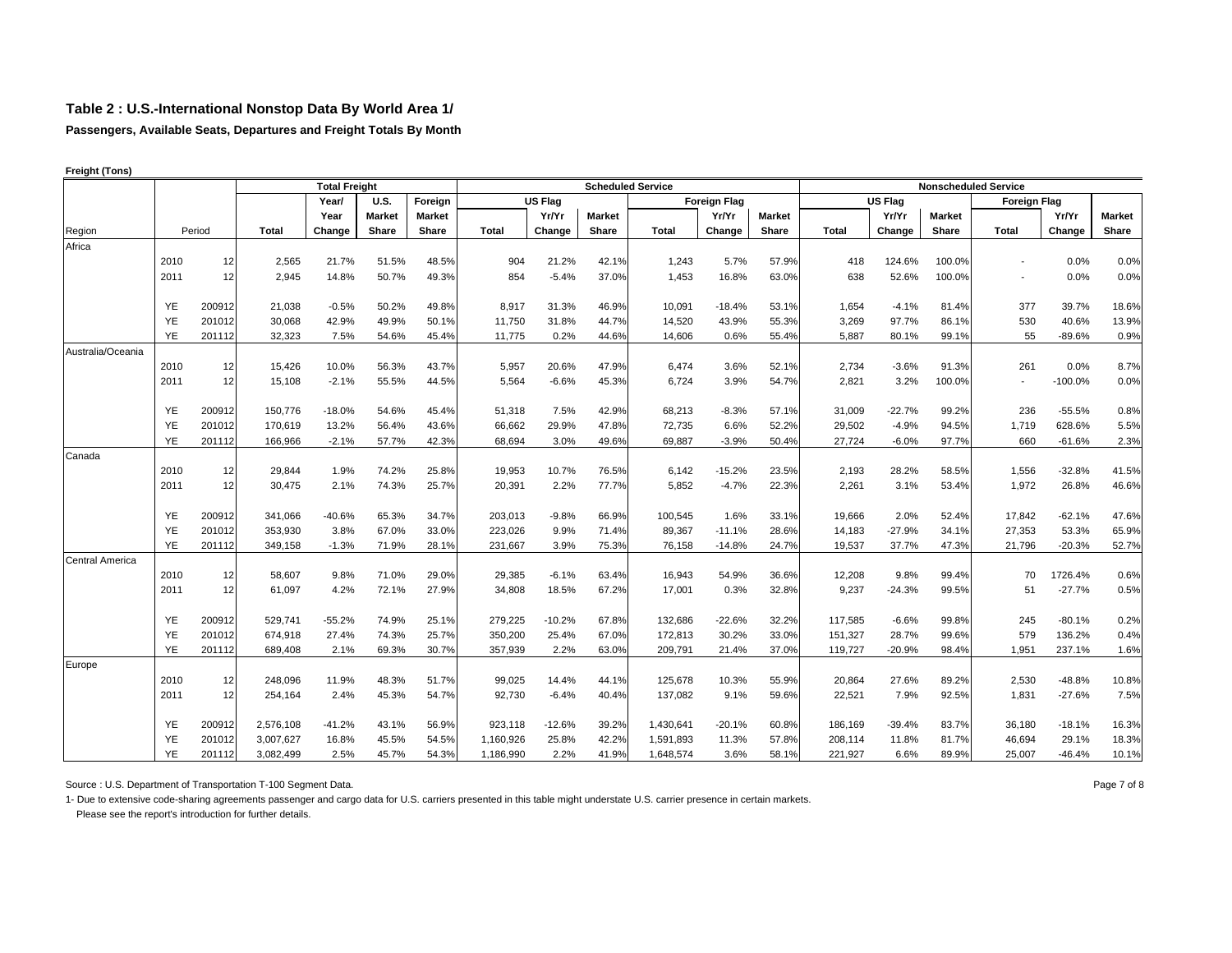**Passengers, Available Seats, Departures and Freight Totals By Month**

|                    |           |        |              | <b>Total Freight</b> |               |               |              |                |               | <b>Scheduled Service</b> |                     |               |              |                |               | <b>Nonscheduled Service</b> |           |               |
|--------------------|-----------|--------|--------------|----------------------|---------------|---------------|--------------|----------------|---------------|--------------------------|---------------------|---------------|--------------|----------------|---------------|-----------------------------|-----------|---------------|
|                    |           |        |              | Year/                | <b>U.S.</b>   | Foreign       |              | <b>US Flag</b> |               |                          | <b>Foreign Flag</b> |               |              | <b>US Flag</b> |               | <b>Foreign Flag</b>         |           |               |
|                    |           |        |              | Year                 | <b>Market</b> | <b>Market</b> |              | Yr/Yr          | <b>Market</b> |                          | Yr/Yr               | <b>Market</b> |              | Yr/Yr          | <b>Market</b> |                             | Yr/Yr     | <b>Market</b> |
| Region             |           | Period | <b>Total</b> | Change               | Share         | Share         | <b>Total</b> | Change         | Share         | <b>Total</b>             | Change              | Share         | <b>Total</b> | Change         | Share         | Total                       | Change    | Share         |
| Far East           |           |        |              |                      |               |               |              |                |               |                          |                     |               |              |                |               |                             |           |               |
|                    | 2010      | 12     | 309.008      | 2.4%                 | 38.3%         | 61.7%         | 99,289       | 7.4%           | 35.9%         | 176,937                  | $-1.3%$             | 64.1%         | 19,036       | $-7.3%$        | 58.1%         | 13.746                      | 45.3%     | 41.9%         |
|                    | 2011      | 12     | 290,422      | $-6.0%$              | 38.8%         | 61.2%         | 95,738       | $-3.6%$        | 35.7%         | 172,414                  | $-2.6%$             | 64.3%         | 16,874       | $-11.4%$       | 75.8%         | 5,395                       | $-60.8%$  | 24.2%         |
|                    |           |        |              |                      |               |               |              |                |               |                          |                     |               |              |                |               |                             |           |               |
|                    | YE        | 200912 | 3,033,543    | 286.5%               | 38.0%         | 62.0%         | 964,813      | $-12.6%$       | 35.3%         | 1,765,758                | $-10.8%$            | 64.7%         | 186,877      | $-23.7%$       | 61.7%         | 116,095                     | $-15.5%$  | 38.3%         |
|                    | YE        | 201012 | 3,787,326    | 24.8%                | 37.6%         | 62.4%         | 1,154,582    | 19.7%          | 34.1%         | 2.226.847                | 26.1%               | 65.9%         | 267.928      | 43.4%          | 66.0%         | 137.970                     | 18.8%     | 34.0%         |
|                    | <b>YE</b> | 201112 | 3,567,223    | $-5.8%$              | 39.1%         | 60.9%         | 1,157,707    | 0.3%           | 36.2%         | 2,038,869                | $-8.4%$             | 63.8%         | 238.222      | $-11.1%$       | 64.3%         | 132,425                     | $-4.0%$   | 35.7%         |
| <b>Middle East</b> |           |        |              |                      |               |               |              |                |               |                          |                     |               |              |                |               |                             |           |               |
|                    | 2010      | 12     | 18,842       | 9.4%                 | 58.1%         | 41.9%         | 10,818       | 25.7%          | 58.6%         | 7,639                    | $-2.7%$             | 41.4%         | 123          | $-83.4%$       | 32.1%         | 261                         | 1592.0%   | 67.9%         |
|                    | 2011      | 12     | 20,124       | 6.8%                 | 59.5%         | 40.5%         | 10,036       | $-7.2%$        | 55.2%         | 8,156                    | 6.8%                | 44.8%         | 1,932        | 1465.4%        | 100.0%        | $\sim$                      | $-100.0%$ | 0.0%          |
|                    |           |        |              |                      |               |               |              |                |               |                          |                     |               |              |                |               |                             |           |               |
|                    | <b>YE</b> | 200912 | 170,446      | $-78.6%$             | 53.4%         | 46.6%         | 82,335       | 51.5%          | 51.1%         | 78,815                   | 17.3%               | 48.9%         | 8,737        | 55.3%          | 94.0%         | 559                         | $-67.6%$  | 6.0%          |
|                    | YE        | 201012 | 214,784      | 26.0%                | 51.6%         | 48.4%         | 107,001      | 30.0%          | 50.9%         | 103,138                  | 30.9%               | 49.1%         | 3,886        | $-55.5%$       | 83.6%         | 760                         | 35.9%     | 16.4%         |
|                    | YE        | 201112 | 238,387      | 11.0%                | 57.5%         | 42.5%         | 122,947      | 14.9%          | 54.9%         | 100,900                  | $-2.2%$             | 45.1%         | 14,195       | 265.3%         | 97.6%         | 344                         | $-54.7%$  | 2.4%          |
| South America      |           |        |              |                      |               |               |              |                |               |                          |                     |               |              |                |               |                             |           |               |
|                    | 2010      | 12     | 123,244      | 5.3%                 | 57.1%         | 42.9%         | 41,292       | $-13.6%$       | 49.5%         | 42,160                   | 3.2%                | 50.5%         | 29,077       | 37.8%          | 73.1%         | 10,715                      | 46.8%     | 26.9%         |
|                    | 2011      | 12     | 119,585      | $-3.0%$              | 62.9%         | 37.1%         | 43.406       | 5.1%           | 50.3%         | 42,927                   | 1.8%                | 49.7%         | 31,778       | 9.3%           | 95.6%         | 1,474                       | $-86.2%$  | 4.4%          |
|                    |           |        |              |                      |               |               |              |                |               |                          |                     |               |              |                |               |                             |           |               |
|                    | YE        | 200912 | 1,196,387    | 28.3%                | 60.6%         | 39.4%         | 455,615      | $-1.4%$        | 52.3%         | 414,919                  | $-12.6%$            | 47.7%         | 269,962      | $-25.0%$       | 82.8%         | 55,891                      | 12.7%     | 17.2%         |
|                    | YE        | 201012 | 1,328,301    | 11.0%                | 57.7%         | 42.3%         | 475,190      | 4.3%           | 50.6%         | 463,195                  | 11.6%               | 49.4%         | 291,716      | 8.1%           | 74.8%         | 98,200                      | 75.7%     | 25.2%         |
|                    | <b>YE</b> | 201112 | 1,354,872    | 2.0%                 | 62.1%         | 37.9%         | 526,553      | 10.8%          | 52.4%         | 478,678                  | 3.3%                | 47.6%         | 315,275      | 8.1%           | 90.2%         | 34,366                      | $-65.0%$  | 9.8%          |
| The Carribean      |           |        |              |                      |               |               |              |                |               |                          |                     |               |              |                |               |                             |           |               |
|                    | 2010      | 12     | 14,749       | 9.1%                 | 93.7%         | 6.3%          | 8,673        | 8.2%           | 95.6%         | 396                      | $-41.6%$            | 4.4%          | 5,149        | 19.9%          | 90.6%         | 531                         | 1.2%      | 9.4%          |
|                    | 2011      | 12     | 12,445       | $-15.6%$             | 93.3%         | 6.7%          | 10,546       | 21.6%          | 95.8%         | 461                      | 16.3%               | 4.2%          | 1,066        | $-79.3%$       | 74.1%         | 373                         | $-29.8%$  | 25.9%         |
|                    |           |        |              |                      |               |               |              |                |               |                          |                     |               |              |                |               |                             |           |               |
|                    | YE        | 200912 | 146,114      | $-84.6%$             | 92.0%         | 8.0%          | 85,340       | $-17.8%$       | 94.6%         | 4,908                    | $-54.3%$            | 5.4%          | 49,135       | 8.1%           | 88.0%         | 6,731                       | $-1.9%$   | 12.0%         |
|                    | YE        | 201012 | 159,406      | 9.1%                 | 91.7%         | 8.3%          | 99,276       | 16.3%          | 93.4%         | 7,029                    | 43.2%               | 6.6%          | 46,870       | $-4.6%$        | 88.3%         | 6,230                       | $-7.4%$   | 11.7%         |
|                    | YE        | 201112 | 137.356      | $-13.8%$             | 93.0%         | 7.0%          | 119,340      | 20.2%          | 96.0%         | 4.990                    | $-29.0%$            | 4.0%          | 8.374        | $-82.1%$       | 64.3%         | 4.652                       | $-25.3%$  | 35.7%         |

**Freight (Tons)** 

Source : U.S. Department of Transportation T-100 Segment Data. 
<br>
Page 8 of 8

1- Due to extensive code-sharing agreements passenger and cargo data for U.S. carriers presented in this table might understate U.S. carrier presence in certain markets.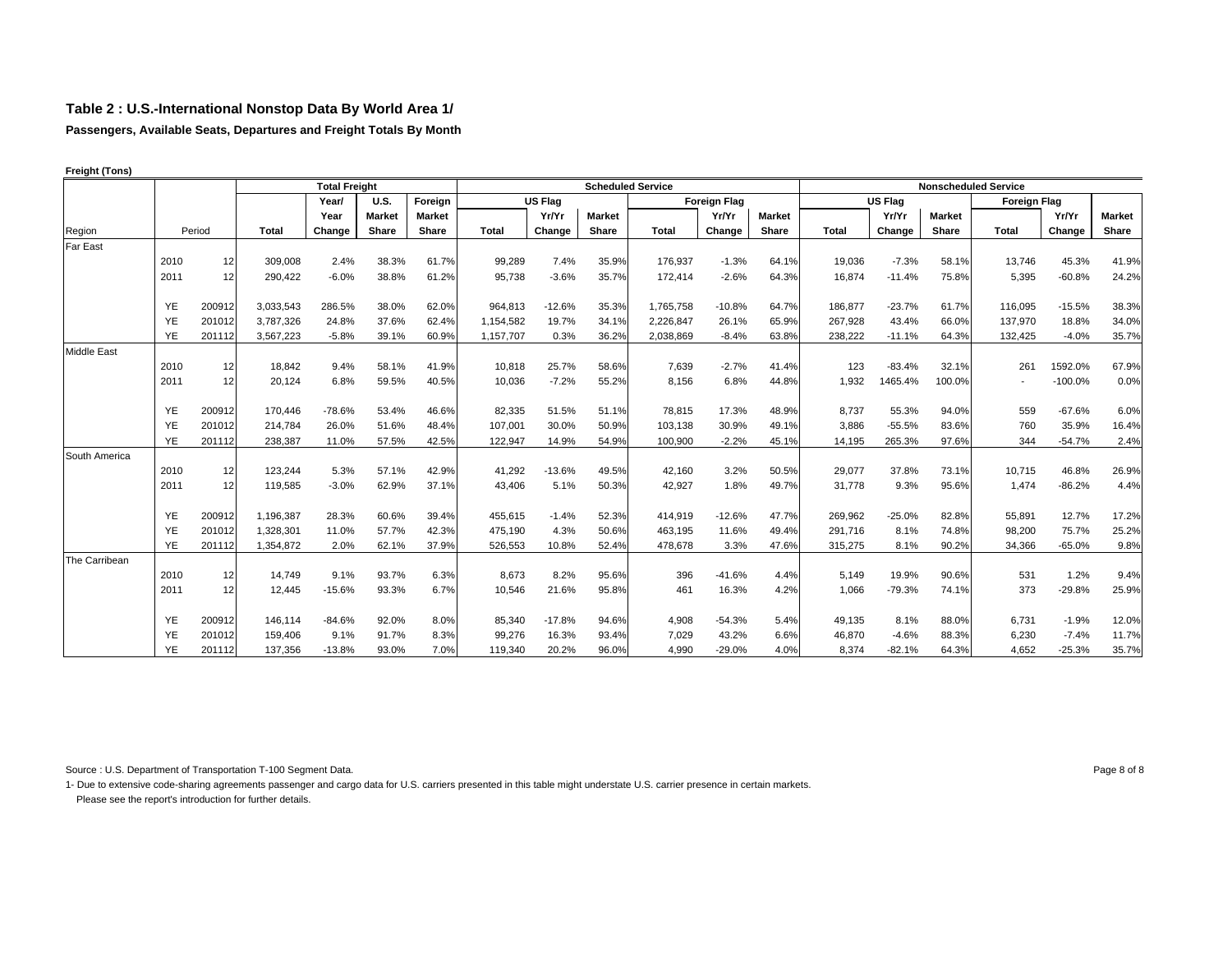**Passengers**

|                       |           |        |              | <b>Total Traffic</b> |               |               |              |          | <b>Scheduled Service</b> |            |                     |               |              |                |               | <b>Nonscheduled Service</b> |           |               |
|-----------------------|-----------|--------|--------------|----------------------|---------------|---------------|--------------|----------|--------------------------|------------|---------------------|---------------|--------------|----------------|---------------|-----------------------------|-----------|---------------|
|                       |           |        |              |                      |               | Foreign       |              | US Flag  |                          |            | <b>Foreign Flag</b> |               |              | <b>US Flag</b> |               | <b>Foreign Flag</b>         |           |               |
|                       |           |        |              | Yr/Yr                | <b>US Mkt</b> | <b>Market</b> |              | Yr/Yr    | <b>Market</b>            |            | Yr/Yr               | <b>Market</b> |              | Yr/Yr          | <b>Market</b> |                             | Yr/Yr     | <b>Market</b> |
| Country 2/            |           | Period | <b>Total</b> | Chg.                 | Share         | Share         | <b>Total</b> | Chg.     | <b>Share</b>             | Total      | Chg.                | Share         | <b>Total</b> | Chg.           | Share         | <b>Total</b>                | Chg.      | Share         |
| Canada                | 2010      | 12     | 1,857,338    | 5.3%                 | 50.9%         | 49.1%         | 924,527      | 2.0%     | 50.4%                    | 909,943    | 7.3%                | 49.6%         | 20,770       | 187.7%         | 90.8%         | 2,098                       | 7.4%      | 9.2%          |
|                       | 2011      | 12     | 1,875,544    | 1.0%                 | 48.2%         | 51.8%         | 884,847      | $-4.3%$  | 47.7%                    | 968,408    | 6.4%                | 52.3%         | 19,434       | $-6.4%$        | 87.2%         | 2,855                       | 36.1%     | 12.8%         |
|                       | YE        | 200912 | 20,519,291   | $-7.0%$              | 56.9%         | 43.1%         | 11,541,525   | $-6.3%$  | 56.6%                    | 8,837,276  | $-8.1%$             | 43.4%         | 126,578      | 0.7%           | 90.1%         | 13,912                      | $-24.9%$  | 9.9%          |
|                       | <b>YE</b> | 201012 | 22,190,415   | 8.1%                 | 54.6%         | 45.4%         | 11,947,168   | 3.5%     | 54.3%                    | 10,054,939 | 13.8%               | 45.7%         | 170,409      | 34.6%          | 90.5%         | 17,899                      | 28.7%     | 9.5%          |
|                       | YE        | 201112 | 23,166,983   | 4.4%                 | 52.1%         | 47.9%         | 11,817,745   | $-1.1%$  | 51.6%                    | 11,073,438 | 10.1%               | 48.4%         | 256,627      | 50.6%          | 93.0%         | 19,173                      | 7.1%      | 7.0%          |
| Mexico                | 2010      | 12     | 1,586,925    | $-3.5%$              | 88.3%         | 11.7%         | 1,385,887    | 14.4%    | 88.3%                    | 184.146    | $-56.9%$            | 11.7%         | 15,351       | 1510.8%        | 90.9%         | 1.541                       | $-70.2%$  | 9.1%          |
|                       | 2011      | 12     | 1,788,012    | 12.7%                | 86.2%         | 13.8%         | 1,533,132    | 10.6%    | 86.4%                    | 240,873    | 30.8%               | 13.6%         | 9,022        | $-41.2%$       | 64.4%         | 4,985                       | 223.5%    | 35.6%         |
|                       | YE        | 200912 | 17,169,855   | $-13.2%$             | 73.2%         | 26.8%         | 12,517,290   | $-11.8%$ | 73.4%                    | 4,531,326  | $-9.9%$             | 26.6%         | 49,162       | $-86.6%$       | 40.5%         | 72,077                      | $-63.1%$  | 59.5%         |
|                       | YE        | 201012 | 18,194,896   | 6.0%                 | 79.5%         | 20.5%         | 14,315,667   | 14.4%    | 79.6%                    | 3,668,872  | $-19.0%$            | 20.4%         | 143,461      | 191.8%         | 68.2%         | 66,896                      | $-7.2%$   | 31.8%         |
|                       | <b>YE</b> | 201112 | 18,472,282   | 1.5%                 | 87.3%         | 12.7%         | 15,887,446   | 11.0%    | 87.4%                    | 2,288,479  | $-37.6%$            | 12.6%         | 229,954      | 60.3%          | 77.6%         | 66,403                      | $-0.7%$   | 22.4%         |
| <b>United Kingdom</b> | 2010      | 12     | 1,115,566    | $-7.5%$              | 42.6%         | 57.4%         | 474,699      | $-5.6%$  | 42.9%                    | 632,337    | $-9.6%$             | 57.1%         | 103          | $-79.4%$       | 1.2%          | 8,427                       | 111.8%    | 98.8%         |
|                       | 2011      | 12     | 1,256,283    | 12.6%                | 40.4%         | 59.6%         | 507,423      | 6.9%     | 40.4%                    | 747,385    | 18.2%               | 59.6%         | 85           | $-17.5%$       | 5.8%          | 1.390                       | $-83.5%$  | 94.2%         |
|                       | YE        | 200912 | 16,250,646   | $-9.3%$              | 41.1%         | 58.9%         | 6,678,203    | $-9.6%$  | 42.2%                    | 9,149,730  | $-6.7%$             | 57.8%         | 2,722        | $-73.2%$       | 0.6%          | 419,991                     | $-41.4%$  | 99.4%         |
|                       | YE        | 201012 | 15,746,222   | $-3.1%$              | 42.0%         | 58.0%         | 6,611,879    | $-1.0%$  | 43.0%                    | 8,782,064  | $-4.0%$             | 57.0%         | 3,485        | 28.0%          | 1.0%          | 348,794                     | $-17.0%$  | 99.0%         |
|                       | YE        | 201112 | 16,725,791   | 6.2%                 | 40.6%         | 59.4%         | 6,789,716    | 2.7%     | 41.1%                    | 9,710,513  | 10.6%               | 58.9%         | 2,438        | $-30.0%$       | 1.1%          | 223,124                     | $-36.0%$  | 98.9%         |
| Japan                 | 2010      | 12     | 876,584      | 0.0%                 | 66.7%         | 33.3%         | 582,688      | 10.3%    | 67.2%                    | 284,491    | $-15.7%$            | 32.8%         | 1,939        | 185.1%         | 20.6%         | 7,466                       | $-29.6%$  | 79.4%         |
|                       | 2011      | 12     | 861,382      | $-1.7%$              | 65.6%         | 34.4%         | 557,673      | $-4.3%$  | 65.9%                    | 288,936    | 1.6%                | 34.1%         | 7,425        | 282.9%         | 50.3%         | 7,348                       | $-1.6%$   | 49.7%         |
|                       | YE        | 200912 | 10,283,700   | $-8.8%$              | 61.8%         | 38.2%         | 6,341,911    | $-10.7%$ | 62.0%                    | 3,879,550  | $-5.3%$             | 38.0%         | 14,554       | $-11.9%$       | 23.4%         | 47,685                      | $-26.4%$  | 76.6%         |
|                       | YE        | 201012 | 10,773,156   | 4.8%                 | 64.3%         | 35.7%         | 6,909,062    | 8.9%     | 64.5%                    | 3,795,390  | $-2.2%$             | 35.5%         | 13,190       | $-9.4%$        | 19.2%         | 55,514                      | 16.4%     | 80.8%         |
|                       | YE.       | 201112 | 10,199,965   | $-5.3%$              | 66.8%         | 33.2%         | 6,789,312    | $-1.7%$  | 67.5%                    | 3.272.263  | $-13.8%$            | 32.5%         | 20,400       | 54.7%          | 14.7%         | 117.990                     | 112.5%    | 85.3%         |
| Germany               | 2010      | 12     | 699,911      | $-0.9%$              | 42.9%         | 57.1%         | 299,959      | 1.3%     | 42.9%                    | 399,458    | $-2.5%$             | 57.1%         | 490          | 690.3%         | 99.2%         | $\overline{4}$              | $-99.0%$  | 0.8%          |
|                       | 2011      | 12     | 694,323      | $-0.8%$              | 43.5%         | 56.5%         | 301,456      | 0.5%     | 43.4%                    | 392,554    | $-1.7%$             | 56.6%         | 313          | $-36.1%$       | 100.0%        | $\blacksquare$              | $-100.0%$ | 0.0%          |
|                       | YE        | 200912 | 9,165,567    | $-4.9%$              | 40.3%         | 59.7%         | 3,679,975    | $-3.4%$  | 40.2%                    | 5,471,350  | $-6.1%$             | 59.8%         | 13,419       | 309.6%         | 94.2%         | 823                         | 3640.9%   | 5.8%          |
|                       | YE        | 201012 | 9,493,500    | 3.6%                 | 42.0%         | 58.0%         | 3,985,105    | 8.3%     | 42.0%                    | 5,506,363  | 0.6%                | 58.0%         | 2,028        | $-84.9%$       | 99.8%         | $\overline{4}$              | $-99.5%$  | 0.2%          |
|                       | <b>YE</b> | 201112 | 9,580,885    | 0.9%                 | 42.3%         | 57.7%         | 4,052,571    | 1.7%     | 42.3%                    | 5,525,533  | 0.3%                | 57.7%         | 2.470        | 21.8%          | 88.8%         | 311                         | 7675.0%   | 11.2%         |

Source : U.S. Department of Transportation T-100 Segment Data. 
<br>
Page 1 of 5

1/ Due to extensive code-sharing agreements passenger and cargo data for U.S. carriers presented in this table might understate U.S. carrier presence in certain markets.

Please see the report's introduction for further details.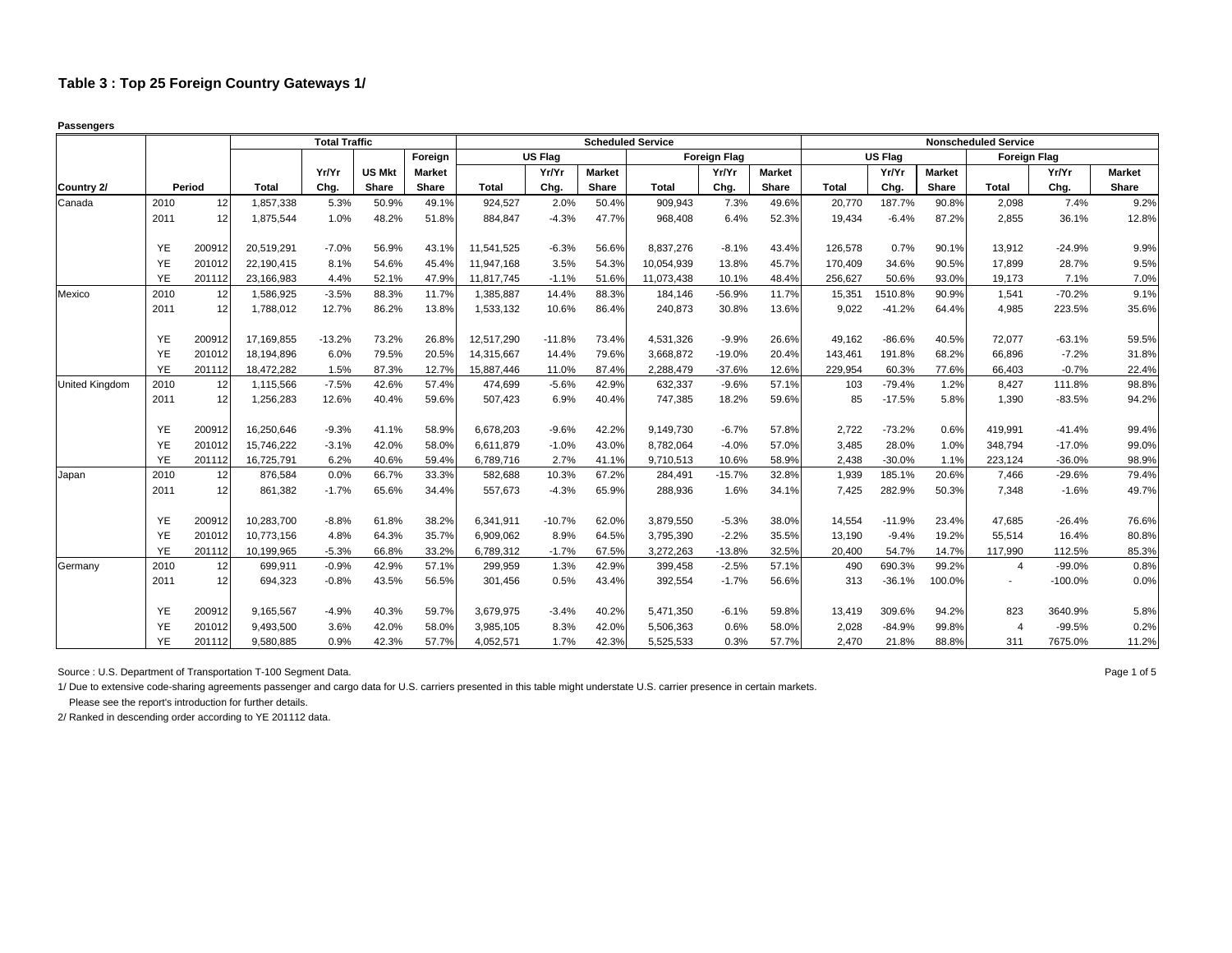**Passengers**

|                   |           |        |              | <b>Total Traffic</b> |               |               |           |          |               | <b>Scheduled Service</b> |                     |               |                |                |               | <b>Nonscheduled Service</b> |                     |               |
|-------------------|-----------|--------|--------------|----------------------|---------------|---------------|-----------|----------|---------------|--------------------------|---------------------|---------------|----------------|----------------|---------------|-----------------------------|---------------------|---------------|
|                   |           |        |              |                      |               | Foreign       |           | US Flag  |               |                          | <b>Foreign Flag</b> |               |                | <b>US Flag</b> |               |                             | <b>Foreign Flag</b> |               |
|                   |           |        |              | Yr/Yr                | <b>US Mkt</b> | <b>Market</b> |           | Yr/Yr    | <b>Market</b> |                          | Yr/Yr               | <b>Market</b> |                | Yr/Yr          | <b>Market</b> |                             | Yr/Yr               | <b>Market</b> |
| Country 2/        |           | Period | <b>Total</b> | Chg.                 | Share         | Share         | Total     | Chg.     | <b>Share</b>  | <b>Total</b>             | Chg.                | Share         | Total          | Chg.           | Share         | <b>Total</b>                | Chg.                | Share         |
| France            | 2010      | 12     | 437,178      | 1.7%                 | 42.1%         | 57.9%         | 184,096   | 6.4%     | 42.1%         | 253,078                  | $-1.4%$             | 57.9%         | $\overline{4}$ | $-33.3%$       | 100.0%        | $\overline{\phantom{a}}$    | 0.0%                | 0.0%          |
|                   | 2011      | 12     | 446.774      | 2.2%                 | 44.3%         | 55.7%         | 197.856   | 7.5%     | 44.3%         | 248.883                  | $-1.7%$             | 55.7%         | 35             | 775.0%         | 100.0%        | $\blacksquare$              | 0.0%                | 0.0%          |
|                   | YE        | 200912 | 5,989,385    | $-5.7%$              | 40.9%         | 59.1%         | 2,451,134 | $-7.8%$  | 40.9%         | 3,535,349                | $-4.2%$             | 59.1%         | 1,307          | $-14.4%$       | 45.0%         | 1,595                       | 4330.6%             | 55.0%         |
|                   | YE        | 201012 | 5,964,253    | $-0.4%$              | 41.8%         | 58.2%         | 2,492,533 | 1.7%     | 41.8%         | 3,468,932                | $-1.9%$             | 58.2%         | 1,629          | 24.6%          | 58.4%         | 1,159                       | $-27.3%$            | 41.6%         |
|                   | <b>YE</b> | 201112 | 6,292,633    | 5.5%                 | 42.4%         | 57.6%         | 2,665,609 | 6.9%     | 42.4%         | 3,625,238                | 4.5%                | 57.6%         | 1.739          | 6.8%           | 97.4%         | 47                          | $-95.9%$            | 2.6%          |
| Dominican Republi | 2010      | 12     | 345,656      | $-3.7%$              | 99.5%         | 0.5%          | 341,186   | $-3.6%$  | 99.5%         | 1,852                    | $-37.3%$            | 0.5%          | 2,618          | 22.9%          | 100.0%        | $\blacksquare$              | 0.0%                | 0.0%          |
|                   | 2011      | 12     | 378,048      | 9.4%                 | 99.5%         | 0.5%          | 373,408   | 9.4%     | 99.5%         | 2,001                    | 8.0%                | 0.5%          | 2,639          | 0.8%           | 100.0%        | $\overline{\phantom{a}}$    | 0.0%                | 0.0%          |
|                   | YE        | 200912 | 4,289,971    | 3.9%                 | 99.5%         | 0.5%          | 4,213,404 | 5.1%     | 99.5%         | 22,154                   | 78.1%               | 0.5%          | 54,413         | $-49.2%$       | 100.0%        |                             | 0.0%                | 0.0%          |
|                   | YE        | 201012 | 4.609.450    | 7.4%                 | 99.2%         | 0.8%          | 4.465.770 | 6.0%     | 99.2%         | 36,561                   | 65.0%               | 0.8%          | 106,260        | 95.3%          | 99.2%         | 859                         | 0.0%                | 0.8%          |
|                   | YE        | 201112 | 4,599,400    | $-0.2%$              | 99.6%         | 0.4%          | 4,466,097 | 0.0%     | 99.6%         | 19,657                   | $-46.2%$            | 0.4%          | 113,646        | 7.0%           | 100.0%        | $\overline{\phantom{a}}$    | $-100.0%$           | 0.0%          |
| Netherlands       | 2010      | 12     | 323,599      | 1.2%                 | 61.7%         | 38.3%         | 199,535   | $-0.1%$  | 61.7%         | 124,064                  | 3.3%                | 38.3%         | $\sim$         | 0.0%           | 0.0%          | $\sim$                      | $-100.0%$           | 0.0%          |
|                   | 2011      | 12     | 316,301      | $-2.3%$              | 60.7%         | 39.3%         | 192,127   | $-3.7%$  | 60.7%         | 124,174                  | 0.1%                | 39.3%         |                | 0.0%           | 0.0%          |                             | 0.0%                | 0.0%          |
|                   | YE        | 200912 | 4,338,677    | $-12.4%$             | 63.9%         | 36.1%         | 2,771,746 | $-10.1%$ | 63.9%         | 1,566,266                | $-16.1%$            | 36.1%         |                | 661 13120.0%   | 99.4%         |                             | $-66.7%$            | 0.6%          |
|                   | YE        | 201012 | 4,337,054    | 0.0%                 | 63.6%         | 36.4%         | 2,757,574 | $-0.5%$  | 63.7%         | 1,572,680                | 0.4%                | 36.3%         | 9              | $-98.6%$       | 0.1%          | 6,791                       | 169675.0%           | 99.9%         |
|                   | YE        | 201112 | 4,484,148    | 3.4%                 | 62.5%         | 37.5%         | 2,804,630 | 1.7%     | 62.5%         | 1,679,392                | 6.8%                | 37.5%         | 126            | 1300.0%        | 100.0%        | $\sim$                      | $-100.0%$           | 0.0%          |
| South Korea       | 2010      | 12     | 314,249      | 6.9%                 | 11.4%         | 88.6%         | 35,799    | 273.6%   | 11.4%         | 277,412                  | $-2.1%$             | 88.6%         |                | 0.0%           | 0.0%          | 1,038                       | 7.0%                | 100.0%        |
|                   | 2011      | 12     | 362,138      | 15.2%                | 12.5%         | 87.5%         | 45,136    | 26.1%    | 12.6%         | 314,342                  | 13.3%               | 87.4%         |                | 0.0%           | 0.0%          | 2,660                       | 156.3%              | 100.0%        |
|                   | YE        | 200912 | 3,374,218    | $-3.0%$              | 6.1%          | 93.9%         | 204,954   | $-15.7%$ | 6.1%          | 3,164,021                | $-1.8%$             | 93.9%         | 330            | $-94.9%$       | 6.3%          | 4,913                       | $-16.0%$            | 93.7%         |
|                   | YE        | 201012 | 3,847,777    | 14.0%                | 8.5%          | 91.5%         | 327,674   | 59.9%    | 8.6%          | 3,503,346                | 10.7%               | 91.4%         | 24             | $-92.7%$       | 0.1%          | 16,733                      | 240.6%              | 99.9%         |
|                   | YE        | 201112 | 4,220,382    | 9.7%                 | 12.5%         | 87.5%         | 524,563   | 60.1%    | 12.5%         | 3.666.356                | 4.7%                | 87.5%         |                | 4,126 17091.7% | 14.0%         | 25,337                      | 51.4%               | 86.0%         |
| <b>Brazil</b>     | 2010      | 12     | 335,412      | 15.8%                | 70.1%         | 29.9%         | 235,067   | 20.3%    | 70.1%         | 100,334                  | 7.4%                | 29.9%         | 11             | $-98.6%$       | 100.0%        |                             | 0.0%                | 0.0%          |
|                   | 2011      | 12     | 366,265      | 9.2%                 | 67.9%         | 32.1%         | 246,651   | 4.9%     | 67.7%         | 117,619                  | 17.2%               | 32.3%         | 1,995          | 18036.4%       | 100.0%        |                             | 0.0%                | 0.0%          |
|                   | YE        | 200912 | 2,898,725    | 9.6%                 | 67.1%         | 32.9%         | 1,940,412 | 2.9%     | 67.0%         | 954.464                  | 26.7%               | 33.0%         | 3.794          | $-31.3%$       | 98.6%         | 55                          | $-92.6%$            | 1.4%          |
|                   | YE        | 201012 | 3,478,838    | 20.0%                | 67.9%         | 32.1%         | 2,358,919 | 21.6%    | 67.8%         | 1,117,857                | 17.1%               | 32.2%         | 2,060          | $-45.7%$       | 99.9%         | $\overline{2}$              | $-96.4%$            | 0.1%          |
|                   | <b>YE</b> | 201112 | 4,002,389    | 15.0%                | 66.7%         | 33.3%         | 2,664,171 | 12.9%    | 66.6%         | 1,333,304                | 19.3%               | 33.4%         | 4,914          | 138.5%         | 100.0%        |                             | $-100.0%$           | 0.0%          |

Source : U.S. Department of Transportation T-100 Segment Data. 
<br>
Page 2 of 5

1/ Due to extensive code-sharing agreements passenger and cargo data for U.S. carriers presented in this table might understate U.S. carrier presence in certain markets.

Please see the report's introduction for further details.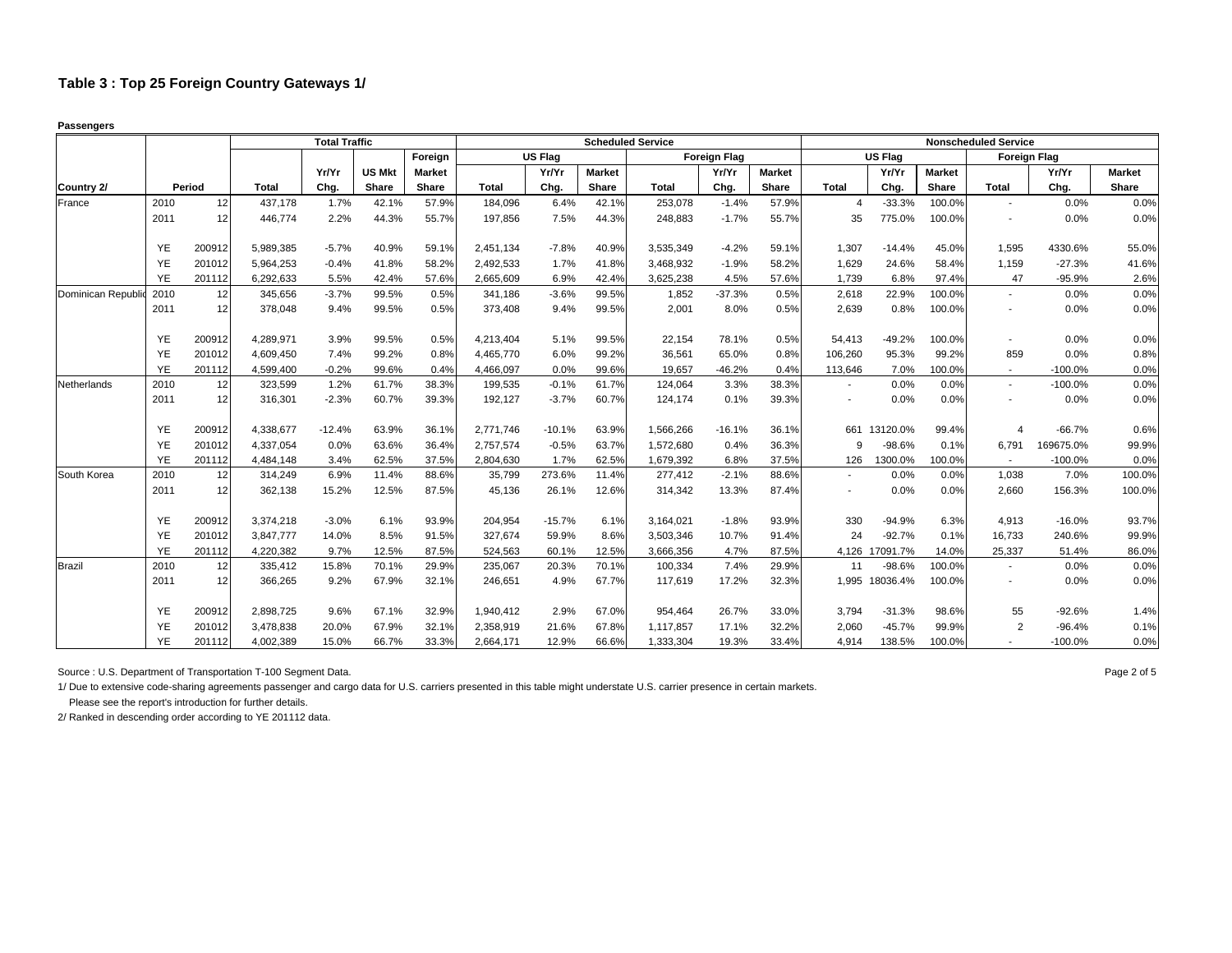**Passengers**

|             |           |        |           | <b>Total Traffic</b> |               |               |              |          |               | <b>Scheduled Service</b> |                     |               |              |                |               | <b>Nonscheduled Service</b> |           |               |
|-------------|-----------|--------|-----------|----------------------|---------------|---------------|--------------|----------|---------------|--------------------------|---------------------|---------------|--------------|----------------|---------------|-----------------------------|-----------|---------------|
|             |           |        |           |                      |               | Foreign       |              | US Flag  |               |                          | <b>Foreign Flag</b> |               |              | <b>US Flag</b> |               | <b>Foreign Flag</b>         |           |               |
|             |           |        |           | Yr/Yr                | <b>US Mkt</b> | <b>Market</b> |              | Yr/Yr    | <b>Market</b> |                          | Yr/Yr               | <b>Market</b> |              | Yr/Yr          | <b>Market</b> |                             | Yr/Yr     | <b>Market</b> |
| Country 2/  |           | Period | Total     | Chg.                 | Share         | Share         | <b>Total</b> | Chg.     | Share         | <b>Total</b>             | Chg.                | Share         | <b>Total</b> | Chg.           | Share         | <b>Total</b>                | Chg.      | Share         |
| China       | 2010      | 12     | 218,003   | 23.5%                | 60.6%         | 39.4%         | 132,012      | 27.7%    | 60.6%         | 85,991                   | 17.7%               | 39.4%         |              | 0.0%           | 0.0%          | $\blacksquare$              | 0.0%      | 0.0%          |
|             | 2011      | 12     | 285,231   | 30.8%                | 63.4%         | 36.6%         | 180,808      | 37.0%    | 63.4%         | 104,414                  | 21.4%               | 36.6%         | 9            | 0.0%           | 100.0%        | ٠                           | 0.0%      | 0.0%          |
|             | YE        | 200912 | 2,030,937 | $-1.5%$              | 63.9%         | 36.1%         | 1,297,926    | 0.9%     | 63.9%         | 732,780                  | $-4.9%$             | 36.1%         | 221          | $-94.1%$       | 95.7%         | 10                          | 42.9%     | 4.3%          |
|             | YE        | 201012 | 2,648,712 | 30.4%                | 63.5%         | 36.5%         | 1,679,578    | 29.4%    | 63.5%         | 967,309                  | 32.0%               | 36.5%         | 1,825        | 725.8%         | 100.0%        | $\overline{\phantom{a}}$    | $-100.0%$ | 0.0%          |
|             | YE        | 201112 | 3,319,336 | 25.3%                | 65.7%         | 34.3%         | 2,177,556    | 29.6%    | 65.7%         | 1,136,357                | 17.5%               | 34.3%         | 4,322        | 136.8%         | 79.7%         | 1,101                       | 0.0%      | 20.3%         |
| Jamaica     | 2010      | 12     | 248,328   | 7.5%                 | 80.6%         | 19.4%         | 195,789      | 16.9%    | 80.3%         | 48,152                   | $-23.4%$            | 19.7%         | 4,387        | 449.7%         | 100.0%        | $\overline{\phantom{a}}$    | 0.0%      | 0.0%          |
|             | 2011      | 12     | 261,838   | 5.4%                 | 74.9%         | 25.1%         | 186,949      | $-4.5%$  | 74.0%         | 65,598                   | 36.2%               | 26.0%         | 9,291        | 111.8%         | 100.0%        | $\blacksquare$              | 0.0%      | 0.0%          |
|             | YE        | 200912 | 2,833,681 | $-2.4%$              | 69.3%         | 30.7%         | 1,946,369    | 6.0%     | 69.1%         | 870,553                  | $-13.0%$            | 30.9%         | 16.759       | $-74.4%$       | 100.0%        |                             | 0.0%      | 0.0%          |
|             | YE        | 201012 | 2.974.153 | 5.0%                 | 78.7%         | 21.3%         | 2.298.578    | 18.1%    | 78.4%         | 634.432                  | $-27.1%$            | 21.6%         | 41.143       | 145.5%         | 100.0%        |                             | 0.0%      | 0.0%          |
|             | <b>YE</b> | 201112 | 3,097,916 | 4.2%                 | 79.2%         | 20.8%         | 2,252,147    | $-2.0%$  | 77.8%         | 643,981                  | 1.5%                | 22.2%         | 201,788      | 390.5%         | 100.0%        | $\overline{\phantom{a}}$    | 0.0%      | 0.0%          |
| Spain       | 2010      | 12     | 185,329   | 11.2%                | 56.1%         | 43.9%         | 103,887      | 12.2%    | 56.1%         | 81,415                   | 10.3%               | 43.9%         | 27           | $-81.3%$       | 100.0%        | $\blacksquare$              | $-100.0%$ | 0.0%          |
|             | 2011      | 12     | 187,191   | 1.0%                 | 51.1%         | 48.9%         | 95,695       | $-7.9%$  | 51.1%         | 91,478                   | 12.4%               | 48.9%         | 18           | $-33.3%$       | 100.0%        |                             | 0.0%      | 0.0%          |
|             | YE        | 200912 | 2,394,917 | 6.5%                 | 57.9%         | 42.1%         | 1,381,186    | 6.1%     | 57.8%         | 1,009,094                | 6.6%                | 42.2%         | 4,635        | 166.4%         | 100.0%        | $\overline{2}$              | $-77.8%$  | 0.0%          |
|             | YE        | 201012 | 2,678,496 | 11.8%                | 55.2%         | 44.8%         | 1,478,061    | 7.0%     | 55.2%         | 1,199,564                | 18.9%               | 44.8%         | 761          | $-83.6%$       | 87.4%         | 110                         | 5400.0%   | 12.6%         |
|             | YE        | 201112 | 2,947,227 | 10.0%                | 56.2%         | 43.8%         | 1,651,604    | 11.7%    | 56.1%         | 1,290,717                | 7.6%                | 43.9%         | 4,904        | 544.4%         | 100.0%        | 2                           | $-98.2%$  | 0.0%          |
| Italy       | 2010      | 12     | 165,993   | 5.6%                 | 56.5%         | 43.5%         | 93,775       | 5.9%     | 56.5%         | 72,215                   | 5.2%                | 43.5%         | 3            | $-50.0%$       | 100.0%        | $\blacksquare$              | 0.0%      | 0.0%          |
|             | 2011      | 12     | 133,231   | $-19.7%$             | 58.2%         | 41.8%         | 77,525       | $-17.3%$ | 58.2%         | 55,694                   | $-22.9%$            | 41.8%         | 12           | 300.0%         | 100.0%        |                             | 0.0%      | 0.0%          |
|             | YE        | 200912 | 2,642,847 | $-6.6%$              | 69.6%         | 30.4%         | 1,840,246    | $-5.3%$  | 69.6%         | 802,552                  | $-8.8%$             | 30.4%         | 41           | $-99.4%$       | 83.7%         | 8                           | 0.0%      | 16.3%         |
|             | YE        | 201012 | 2,723,294 | 3.0%                 | 66.4%         | 33.6%         | 1,807,292    | $-1.8%$  | 66.4%         | 915,678                  | 14.1%               | 33.6%         | 324          | 690.2%         | 100.0%        | $\overline{\phantom{a}}$    | $-100.0%$ | 0.0%          |
|             | YE        | 201112 | 2,659,822 | $-2.3%$              | 65.1%         | 34.9%         | 1,730,059    | $-4.3%$  | 65.0%         | 929,526                  | 1.5%                | 35.0%         | 237          | $-26.9%$       | 100.0%        | $\overline{\phantom{a}}$    | 0.0%      | 0.0%          |
| The Bahamas | 2010      | 12     | 204,228   | $-6.4%$              | 75.2%         | 24.8%         | 150,392      | $-14.5%$ | 74.8%         | 50,682                   | 28.5%               | 25.2%         | 3,154        | 14.9%          | 100.0%        |                             | 0.0%      | 0.0%          |
|             | 2011      | 12     | 216,081   | 5.8%                 | 78.1%         | 21.9%         | 159,850      | 6.3%     | 77.2%         | 47,254                   | $-6.8%$             | 22.8%         | 8,977        | 184.6%         | 100.0%        |                             | 0.0%      | 0.0%          |
|             | YE        | 200912 | 2,533,115 | $-9.6%$              | 84.2%         | 15.8%         | 2,088,874    | $-8.3%$  | 83.9%         | 399,435                  | $-17.2%$            | 16.1%         | 44,806       | 7.1%           | 100.0%        |                             | $-100.0%$ | 0.0%          |
|             | YE        | 201012 | 2,592,599 | 2.3%                 | 83.3%         | 16.7%         | 2,108,794    | 1.0%     | 83.0%         | 433,276                  | 8.5%                | 17.0%         | 50,529       | 12.8%          | 100.0%        |                             | 0.0%      | 0.0%          |
|             | <b>YE</b> | 201112 | 2,436,260 | $-6.0%$              | 80.6%         | 19.4%         | 1,914,102    | $-9.2%$  | 80.2%         | 471,622                  | 8.9%                | 19.8%         | 50,370       | $-0.3%$        | 99.7%         | 166                         | 0.0%      | 0.3%          |

Source : U.S. Department of Transportation T-100 Segment Data. 
<br>
Page 3 of 5

1/ Due to extensive code-sharing agreements passenger and cargo data for U.S. carriers presented in this table might understate U.S. carrier presence in certain markets.

Please see the report's introduction for further details.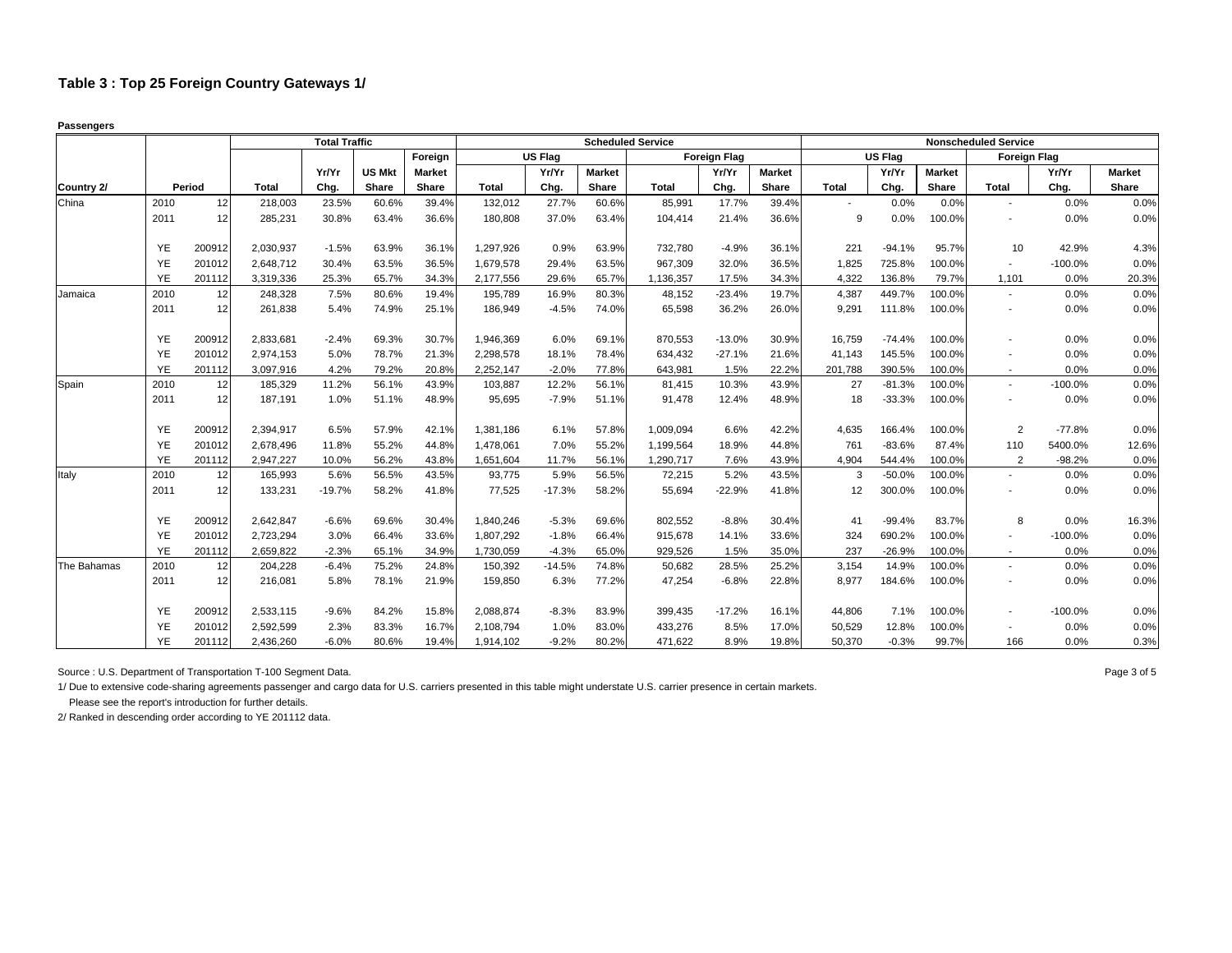**Passengers**

|             |           |        |              | <b>Total Traffic</b> |               |               |              |                |               | <b>Scheduled Service</b> |                     |               |              |                |               | <b>Nonscheduled Service</b> |           |               |
|-------------|-----------|--------|--------------|----------------------|---------------|---------------|--------------|----------------|---------------|--------------------------|---------------------|---------------|--------------|----------------|---------------|-----------------------------|-----------|---------------|
|             |           |        |              |                      |               | Foreign       |              | <b>US Flag</b> |               |                          | <b>Foreign Flag</b> |               |              | <b>US Flag</b> |               | <b>Foreign Flag</b>         |           |               |
|             |           |        |              | Yr/Yr                | <b>US Mkt</b> | <b>Market</b> |              | Yr/Yr          | <b>Market</b> |                          | Yr/Yr               | <b>Market</b> |              | Yr/Yr          | <b>Market</b> |                             | Yr/Yr     | <b>Market</b> |
| Country 2/  |           | Period | <b>Total</b> | Chg.                 | Share         | Share         | <b>Total</b> | Chg.           | Share         | <b>Total</b>             | Chg.                | Share         | <b>Total</b> | Chg.           | Share         | <b>Total</b>                | Chg.      | Share         |
| Australia   | 2010      | 12     | 214,251      | 12.8%                | 60.6%         | 39.4%         | 129,854      | 17.9%          | 60.6%         | 84,391                   | 5.6%                | 39.4%         | 6            | 0.0%           | 100.0%        | $\overline{\phantom{a}}$    | 0.0%      | 0.0%          |
|             | 2011      | 12     | 204.134      | $-4.7%$              | 56.1%         | 43.9%         | 114,546      | $-11.8%$       | 56.1%         | 89.588                   | 6.2%                | 43.9%         |              | $-100.0%$      | 0.0%          | $\blacksquare$              | 0.0%      | 0.0%          |
|             | YE        | 200912 | 1,949,632    | 23.6%                | 47.2%         | 52.8%         | 919,861      | 67.5%          | 47.2%         | 1,029,326                | 0.2%                | 52.8%         |              | $-100.0%$      | 0.0%          | 445                         | 0.0%      | 100.0%        |
|             | YE        | 201012 | 2,201,994    | 12.9%                | 54.8%         | 45.2%         | 1,206,158    | 31.1%          | 54.8%         | 995,818                  | $-3.3%$             | 45.2%         | 18           | 0.0%           | 100.0%        | $\overline{\phantom{a}}$    | $-100.0%$ | 0.0%          |
|             | YE        | 201112 | 2,364,678    | 7.4%                 | 55.9%         | 44.1%         | 1,321,452    | 9.6%           | 55.9%         | 1.042.685                | 4.7%                | 44.1%         | 92           | 411.1%         | 17.0%         | 449                         | 0.0%      | 83.0%         |
| Hong Kong   | 2010      | 12     | 190,355      | 7.4%                 | 34.8%         | 65.2%         | 66,272       | 20.1%          | 34.8%         | 124,081                  | 1.6%                | 65.2%         |              | 0.0%           | 0.0%          | 2                           | 0.0%      | 100.0%        |
|             | 2011      | 12     | 201,309      | 5.8%                 | 31.2%         | 68.8%         | 62,770       | $-5.3%$        | 31.2%         | 138,539                  | 11.7%               | 68.8%         |              | 0.0%           | 0.0%          | $\overline{\phantom{a}}$    | $-100.0%$ | 0.0%          |
|             | YE        | 200912 | 2,056,016    | $-3.8%$              | 30.2%         | 69.8%         | 621,726      | $-14.3%$       | 30.2%         | 1,434,277                | 1.6%                | 69.8%         | 13           | 0.0%           | 100.0%        |                             | 0.0%      | 0.0%          |
|             | YE        | 201012 | 2,282,345    | 11.0%                | 32.4%         | 67.6%         | 738,451      | 18.8%          | 32.4%         | 1.543.892                | 7.6%                | 67.6%         |              | $-100.0%$      | 0.0%          | $\overline{2}$              | 0.0%      | 100.0%        |
|             | YE        | 201112 | 2,341,894    | 2.6%                 | 32.4%         | 67.6%         | 752,891      | 2.0%           | 32.2%         | 1,582,435                | 2.5%                | 67.8%         | 6,568        | 0.0%           | 100.0%        | $\sim$                      | $-100.0%$ | 0.0%          |
| Colombia    | 2010      | 12     | 232,480      | 15.2%                | 59.4%         | 40.6%         | 137,887      | 30.3%          | 59.3%         | 94,475                   | $-1.5%$             | 40.7%         | 118          | 0.0%           | 100.0%        | $\sim$                      | 0.0%      | 0.0%          |
|             | 2011      | 12     | 218,662      | $-5.9%$              | 54.4%         | 45.6%         | 118,957      | $-13.7%$       | 54.4%         | 99,705                   | 5.5%                | 45.6%         |              | $-100.0%$      | 0.0%          |                             | 0.0%      | 0.0%          |
|             | YE        | 200912 | 2,008,201    | 9.5%                 | 52.8%         | 47.2%         | 1,059,466    | 19.2%          | 52.8%         | 948.380                  | 0.4%                | 47.2%         | 355          | $-19.9%$       | 100.0%        |                             | 0.0%      | 0.0%          |
|             | YE        | 201012 | 2,306,140    | 14.8%                | 57.6%         | 42.4%         | 1,326,973    | 25.2%          | 57.6%         | 978,022                  | 3.1%                | 42.4%         | 1,145        | 222.5%         | 100.0%        |                             | 0.0%      | 0.0%          |
|             | YE        | 201112 | 2,239,105    | $-2.9%$              | 54.9%         | 45.1%         | 1,230,011    | $-7.3%$        | 54.9%         | 1,008,855                | 3.2%                | 45.1%         | 239          | $-79.1%$       | 100.0%        | $\sim$                      | 0.0%      | 0.0%          |
| Costa Rica  | 2010      | 12     | 194,063      | $-2.5%$              | 94.3%         | 5.7%          | 182,971      | $-2.0%$        | 94.3%         | 11,092                   | $-11.0%$            | 5.7%          |              | 0.0%           | 0.0%          | $\blacksquare$              | 0.0%      | 0.0%          |
|             | 2011      | 12     | 219,460      | 13.1%                | 93.3%         | 6.7%          | 204,589      | 11.8%          | 93.3%         | 14,709                   | 32.6%               | 6.7%          | 162          | 0.0%           | 100.0%        |                             | 0.0%      | 0.0%          |
|             | YE        | 200912 | 2,066,757    | $-5.3%$              | 91.5%         | 8.5%          | 1,891,037    | $-2.8%$        | 91.5%         | 174,766                  | $-23.9%$            | 8.5%          | 942          | $-85.9%$       | 98.7%         | 12                          | 0.0%      | 1.3%          |
|             | YE        | 201012 | 2,113,492    | 2.3%                 | 93.5%         | 6.5%          | 1,975,100    | 4.4%           | 93.5%         | 136,981                  | $-21.6%$            | 6.5%          | 1,411        | 49.8%          | 100.0%        | $\sim$                      | $-100.0%$ | 0.0%          |
|             | YE        | 201112 | 2,182,161    | 3.2%                 | 92.7%         | 7.3%          | 2,020,327    | 2.3%           | 92.7%         | 159,389                  | 16.4%               | 7.3%          | 2,445        | 73.3%          | 100.0%        | $\sim$                      | 0.0%      | 0.0%          |
| Switzerland | 2010      | 12     | 155,363      | 14.4%                | 38.9%         | 61.1%         | 60,460       | 9.4%           | 38.9%         | 94,863                   | 17.9%               | 61.1%         | 40           | 14.3%          | 100.0%        |                             | $-100.0%$ | 0.0%          |
|             | 2011      | 12     | 148,917      | $-4.1%$              | 36.5%         | 63.5%         | 54,335       | $-10.1%$       | 36.5%         | 94,569                   | $-0.3%$             | 63.5%         | 9            | $-77.5%$       | 69.2%         | 4                           | 0.0%      | 30.8%         |
|             | YE        | 200912 | 1.617.854    | $-2.0%$              | 43.8%         | 56.2%         | 708,614      | 1.1%           | 43.8%         | 908.919                  | $-3.8%$             | 56.2%         | 271          | 29.7%          | 84.4%         | 50                          | $-98.9%$  | 15.6%         |
|             | YE        | 201012 | 1,844,447    | 14.0%                | 41.6%         | 58.4%         | 767,674      | 8.3%           | 41.6%         | 1,076,359                | 18.4%               | 58.4%         | 358          | 32.1%          | 86.5%         | 56                          | 12.0%     | 13.5%         |
|             | <b>YE</b> | 201112 | 1,935,973    | 5.0%                 | 40.3%         | 59.7%         | 779,029      | 1.5%           | 40.2%         | 1,156,571                | 7.5%                | 59.8%         | 340          | $-5.0%$        | 91.2%         | 33                          | $-41.1%$  | 8.8%          |

Source : U.S. Department of Transportation T-100 Segment Data. 
<br>
Page 4 of 5

1/ Due to extensive code-sharing agreements passenger and cargo data for U.S. carriers presented in this table might understate U.S. carrier presence in certain markets.

Please see the report's introduction for further details.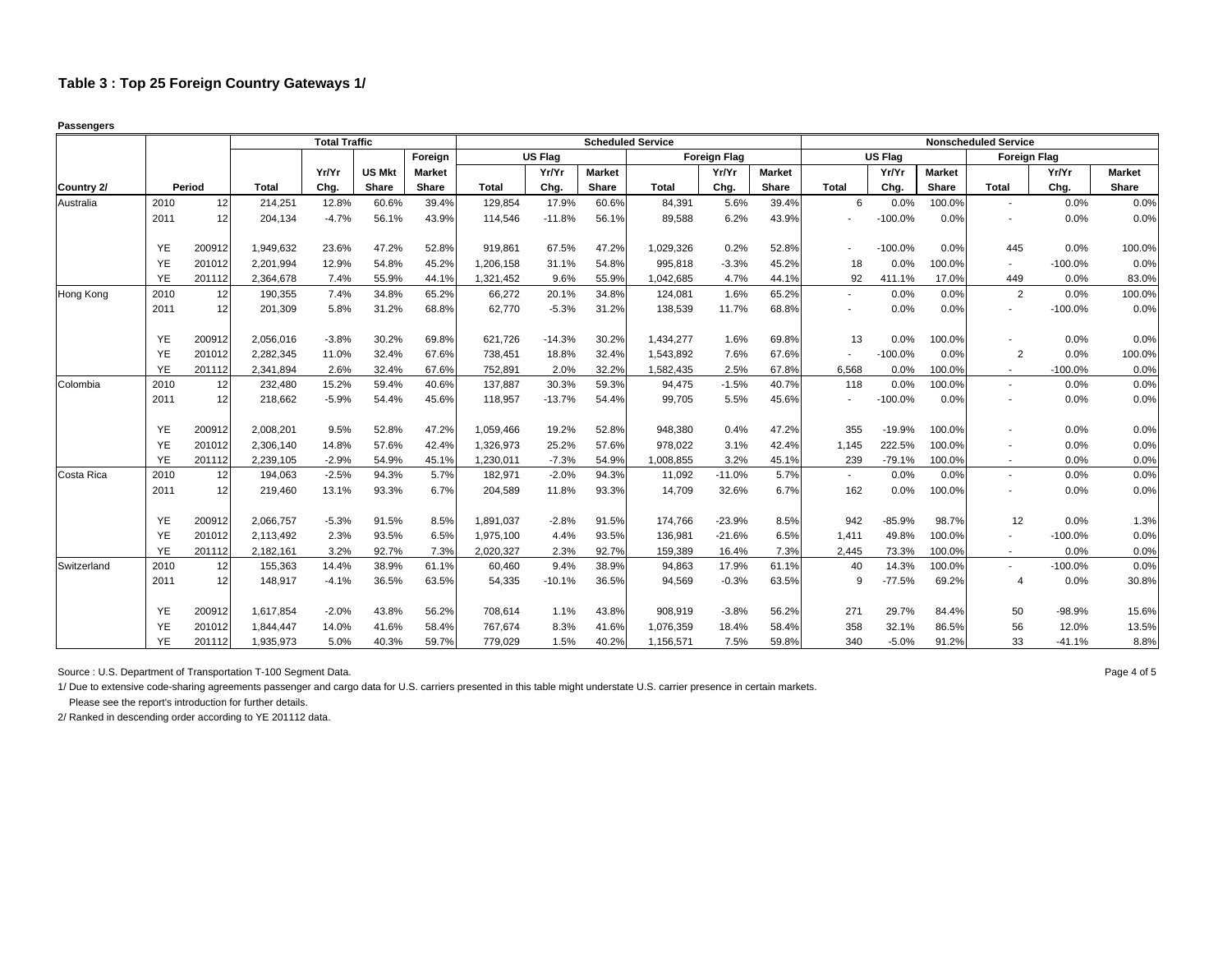**Passengers**

|                     |           |        |              | <b>Total Traffic</b> |               |               |                          |           | <b>Scheduled Service</b> |           |                     |               |              |                |               | <b>Nonscheduled Service</b> |           |               |
|---------------------|-----------|--------|--------------|----------------------|---------------|---------------|--------------------------|-----------|--------------------------|-----------|---------------------|---------------|--------------|----------------|---------------|-----------------------------|-----------|---------------|
|                     |           |        |              |                      |               | Foreign       |                          | US Flag   |                          |           | <b>Foreign Flag</b> |               |              | <b>US Flag</b> |               | <b>Foreign Flag</b>         |           |               |
|                     |           |        |              | Yr/Yr                | <b>US Mkt</b> | <b>Market</b> |                          | Yr/Yr     | <b>Market</b>            |           | Yr/Yr               | <b>Market</b> |              | Yr/Yr          | <b>Market</b> |                             | Yr/Yr     | <b>Market</b> |
| Country 2/          |           | Period | <b>Total</b> | Chg.                 | Share         | Share         | <b>Total</b>             | Chg.      | Share                    | Total     | Chg.                | Share         | <b>Total</b> | Chg.           | Share         | <b>Total</b>                | Chg.      | Share         |
| United Arab Emirate | 2010      | 12     | 177,474      | 28.9%                | 32.6%         | 67.4%         | 57,777                   | 7.4%      | 32.6%                    | 119,697   | 42.6%               | 67.4%         | $\sim$       | 0.0%           | 0.0%          | $\overline{\phantom{a}}$    | 0.0%      | 0.0%          |
|                     | 2011      | 12     | 190.649      | 7.4%                 | 34.5%         | 65.5%         | 65,807                   | 13.9%     | 34.5%                    | 124.842   | 4.3%                | 65.5%         |              | 0.0%           | 0.0%          |                             | 0.0%      | 0.0%          |
|                     | YE        | 200912 | 1,252,983    | 43.4%                | 36.0%         | 64.0%         | 450,562                  | 59.7%     | 36.0%                    | 802,421   | 35.7%               | 64.0%         |              | $-100.0%$      | 0.0%          |                             | 0.0%      | 0.0%          |
|                     | YE        | 201012 | 1,673,346    | 33.5%                | 38.6%         | 61.4%         | 646,274                  | 43.4%     | 38.6%                    | 1,027,068 | 28.0%               | 61.4%         | 4            | 0.0%           | 100.0%        |                             | 0.0%      | 0.0%          |
|                     | YE        | 201112 | 1,932,539    | 15.5%                | 35.0%         | 65.0%         | 675,701                  | 4.6%      | 35.0%                    | 1.256.838 | 22.4%               | 65.0%         | $\sim$       | $-100.0%$      | 0.0%          | $\overline{\phantom{a}}$    | 0.0%      | 0.0%          |
| Ireland             | 2010      | 12     | 119,749      | $-7.7%$              | 43.4%         | 56.6%         | 51,350                   | $-3.2%$   | 43.1%                    | 67,734    | $-10.1%$            | 56.9%         | 665          | $-52.5%$       | 100.0%        | $\sim$                      | 0.0%      | 0.0%          |
|                     | 2011      | 12     | 110,993      | $-7.3%$              | 39.0%         | 61.0%         | 42,957                   | $-16.3%$  | 38.8%                    | 67,721    | 0.0%                | 61.2%         | 315          | $-52.6%$       | 100.0%        |                             | 0.0%      | 0.0%          |
|                     | YE        | 200912 | 1,950,828    | $-10.6%$             | 44.5%         | 55.5%         | 862,253                  | $-4.8%$   | 44.3%                    | 1,082,013 | $-13.6%$            | 55.7%         | 6,506        | $-21.8%$       | 99.1%         | 56                          | $-99.6%$  | 0.9%          |
|                     | YE        | 201012 | 1.741.522    | $-10.7%$             | 47.2%         | 52.8%         | 819,053                  | $-5.0%$   | 47.1%                    | 919.130   | $-15.1%$            | 52.9%         | 3,063        | $-52.9%$       | 91.7%         | 276                         | 392.9%    | 8.3%          |
|                     | YE        | 201112 | 1,771,151    | 1.7%                 | 48.7%         | 51.3%         | 858,837                  | 4.9%      | 48.6%                    | 909,463   | $-1.1%$             | 51.4%         | 2,839        | $-7.3%$        | 99.6%         | 12                          | $-95.7%$  | 0.4%          |
| Taiwan              | 2010      | 12     | 144,291      | $-15.7%$             | 0.0%          | 100.0%        | $\overline{\phantom{a}}$ | 0.0%      | 0.0%                     | 144,291   | $-15.7%$            | 100.0%        | $\sim$       | 0.0%           | 0.0%          | $\sim$                      | 0.0%      | 0.0%          |
|                     | 2011      | 12     | 145,899      | 1.1%                 | 0.0%          | 100.0%        | $\blacksquare$           | 0.0%      | 0.0%                     | 145,899   | 1.1%                | 100.0%        |              | 0.0%           | 0.0%          |                             | 0.0%      | 0.0%          |
|                     | YE        | 200912 | 1,847,667    | $-15.7%$             | 0.1%          | 99.9%         | 326                      | $-99.7%$  | 0.0%                     | 1,845,162 | $-11.0%$            | 100.0%        | 2.179        | $-77.3%$       | 100.0%        |                             | 0.0%      | 0.0%          |
|                     | YE        | 201012 | 1,888,218    | 2.2%                 | 0.4%          | 99.6%         | 363                      | 11.3%     | 0.0%                     | 1,881,349 | 2.0%                | 100.0%        | 6,506        | 198.6%         | 100.0%        |                             | 0.0%      | 0.0%          |
|                     | YE        | 201112 | 1,704,609    | $-9.7%$              | 0.4%          | 99.6%         | $\overline{\phantom{a}}$ | $-100.0%$ | 0.0%                     | 1,698,178 | $-9.7%$             | 100.0%        | 6,431        | $-1.2%$        | 100.0%        | $\overline{\phantom{a}}$    | 0.0%      | 0.0%          |
| Panama              | 2010      | 12     | 146,665      | 7.1%                 | 43.4%         | 56.6%         | 63,658                   | $-3.4%$   | 43.4%                    | 83,007    | 30.9%               | 56.6%         |              | $-100.0%$      | 0.0%          |                             | 0.0%      | 0.0%          |
|                     | 2011      | 12     | 164,362      | 12.1%                | 38.2%         | 61.8%         | 62,719                   | $-1.5%$   | 38.2%                    | 101,637   | 22.4%               | 61.8%         | 6            | 0.0%           | 100.0%        |                             | 0.0%      | 0.0%          |
|                     | YE        | 200912 | 1,432,911    | 9.9%                 | 48.5%         | 51.5%         | 685,237                  | 2.1%      | 48.1%                    | 738,331   | 17.1%               | 51.9%         | 9,274        | 382.0%         | 99.3%         | 69                          | 0.0%      | 0.7%          |
|                     | YE        | 201012 | 1,537,741    | 7.3%                 | 46.8%         | 53.2%         | 704,071                  | 2.7%      | 46.2%                    | 818,667   | 10.9%               | 53.8%         | 15,003       | 61.8%          | 100.0%        | $\sim$                      | $-100.0%$ | 0.0%          |
|                     | YE        | 201112 | 1,698,276    | 10.4%                | 41.4%         | 58.6%         | 702,498                  | $-0.2%$   | 41.4%                    | 994,392   | 21.5%               | 58.6%         | 1,386        | $-90.8%$       | 100.0%        |                             | 0.0%      | 0.0%          |
| El Salvador         | 2010      | 12     | 126,737      | 5.0%                 | 35.3%         | 64.7%         | 43.192                   | 3.7%      | 34.5%                    | 81,970    | 4.0%                | 65.5%         | 1,575        | 728.9%         | 100.0%        |                             | 0.0%      | 0.0%          |
|                     | 2011      | 12     | 130,493      | 3.0%                 | 32.2%         | 67.8%         | 40,963                   | $-5.2%$   | 31.7%                    | 88,448    | 7.9%                | 68.3%         | 1,082        | $-31.3%$       | 100.0%        |                             | 0.0%      | 0.0%          |
|                     | YE        | 200912 | 1,259,810    | 5.2%                 | 37.3%         | 62.7%         | 465,764                  | $-3.1%$   | 37.1%                    | 790,210   | 12.0%               | 62.9%         | 3.836        | $-65.0%$       | 100.0%        |                             | 0.0%      | 0.0%          |
|                     | YE        | 201012 | 1,367,548    | 8.6%                 | 35.7%         | 64.3%         | 472,144                  | 1.4%      | 34.9%                    | 879,255   | 11.3%               | 65.1%         | 16,149       | 321.0%         | 100.0%        |                             | 0.0%      | 0.0%          |
|                     | <b>YE</b> | 201112 | 1,451,598    | 6.1%                 | 33.7%         | 66.3%         | 473,008                  | 0.2%      | 32.9%                    | 962,720   | 9.5%                | 67.1%         | 15,870       | $-1.7%$        | 100.0%        |                             | 0.0%      | 0.0%          |

Source : U.S. Department of Transportation T-100 Segment Data. 
<br>
Page 5 of 5

1/ Due to extensive code-sharing agreements passenger and cargo data for U.S. carriers presented in this table might understate U.S. carrier presence in certain markets.

Please see the report's introduction for further details.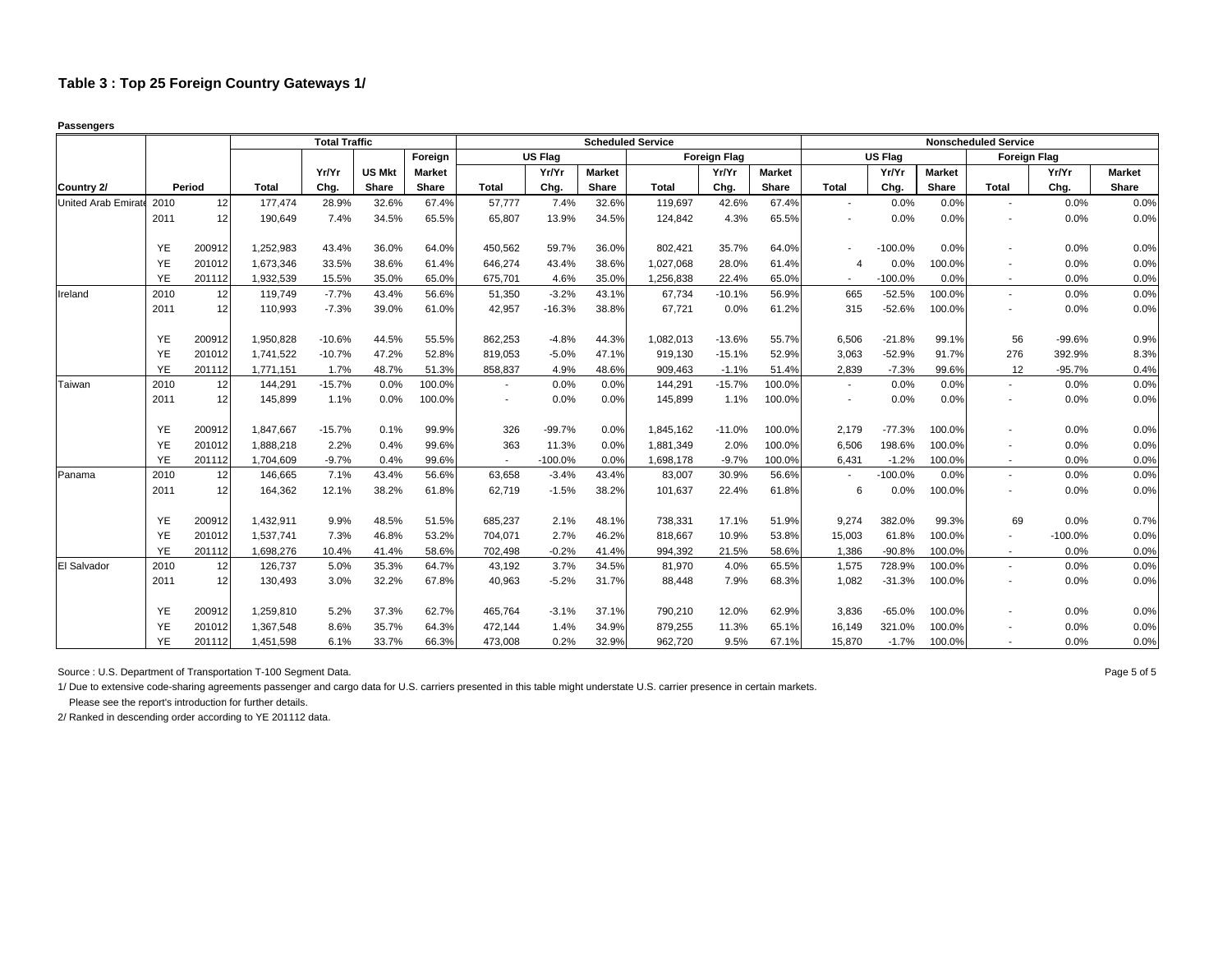| Seats                 |           |        |            |                    |               |               |              |                |                          |              |                     |               |              |                |                             |                     |           |               |
|-----------------------|-----------|--------|------------|--------------------|---------------|---------------|--------------|----------------|--------------------------|--------------|---------------------|---------------|--------------|----------------|-----------------------------|---------------------|-----------|---------------|
|                       |           |        |            | <b>Total Seats</b> |               |               |              |                | <b>Scheduled Service</b> |              |                     |               |              |                | <b>Nonscheduled Service</b> |                     |           |               |
|                       |           |        |            |                    |               | Foreign       |              | <b>US Flag</b> |                          |              | <b>Foreign Flag</b> |               |              | <b>US Flag</b> |                             | <b>Foreign Flag</b> |           |               |
|                       |           |        |            | Yr/Yr              | <b>US Mkt</b> | <b>Market</b> |              | Yr/Yr          | <b>Market</b>            |              | Yr/Yr               | <b>Market</b> |              | Yr/Yr          | <b>Market</b>               |                     | Yr/Yr     | <b>Market</b> |
| Country 2/            |           | Period | Total      | Chg.               | Share         | Share         | <b>Total</b> | Chg.           | <b>Share</b>             | <b>Total</b> | Chg.                | Share         | <b>Total</b> | Chg.           | <b>Share</b>                | <b>Total</b>        | Chg.      | Share         |
| Canada                | 2010      | 12     | 2,643,854  | 6.6%               | 52.1%         | 47.9%         | 1,345,152    | 1.3%           | 51.6%                    | 1,263,543    | 11.4%               | 48.4%         | 32,033       | 100.3%         | 91.1%                       | 3,126               | 6.2%      | 8.9%          |
|                       | 2011      | 12     | 2,673,740  | 1.1%               | 50.2%         | 49.8%         | 1,310,049    | $-2.6%$        | 49.7%                    | 1,326,439    | 5.0%                | 50.3%         | 33,298       | 3.9%           | 89.4%                       | 3,954               | 26.5%     | 10.6%         |
|                       | <b>YE</b> | 200912 | 29,470,620 | $-5.7%$            | 58.5%         | 41.5%         | 17,012,341   | $-5.1%$        | 58.2%                    | 12,220,514   | $-6.6%$             | 41.8%         | 216,014      | 2.0%           | 90.9%                       | 21,751              | $-19.9%$  | 9.1%          |
|                       | <b>YE</b> | 201012 | 30,894,709 | 4.8%               | 55.8%         | 44.2%         | 16,969,794   | $-0.3%$        | 55.5%                    | 13,632,455   | 11.6%               | 44.5%         | 266,593      | 23.4%          | 91.2%                       | 25,867              | 18.9%     | 8.8%          |
|                       | <b>YE</b> | 201112 | 31,553,134 | 2.1%               | 53.8%         | 46.2%         | 16,589,023   | $-2.2%$        | 53.3%                    | 14,562,769   | 6.8%                | 46.7%         | 375,119      | 40.7%          | 93.5%                       | 26,223              | 1.4%      | 6.5%          |
| Mexico                | 2010      | 12     | 2,022,253  | $-7.1%$            | 87.9%         | 12.1%         | 1,751,334    | 11.8%          | 87.9%                    | 241,757      | $-59.7%$            | 12.1%         | 26,806       | 736.6%         | 91.9%                       | 2,356               | $-68.6%$  | 8.1%          |
|                       | 2011      | 12     | 2,230,648  | 10.3%              | 86.1%         | 13.9%         | 1,905,521    | 8.8%           | 86.3%                    | 302,601      | 25.2%               | 13.7%         | 15,290       | $-43.0%$       | 67.9%                       | 7,236               | 207.1%    | 32.1%         |
|                       | YE        | 200912 | 23,065,304 | $-12.2%$           | 71.3%         | 28.7%         | 16,362,646   | $-8.3%$        | 71.5%                    | 6,524,800    | $-15.5%$            | 28.5%         | 82.126       | $-81.8%$       | 46.2%                       | 95,732              | -59.9%    | 53.8%         |
|                       | <b>YE</b> | 201012 | 23,237,905 | 0.7%               | 78.0%         | 22.0%         | 17,890,988   | 9.3%           | 78.1%                    | 5,024,766    | $-23.0%$            | 21.9%         | 235,166      | 186.3%         | 73.0%                       | 86,985              | $-9.1%$   | 27.0%         |
|                       | <b>YE</b> | 201112 | 23,884,378 | 2.8%               | 87.0%         | 13.0%         | 20,457,413   | 14.3%          | 87.2%                    | 3,009,928    | $-40.1%$            | 12.8%         | 322,837      | 37.3%          | 77.4%                       | 94,200              | 8.3%      | 22.6%         |
| <b>United Kingdom</b> | 2010      | 12     | 1,431,387  | $-2.5%$            | 41.8%         | 58.2%         | 597,746      | $-0.9%$        | 42.1%                    | 823,457      | $-4.3%$             | 57.9%         | 829          | 34.1%          | 8.1%                        | 9,355               | 125.9%    | 91.9%         |
|                       | 2011      | 12     | 1,609,006  | 12.4%              | 40.9%         | 59.1%         | 656,825      | 9.9%           | 40.9%                    | 949,685      | 15.3%               | 59.1%         | 705          | $-15.0%$       | 28.2%                       | 1,791               | $-80.9%$  | 71.8%         |
|                       | <b>YE</b> | 200912 | 20,404,171 | $-14.9%$           | 41.6%         | 58.4%         | 8,488,812    | $-12.4%$       | 42.6%                    | 11,431,216   | $-15.0%$            | 57.4%         | 4,732        | $-73.2%$       | 1.0%                        | 479,411             | $-42.4%$  | 99.0%         |
|                       | YE        | 201012 | 19,247,118 | $-5.7%$            | 42.0%         | 58.0%         | 8,068,347    | $-5.0%$        | 42.8%                    | 10,767,004   | $-5.8%$             | 57.2%         | 10,984       | 132.1%         | 2.7%                        | 400,783             | $-16.4%$  | 97.3%         |
|                       | YE        | 201112 | 20,965,008 | 8.9%               | 41.8%         | 58.2%         | 8,756,001    | 8.5%           | 42.3%                    | 11,960,372   | 11.1%               | 57.7%         | 6,954        | $-36.7%$       | 2.8%                        | 241,681             | $-39.7%$  | 97.2%         |
| Japan                 | 2010      | 12     | 1,104,791  | $-1.9%$            | 65.6%         | 34.4%         | 721,520      | 9.9%           | 66.1%                    | 369,931      | $-19.0%$            | 33.9%         | 3,485        | 349.7%         | 26.1%                       | 9,855               | $-20.4%$  | 73.9%         |
|                       | 2011      | 12     | 1,106,902  | 0.2%               | 64.3%         | 35.7%         | 702,941      | $-2.6%$        | 64.5%                    | 386,927      | 4.6%                | 35.5%         | 9,132        | 162.0%         | 53.6%                       | 7,902               | $-19.8%$  | 46.4%         |
|                       | YE        | 200912 | 13,463,939 | $-6.5%$            | 60.6%         | 39.4%         | 8,142,080    | $-7.5%$        | 60.9%                    | 5,232,109    | $-4.7%$             | 39.1%         | 21.913       | $-12.0%$       | 24.4%                       | 67,837              | $-23.2%$  | 75.6%         |
|                       | YE        | 201012 | 13,309,056 | $-1.2%$            | 63.4%         | 36.6%         | 8,425,351    | 3.5%           | 63.7%                    | 4,798,272    | $-8.3%$             | 36.3%         | 18,172       | $-17.1%$       | 21.3%                       | 67,261              | $-0.8%$   | 78.7%         |
|                       | YE        | 201112 | 12,996,970 | $-2.3%$            | 65.9%         | 34.1%         | 8,530,021    | 1.2%           | 66.5%                    | 4,300,269    | $-10.4%$            | 33.5%         | 31,323       | 72.4%          | 18.8%                       | 135,357             | 101.2%    | 81.2%         |
| Germany               | 2010      | 12     | 835,763    | 1.0%               | 43.3%         | 56.7%         | 360,462      | 2.9%           | 43.2%                    | 474,145      | $-0.4%$             | 56.8%         | 1,124        | 18.6%          | 97.2%                       | 32                  | $-94.8%$  | 2.8%          |
|                       | 2011      | 12     | 851,403    | 1.9%               | 44.1%         | 55.9%         | 374,634      | 3.9%           | 44.1%                    | 475,733      | 0.3%                | 55.9%         | 1,036        | $-7.8%$        | 100.0%                      |                     | $-100.0%$ | 0.0%          |
|                       | YE        | 200912 | 11.074.577 | $-5.7%$            | 40.6%         | 59.4%         | 4,462,592    | $-3.2%$        | 40.4%                    | 6,582,109    | $-7.7%$             | 59.6%         | 28.570       | 196.5%         | 95.6%                       | 1,306               | 2076.7%   | 4.4%          |
|                       | <b>YE</b> | 201012 | 11,365,064 | 2.6%               | 42.1%         | 57.9%         | 4,781,797    | 7.2%           | 42.1%                    | 6,578,209    | $-0.1%$             | 57.9%         | 5,026        | $-82.4%$       | 99.4%                       | 32                  | $-97.5%$  | 0.6%          |
|                       | <b>YE</b> | 201112 | 11,717,366 | 3.1%               | 42.4%         | 57.6%         | 4,964,126    | 3.8%           | 42.4%                    | 6,745,047    | 2.5%                | 57.6%         | 7,387        | 47.0%          | 90.2%                       | 806                 | 2418.8%   | 9.8%          |

Source : U.S. Department of Transportation T-100 Segment Data. Page 1 of 5

1/ Due to extensive code-sharing agreements passenger and cargo data for U.S. carriers presented in this table might understate U.S. carrier presence in certain markets.

 Please see the report's introduction for further details. 2/ Ranked in descending order according to YE 201112 data.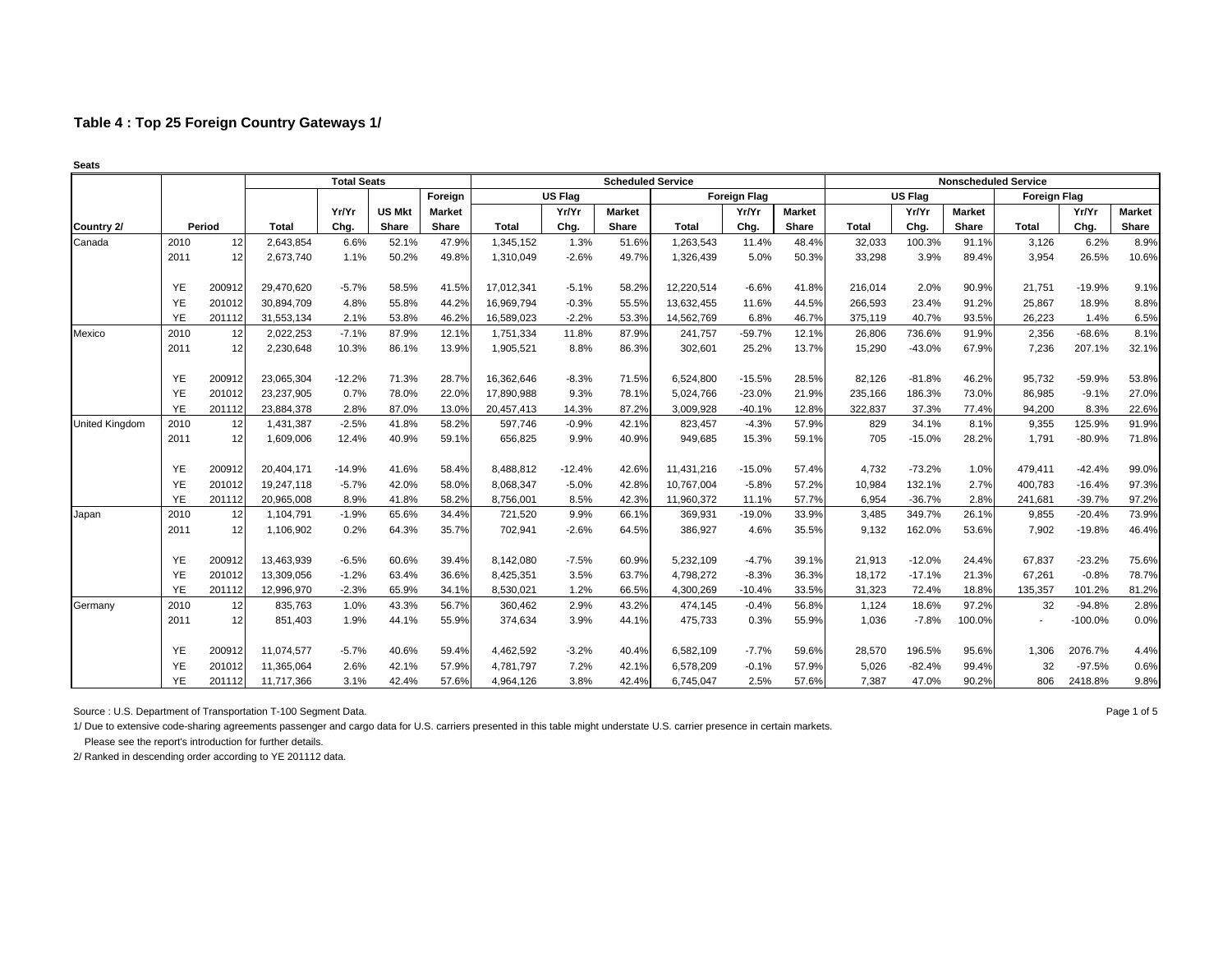|                   |           |        |              | <b>Total Seats</b> |               |               |              |                | <b>Scheduled Service</b> |              |                     |               |         |          | <b>Nonscheduled Service</b> |                          |           |               |
|-------------------|-----------|--------|--------------|--------------------|---------------|---------------|--------------|----------------|--------------------------|--------------|---------------------|---------------|---------|----------|-----------------------------|--------------------------|-----------|---------------|
|                   |           |        |              |                    |               | Foreign       |              | <b>US Flag</b> |                          |              | <b>Foreign Flag</b> |               |         | US Flag  |                             | <b>Foreign Flag</b>      |           |               |
|                   |           |        |              | Yr/Yr              | <b>US Mkt</b> | <b>Market</b> |              | Yr/Yr          | <b>Market</b>            |              | Yr/Yr               | <b>Market</b> |         | Yr/Yr    | <b>Market</b>               |                          | Yr/Yr     | <b>Market</b> |
| Country 2/        |           | Period | <b>Total</b> | Chg.               | Share         | Share         | <b>Total</b> | Chg.           | Share                    | <b>Total</b> | Chg.                | Share         | Total   | Chg.     | <b>Share</b>                | <b>Total</b>             | Chg.      | Share         |
| France            | 2010      | 12     | 541,556      | 6.2%               | 45.4%         | 54.6%         | 245,941      | 12.6%          | 45.4%                    | 295,573      | 1.4%                | 54.6%         | 42      | 31.3%    | 100.0%                      | $\sim$                   | 0.0%      | 0.0%          |
|                   | 2011      | 12     | 541,235      | $-0.1%$            | 47.0%         | 53.0%         | 253,966      | 3.3%           | 46.9%                    | 287.124      | $-2.9%$             | 53.1%         | 145     | 245.2%   | 100.0%                      | $\overline{\phantom{a}}$ | 0.0%      | 0.0%          |
|                   | YE        | 200912 | 7,303,164    | $-8.2%$            | 43.5%         | 56.5%         | 3,170,543    | $-7.4%$        | 43.4%                    | 4,127,411    | $-8.9%$             | 56.6%         | 2,793   | $-5.6%$  | 53.6%                       | 2,417                    | 1479.7%   | 46.4%         |
|                   | <b>YE</b> | 201012 | 7,220,240    | $-1.1%$            | 44.0%         | 56.0%         | 3,172,339    | 0.1%           | 44.0%                    | 4,042,565    | $-2.1%$             | 56.0%         | 4.020   | 43.9%    | 75.3%                       | 1,316                    | $-45.6%$  | 24.7%         |
|                   | YE        | 201112 | 7,684,407    | 6.4%               | 44.7%         | 55.3%         | 3,427,266    | 8.0%           | 44.6%                    | 4,251,268    | 5.2%                | 55.4%         | 3,903   | $-2.9%$  | 66.5%                       | 1,970                    | 49.7%     | 33.5%         |
| Dominican Republi | 2010      | 12     | 452,068      | $-12.8%$           | 98.8%         | 1.2%          | 442,582      | $-12.5%$       | 98.8%                    | 5,366        | $-28.7%$            | 1.2%          | 4,120   | $-11.7%$ | 100.0%                      | $\sim$                   | 0.0%      | 0.0%          |
|                   | 2011      | 12     | 515,002      | 13.9%              | 99.1%         | 0.9%          | 505,942      | 14.3%          | 99.1%                    | 4,418        | $-17.7%$            | 0.9%          | 4.642   | 12.7%    | 100.0%                      | $\overline{\phantom{a}}$ | 0.0%      | 0.0%          |
|                   | YE        | 200912 | 5,716,437    | 6.4%               | 99.1%         | 0.9%          | 5,581,531    | 7.5%           | 99.1%                    | 49,338       | 78.1%               | 0.9%          | 85,568  | $-44.2%$ | 100.0%                      |                          | 0.0%      | 0.0%          |
|                   | <b>YE</b> | 201012 | 5,814,954    | 1.7%               | 98.9%         | 1.1%          | 5,610,698    | 0.5%           | 98.9%                    | 63,479       | 28.7%               | 1.1%          | 138,511 | 61.9%    | 98.4%                       | 2,266                    | 0.0%      | 1.6%          |
|                   | <b>YE</b> | 201112 | 5,751,235    | $-1.1%$            | 99.5%         | 0.5%          | 5,560,491    | $-0.9%$        | 99.5%                    | 30,694       | $-51.6%$            | 0.5%          | 160,050 | 15.6%    | 100.0%                      | $\sim$                   | $-100.0%$ | 0.0%          |
| South Korea       | 2010      | 12     | 421,756      | 14.7%              | 10.2%         | 89.8%         | 43,052       | 293.7%         | 10.2%                    | 377,078      | 6.0%                | 89.8%         |         | 0.0%     | 0.0%                        | 1,626                    | 28.0%     | 100.0%        |
|                   | 2011      | 12     | 489,973      | 16.2%              | 11.3%         | 88.7%         | 55,396       | 28.7%          | 11.4%                    | 431.899      | 14.5%               | 88.6%         |         | 0.0%     | 0.0%                        | 2,678                    | 64.7%     | 100.0%        |
|                   | YE        | 200912 | 4,420,119    | $-0.4%$            | 5.5%          | 94.5%         | 244,475      | $-16.6%$       | 5.5%                     | 4,169,577    | 1.1%                | 94.5%         | 392     | $-95.5%$ | 6.5%                        | 5,675                    | $-25.4%$  | 93.5%         |
|                   | <b>YE</b> | 201012 | 4,735,548    | 7.1%               | 8.0%          | 92.0%         | 379,440      | 55.2%          | 8.0%                     | 4,334,140    | 3.9%                | 92.0%         | 49      | $-87.5%$ | 0.2%                        | 21,919                   | 286.2%    | 99.8%         |
|                   | <b>YE</b> | 201112 | 5,428,338    | 14.6%              | 12.0%         | 88.0%         | 646,732      | 70.4%          | 12.0%                    | 4,747,907    | 9.5%                | 88.0%         | 5,429   | 10979.6% | 16.1%                       | 28,270                   | 29.0%     | 83.9%         |
| Netherlands       | 2010      | 12     | 399,978      | 5.9%               | 62.5%         | 37.5%         | 250,151      | 6.1%           | 62.5%                    | 149,827      | 5.7%                | 37.5%         |         | 0.0%     | 0.0%                        | $\overline{\phantom{a}}$ | $-100.0%$ | 0.0%          |
|                   | 2011      | 12     | 380,538      | $-4.9%$            | 61.6%         | 38.4%         | 234,379      | $-6.3%$        | 61.6%                    | 146,159      | $-2.4%$             | 38.4%         |         | 0.0%     | 0.0%                        | $\overline{\phantom{a}}$ | 0.0%      | 0.0%          |
|                   | YE        | 200912 | 5,324,462    | $-11.9%$           | 64.2%         | 35.8%         | 3,417,831    | $-9.8%$        | 64.2%                    | 1,904,919    | $-15.5%$            | 35.8%         | 1,684   | 350.3%   | 98.4%                       | 28                       | $-44.0%$  | 1.6%          |
|                   | YE        | 201012 | 5,203,900    | $-2.3%$            | 64.3%         | 35.7%         | 3,343,696    | $-2.2%$        | 64.4%                    | 1,851,144    | $-2.8%$             | 35.6%         | 566     | $-66.4%$ | 6.2%                        | 8.494                    | 30235.7%  | 93.8%         |
|                   | <b>YE</b> | 201112 | 5,398,496    | 3.7%               | 63.8%         | 36.2%         | 3,440,895    | 2.9%           | 63.8%                    | 1,955,839    | 5.7%                | 36.2%         | 1.762   | 211.3%   | 100.0%                      | $\sim$                   | $-100.0%$ | 0.0%          |
| <b>Brazil</b>     | 2010      | 12     | 407,552      | 15.0%              | 70.4%         | 29.6%         | 286,752      | 20.5%          | 70.4%                    | 120,784      | 4.6%                | 29.6%         | 16      | $-98.5%$ | 100.0%                      | $\sim$                   | 0.0%      | 0.0%          |
|                   | 2011      | 12     | 443,676      | 8.9%               | 69.1%         | 30.9%         | 303,282      | 5.8%           | 68.9%                    | 136,920      | 13.4%               | 31.1%         | 3.474   | 21612.5% | 100.0%                      |                          | 0.0%      | 0.0%          |
|                   | YE        | 200912 | 3,908,735    | 14.6%              | 66.4%         | 33.6%         | 2,589,699    | 9.0%           | 66.3%                    | 1,313,421    | 28.0%               | 33.7%         | 5,302   | $-35.6%$ | 94.4%                       | 313                      | $-60.5%$  | 5.6%          |
|                   | YE        | 201012 | 4,244,930    | 8.6%               | 69.1%         | 30.9%         | 2,931,250    | 13.2%          | 69.1%                    | 1,311,438    | $-0.2%$             | 30.9%         | 2,226   | $-58.0%$ | 99.3%                       | 16                       | $-94.9%$  | 0.7%          |
|                   | YE        | 201112 | 4,769,247    | 12.4%              | 68.2%         | 31.8%         | 3,243,472    | 10.7%          | 68.1%                    | 1,517,831    | 15.7%               | 31.9%         | 7,944   | 256.9%   | 100.0%                      |                          | $-100.0%$ | 0.0%          |

Source : U.S. Department of Transportation T-100 Segment Data. 
<br>
Page 2 of 5

1/ Due to extensive code-sharing agreements passenger and cargo data for U.S. carriers presented in this table might understate U.S. carrier presence in certain markets.

 Please see the report's introduction for further details. 2/ Ranked in descending order according to YE 201112 data.

**Seats**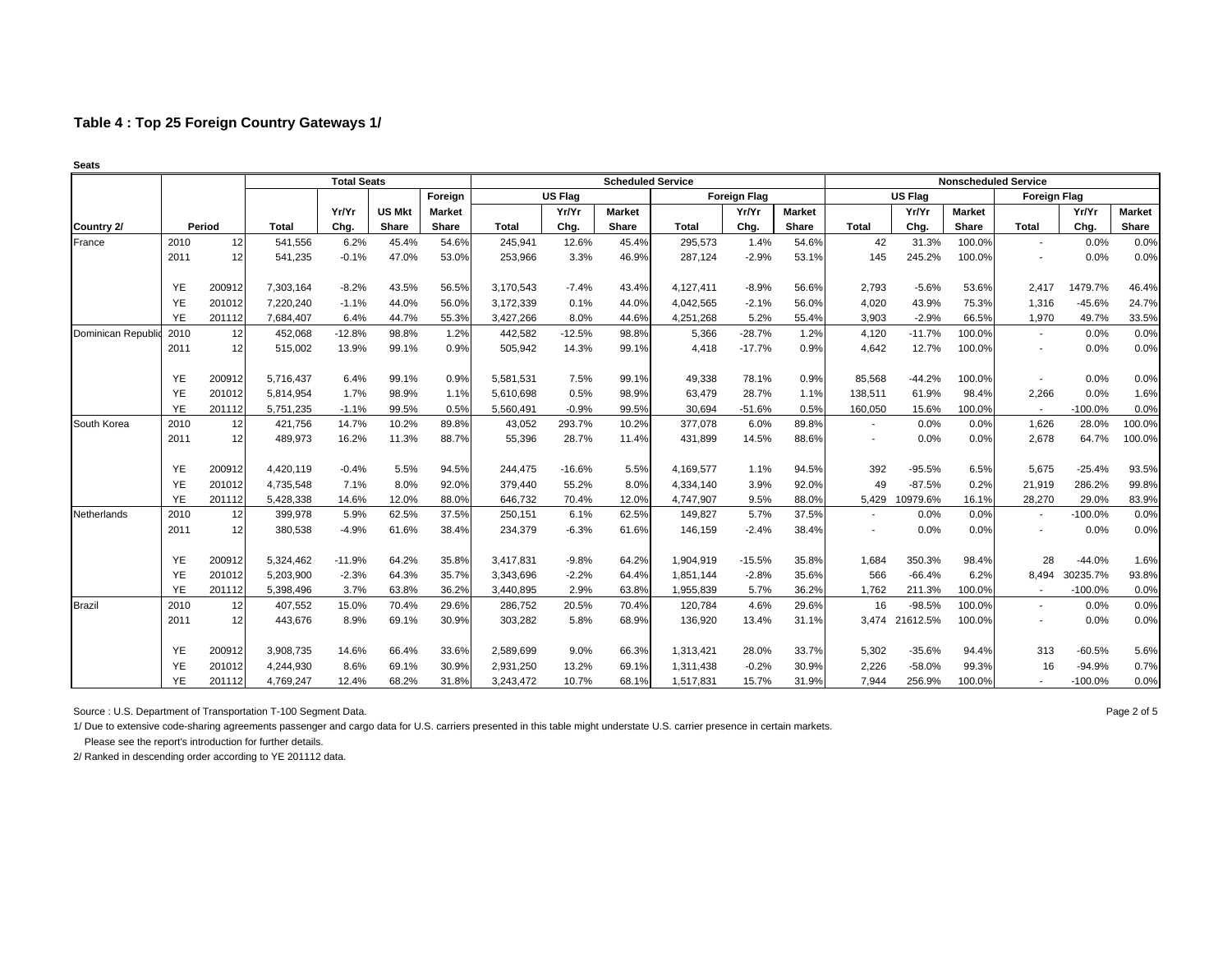|             |           |        |              | <b>Total Seats</b> |               |               |              |          | <b>Scheduled Service</b> |              |                     |               |                          |                | <b>Nonscheduled Service</b> |                          |           |               |
|-------------|-----------|--------|--------------|--------------------|---------------|---------------|--------------|----------|--------------------------|--------------|---------------------|---------------|--------------------------|----------------|-----------------------------|--------------------------|-----------|---------------|
|             |           |        |              |                    |               | Foreign       |              | US Flag  |                          |              | <b>Foreign Flag</b> |               |                          | <b>US Flag</b> |                             | <b>Foreign Flag</b>      |           |               |
|             |           |        |              | Yr/Yr              | <b>US Mkt</b> | <b>Market</b> |              | Yr/Yr    | <b>Market</b>            |              | Yr/Yr               | <b>Market</b> |                          | Yr/Yr          | <b>Market</b>               |                          | Yr/Yr     | <b>Market</b> |
| Country 2/  |           | Period | <b>Total</b> | Chg.               | Share         | Share         | <b>Total</b> | Chg.     | Share                    | <b>Total</b> | Chg.                | Share         | Total                    | Chg.           | Share                       | <b>Total</b>             | Chg.      | Share         |
| China       | 2010      | 12     | 262,435      | 23.7%              | 61.2%         | 38.8%         | 160,707      | 28.4%    | 61.2%                    | 101,728      | 16.8%               | 38.8%         | $\overline{\phantom{a}}$ | 0.0%           | 0.0%                        | $\overline{\phantom{a}}$ | 0.0%      | 0.0%          |
|             | 2011      | 12     | 344,601      | 31.3%              | 63.7%         | 36.3%         | 219,385      | 36.5%    | 63.7%                    | 125,202      | 23.1%               | 36.3%         | 14                       | 0.0%           | 100.0%                      | $\blacksquare$           | 0.0%      | 0.0%          |
|             | YE        | 200912 | 2,730,043    | $-3.6%$            | 64.3%         | 35.7%         | 1,753,993    | 0.4%     | 64.3%                    | 975,230      | $-9.3%$             | 35.7%         | 806                      | $-92.8%$       | 98.3%                       | 14                       | $-56.3%$  | 1.7%          |
|             | YE        | 201012 | 3,104,143    | 13.7%              | 63.2%         | 36.8%         | 1,958,885    | 11.7%    | 63.2%                    | 1,142,056    | 17.1%               | 36.8%         | 3,202                    | 297.3%         | 100.0%                      |                          | $-100.0%$ | 0.0%          |
|             | YE        | 201112 | 3,953,807    | 27.4%              | 66.0%         | 34.0%         | 2,605,763    | 33.0%    | 66.0%                    | 1,341,627    | 17.5%               | 34.0%         | 4,777                    | 49.2%          | 74.4%                       | 1,640                    | 0.0%      | 25.6%         |
| Jamaica     | 2010      | 12     | 325,816      | 6.4%               | 79.0%         | 21.0%         | 251,431      | 13.1%    | 78.6%                    | 68,310       | $-16.7%$            | 21.4%         | 6,075                    | 199.3%         | 100.0%                      | $\blacksquare$           | 0.0%      | 0.0%          |
|             | 2011      | 12     | 349,214      | 7.2%               | 74.7%         | 25.3%         | 246,380      | $-2.0%$  | 73.6%                    | 88,352       | 29.3%               | 26.4%         | 14,482                   | 138.4%         | 100.0%                      | $\overline{\phantom{a}}$ | 0.0%      | 0.0%          |
|             | YE        | 200912 | 3,597,220    | $-5.9%$            | 67.6%         | 32.4%         | 2,411,126    | 6.7%     | 67.4%                    | 1,163,813    | $-21.5%$            | 32.6%         | 22,281                   | $-72.0%$       | 100.0%                      |                          | 0.0%      | 0.0%          |
|             | YE        | 201012 | 3,898,055    | 8.4%               | 76.9%         | 23.1%         | 2,941,956    | 22.0%    | 76.6%                    | 901,186      | $-22.6%$            | 23.4%         | 54,913                   | 146.5%         | 100.0%                      |                          | 0.0%      | 0.0%          |
|             | YE        | 201112 | 3,816,177    | $-2.1%$            | 77.2%         | 22.8%         | 2,674,910    | $-9.1%$  | 75.5%                    | 869,197      | $-3.5%$             | 24.5%         | 272,070                  | 395.5%         | 100.0%                      | $\sim$                   | 0.0%      | 0.0%          |
| Spain       | 2010      | 12     | 229,157      | 12.0%              | 54.6%         | 45.4%         | 124,832      | 9.2%     | 54.5%                    | 104,096      | 15.9%               | 45.5%         | 229                      | $-52.7%$       | 100.0%                      | $\blacksquare$           | $-100.0%$ | 0.0%          |
|             | 2011      | 12     | 245,881      | 7.3%               | 49.1%         | 50.9%         | 120,588      | $-3.4%$  | 49.1%                    | 124,825      | 19.9%               | 50.9%         | 50                       | $-78.2%$       | 10.7%                       | 418                      | 0.0%      | 89.3%         |
|             | YE        | 200912 | 2,980,810    | 8.9%               | 58.2%         | 41.8%         | 1,724,671    | 9.0%     | 58.0%                    | 1,246,732    | 8.4%                | 42.0%         | 9,395                    | 140.9%         | 99.9%                       | 12                       | $-25.0%$  | 0.1%          |
|             | YE        | 201012 | 3,256,256    | 9.2%               | 54.4%         | 45.6%         | 1,768,882    | 2.6%     | 54.4%                    | 1,484,589    | 19.1%               | 45.6%         | 2.486                    | $-73.5%$       | 89.3%                       | 299                      | 2391.7%   | 10.7%         |
|             | YE        | 201112 | 3,721,818    | 14.3%              | 54.9%         | 45.1%         | 2,031,375    | 14.8%    | 54.7%                    | 1,679,487    | 13.1%               | 45.3%         | 10.167                   | 309.0%         | 92.8%                       | 789                      | 163.9%    | 7.2%          |
| The Bahamas | 2010      | 12     | 280,570      | $-19.0%$           | 77.0%         | 23.0%         | 210,854      | $-24.3%$ | 76.5%                    | 64,666       | 2.5%                | 23.5%         | 5,050                    | 12.8%          | 100.0%                      | $\overline{\phantom{a}}$ | 0.0%      | 0.0%          |
|             | 2011      | 12     | 319,231      | 13.8%              | 79.7%         | 20.3%         | 235,795      | 11.8%    | 78.4%                    | 64,810       | 0.2%                | 21.6%         | 18,626                   | 268.8%         | 100.0%                      | $\overline{\phantom{a}}$ | 0.0%      | 0.0%          |
|             | YE        | 200912 | 3,645,669    | $-7.7%$            | 83.3%         | 16.7%         | 2,966,498    | $-5.7%$  | 83.0%                    | 608,609      | $-17.1%$            | 17.0%         | 70,562                   | 1.3%           | 100.0%                      | $\blacksquare$           | $-100.0%$ | 0.0%          |
|             | YE        | 201012 | 3,750,830    | 2.9%               | 82.5%         | 17.5%         | 3,013,374    | 1.6%     | 82.1%                    | 656,506      | 7.9%                | 17.9%         | 80,950                   | 14.7%          | 100.0%                      | $\overline{\phantom{a}}$ | 0.0%      | 0.0%          |
|             | YE        | 201112 | 3,302,400    | $-12.0%$           | 81.2%         | 18.8%         | 2,588,120    | $-14.1%$ | 80.7%                    | 620.815      | $-5.4%$             | 19.3%         | 93.209                   | 15.1%          | 99.7%                       | 256                      | 0.0%      | 0.3%          |
| Italy       | 2010      | 12     | 215,066      | $-13.9%$           | 55.2%         | 44.8%         | 118,693      | 8.7%     | 55.2%                    | 96,360       | $-31.4%$            | 44.8%         | 13                       | $-50.0%$       | 100.0%                      | $\blacksquare$           | 0.0%      | 0.0%          |
|             | 2011      | 12     | 172,386      | $-19.8%$           | 57.3%         | 42.7%         | 98,839       | $-16.7%$ | 57.3%                    | 73,528       | $-23.7%$            | 42.7%         | 19                       | 46.2%          | 100.0%                      |                          | 0.0%      | 0.0%          |
|             | YE        | 200912 | 3,828,834    | 2.7%               | 59.3%         | 40.7%         | 2,271,730    | $-8.9%$  | 59.3%                    | 1,556,935    | 27.1%               | 40.7%         | 139                      | $-98.5%$       | 82.2%                       | 30                       | 0.0%      | 17.8%         |
|             | YE        | 201012 | 3,357,578    | $-12.3%$           | 64.9%         | 35.1%         | 2,179,136    | $-4.1%$  | 64.9%                    | 1,177,829    | $-24.3%$            | 35.1%         | 613                      | 341.0%         | 100.0%                      |                          | $-100.0%$ | 0.0%          |
|             | <b>YE</b> | 201112 | 3,257,118    | $-3.0%$            | 63.2%         | 36.8%         | 2,058,654    | $-5.5%$  | 63.2%                    | 1,197,984    | 1.7%                | 36.8%         | 480                      | $-21.7%$       | 100.0%                      |                          | 0.0%      | 0.0%          |

Source : U.S. Department of Transportation T-100 Segment Data. Page 3 of 5

1/ Due to extensive code-sharing agreements passenger and cargo data for U.S. carriers presented in this table might understate U.S. carrier presence in certain markets.

 Please see the report's introduction for further details. 2/ Ranked in descending order according to YE 201112 data.

**Seats**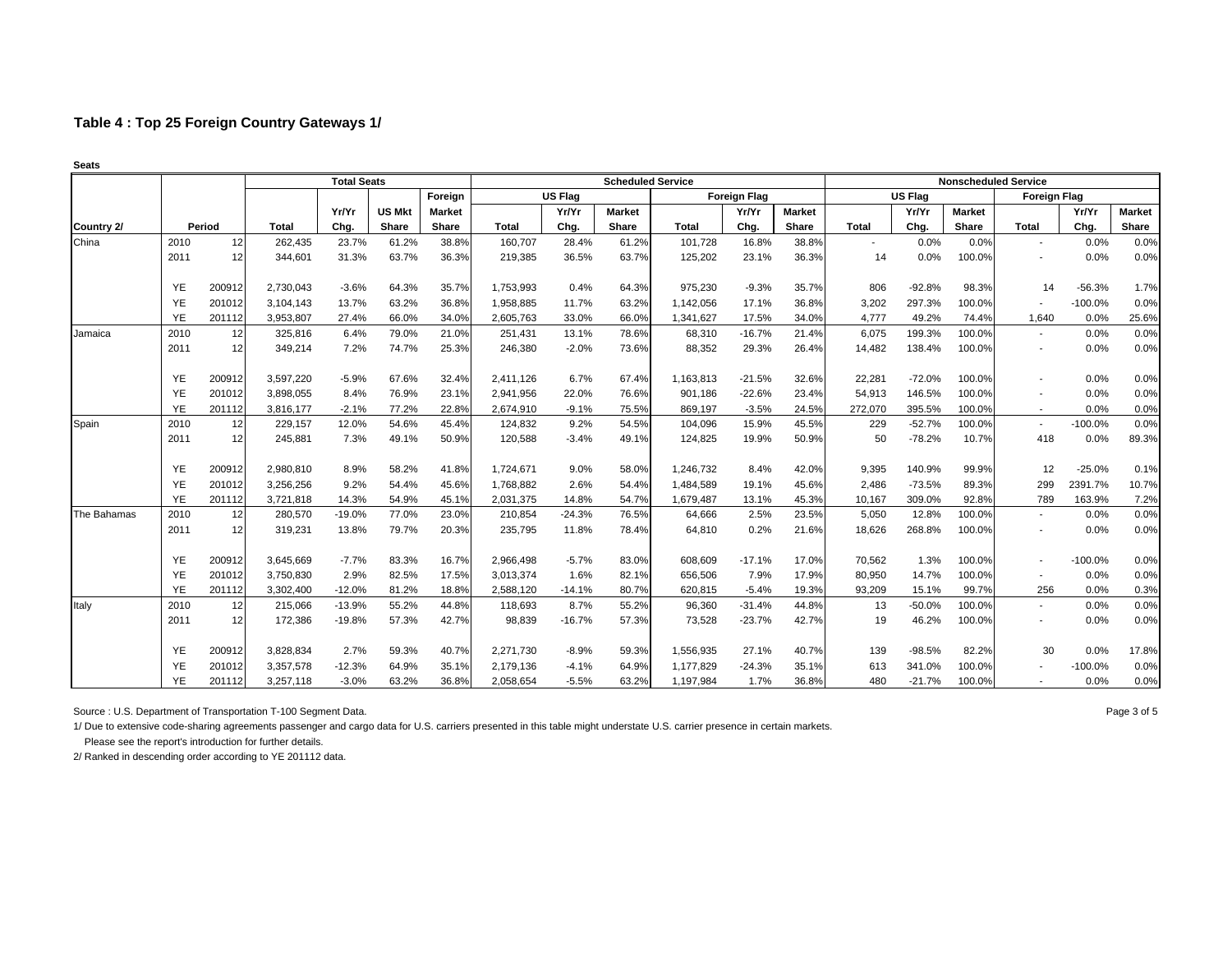|                           |           |        |              | <b>Total Seats</b> |               |               |              |                | <b>Scheduled Service</b> |              |                     |               |                          |                | <b>Nonscheduled Service</b> |                          |           |               |
|---------------------------|-----------|--------|--------------|--------------------|---------------|---------------|--------------|----------------|--------------------------|--------------|---------------------|---------------|--------------------------|----------------|-----------------------------|--------------------------|-----------|---------------|
|                           |           |        |              |                    |               | Foreign       |              | <b>US Flag</b> |                          |              | <b>Foreign Flag</b> |               |                          | <b>US Flag</b> |                             | <b>Foreign Flag</b>      |           |               |
|                           |           |        |              | Yr/Yr              | <b>US Mkt</b> | <b>Market</b> |              | Yr/Yr          | <b>Market</b>            |              | Yr/Yr               | <b>Market</b> |                          | Yr/Yr          | <b>Market</b>               |                          | Yr/Yr     | <b>Market</b> |
| Country 2/                |           | Period | <b>Total</b> | Chg.               | Share         | Share         | <b>Total</b> | Chg.           | Share                    | <b>Total</b> | Chg.                | Share         | <b>Total</b>             | Chg.           | Share                       | <b>Total</b>             | Chg.      | Share         |
| Australia                 | 2010      | 12     | 247,452      | 8.7%               | 60.0%         | 40.0%         | 148,343      | 17.9%          | 60.0%                    | 98,862       | $-2.8%$             | 40.0%         | 20                       | 0.0%           | 8.1%                        | 227                      | 0.0%      | 91.9%         |
|                           | 2011      | 12     | 250,036      | 1.0%               | 55.7%         | 44.3%         | 139,292      | $-6.1%$        | 55.7%                    | 110,744      | 12.0%               | 44.3%         |                          | $-100.0%$      | 0.0%                        | $\blacksquare$           | $-100.0%$ | 0.0%          |
|                           | YE        | 200912 | 2,454,312    | 16.2%              | 49.3%         | 50.7%         | 1,209,604    | 58.0%          | 49.3%                    | 1,243,932    | $-7.6%$             | 50.7%         | 318                      | $-64.0%$       | 41.0%                       | 458                      | 0.0%      | 59.0%         |
|                           | YE        | 201012 | 2,685,487    | 9.4%               | 54.0%         | 46.0%         | 1,450,881    | 19.9%          | 54.1%                    | 1,232,041    | $-1.0%$             | 45.9%         | 52                       | $-83.6%$       | 2.0%                        | 2,513                    | 448.7%    | 98.0%         |
|                           | YE        | 201112 | 2,855,167    | 6.3%               | 56.2%         | 43.8%         | 1,604,763    | 10.6%          | 56.2%                    | 1,249,704    | 1.4%                | 43.8%         | 246                      | 373.1%         | 35.1%                       | 454                      | $-81.9%$  | 64.9%         |
| Hong Kong                 | 2010      | 12     | 221,720      | 5.9%               | 34.6%         | 65.4%         | 76,812       | 22.9%          | 34.6%                    | 144,894      | $-1.3%$             | 65.4%         | $\sim$                   | 0.0%           | 0.0%                        | 14                       | 0.0%      | 100.0%        |
|                           | 2011      | 12     | 257,702      | 16.2%              | 28.4%         | 71.6%         | 73,194       | $-4.7%$        | 28.4%                    | 184,508      | 27.3%               | 71.6%         |                          | 0.0%           | 0.0%                        |                          | $-100.0%$ | 0.0%          |
|                           | YE        | 200912 | 2,454,347    | $-15.4%$           | 30.2%         | 69.8%         | 741,376      | $-16.5%$       | 30.2%                    | 1,712,953    | $-14.9%$            | 69.8%         | 18                       | 0.0%           | 100.0%                      |                          | 0.0%      | 0.0%          |
|                           | YE        | 201012 | 2,629,979    | 7.2%               | 32.2%         | 67.8%         | 847,568      | 14.3%          | 32.2%                    | 1,782,397    | 4.1%                | 67.8%         | $\overline{\phantom{a}}$ | $-100.0%$      | 0.0%                        | 14                       | 0.0%      | 100.0%        |
|                           | YE        | 201112 | 2,827,227    | 7.5%               | 32.0%         | 68.0%         | 883,121      | 4.2%           | 31.5%                    | 1.921.258    | 7.8%                | 68.5%         | 22.848                   | 0.0%           | 100.0%                      | $\overline{\phantom{a}}$ | $-100.0%$ | 0.0%          |
| Colombia                  | 2010      | 12     | 291,351      | 16.2%              | 60.3%         | 39.7%         | 175,291      | 36.8%          | 60.2%                    | 115,760      | $-5.5%$             | 39.8%         | 300                      | 106.9%         | 100.0%                      | $\overline{\phantom{a}}$ | 0.0%      | 0.0%          |
|                           | 2011      | 12     | 263,744      | $-9.5%$            | 55.1%         | 44.9%         | 145,371      | $-17.1%$       | 55.1%                    | 118,373      | 2.3%                | 44.9%         |                          | $-100.0%$      | 0.0%                        |                          | 0.0%      | 0.0%          |
|                           | YE        | 200912 | 2,875,108    | 9.0%               | 49.2%         | 50.8%         | 1,413,863    | 11.1%          | 49.2%                    | 1,460,457    | 7.0%                | 50.8%         | 788                      | $-19.6%$       | 100.0%                      |                          | 0.0%      | 0.0%          |
|                           | YE        | 201012 | 3,184,098    | 10.7%              | 57.8%         | 42.2%         | 1,836,320    | 29.9%          | 57.7%                    | 1,345,001    | $-7.9%$             | 42.3%         | 2.777                    | 252.4%         | 100.0%                      |                          | 0.0%      | 0.0%          |
|                           | YE        | 201112 | 2,786,352    | $-12.5%$           | 55.6%         | 44.4%         | 1,548,607    | $-15.7%$       | 55.6%                    | 1,236,951    | $-8.0%$             | 44.4%         | 794                      | $-71.4%$       | 100.0%                      | $\sim$                   | 0.0%      | 0.0%          |
| Costa Rica                | 2010      | 12     | 236,564      | $-2.9%$            | 94.0%         | 6.0%          | 222,318      | $-2.6%$        | 94.0%                    | 14,246       | $-7.8%$             | 6.0%          | $\sim$                   | 0.0%           | 0.0%                        | $\blacksquare$           | 0.0%      | 0.0%          |
|                           | 2011      | 12     | 269,328      | 13.8%              | 93.0%         | 7.0%          | 250,178      | 12.5%          | 93.0%                    | 18,828       | 32.2%               | 7.0%          | 322                      | 0.0%           | 100.0%                      |                          | 0.0%      | 0.0%          |
|                           | YE        | 200912 | 2,529,749    | $-8.1%$            | 91.5%         | 8.5%          | 2,313,145    | $-4.8%$        | 91.5%                    | 214,522      | $-31.4%$            | 8.5%          | 2,032                    | $-81.9%$       | 97.6%                       | 50                       | 0.0%      | 2.4%          |
|                           | YE        | 201012 | 2,612,122    | 3.3%               | 93.5%         | 6.5%          | 2,439,748    | 5.5%           | 93.5%                    | 170,472      | $-20.5%$            | 6.5%          | 1,902                    | $-6.4%$        | 100.0%                      |                          | $-100.0%$ | 0.0%          |
|                           | <b>YE</b> | 201112 | 2,657,510    | 1.7%               | 92.6%         | 7.4%          | 2,456,260    | 0.7%           | 92.6%                    | 196,714      | 15.4%               | 7.4%          | 4,536                    | 138.5%         | 100.0%                      | $\sim$                   | 0.0%      | 0.0%          |
| <b>United Arab Emirat</b> | 2010      | 12     | 209,305      | 33.0%              | 31.6%         | 68.4%         | 66,085       | 8.9%           | 31.6%                    | 143,220      | 48.1%               | 68.4%         | $\overline{\phantom{a}}$ | 0.0%           | 0.0%                        | $\blacksquare$           | 0.0%      | 0.0%          |
|                           | 2011      | 12     | 216,262      | 3.3%               | 34.1%         | 65.9%         | 73,786       | 11.7%          | 34.1%                    | 142,476      | $-0.5%$             | 65.9%         |                          | 0.0%           | 0.0%                        |                          | 0.0%      | 0.0%          |
|                           | YE        | 200912 | 1,655,273    | 46.6%              | 36.2%         | 63.8%         | 598,997      | 72.7%          | 36.2%                    | 1,056,276    | 35.1%               | 63.8%         |                          | $-100.0%$      | 0.0%                        |                          | 0.0%      | 0.0%          |
|                           | YE        | 201012 | 1,992,117    | 20.3%              | 38.5%         | 61.5%         | 767,538      | 28.1%          | 38.5%                    | 1,224,565    | 15.9%               | 61.5%         | 14                       | 0.0%           | 100.0%                      |                          | 0.0%      | 0.0%          |
|                           | YE        | 201112 | 2,482,208    | 24.6%              | 32.5%         | 67.5%         | 807,153      | 5.2%           | 32.5%                    | 1,675,055    | 36.8%               | 67.5%         |                          | $-100.0%$      | 0.0%                        |                          | 0.0%      | 0.0%          |

Source : U.S. Department of Transportation T-100 Segment Data. Page 4 of 5

1/ Due to extensive code-sharing agreements passenger and cargo data for U.S. carriers presented in this table might understate U.S. carrier presence in certain markets.

 Please see the report's introduction for further details. 2/ Ranked in descending order according to YE 201112 data.

**Seats**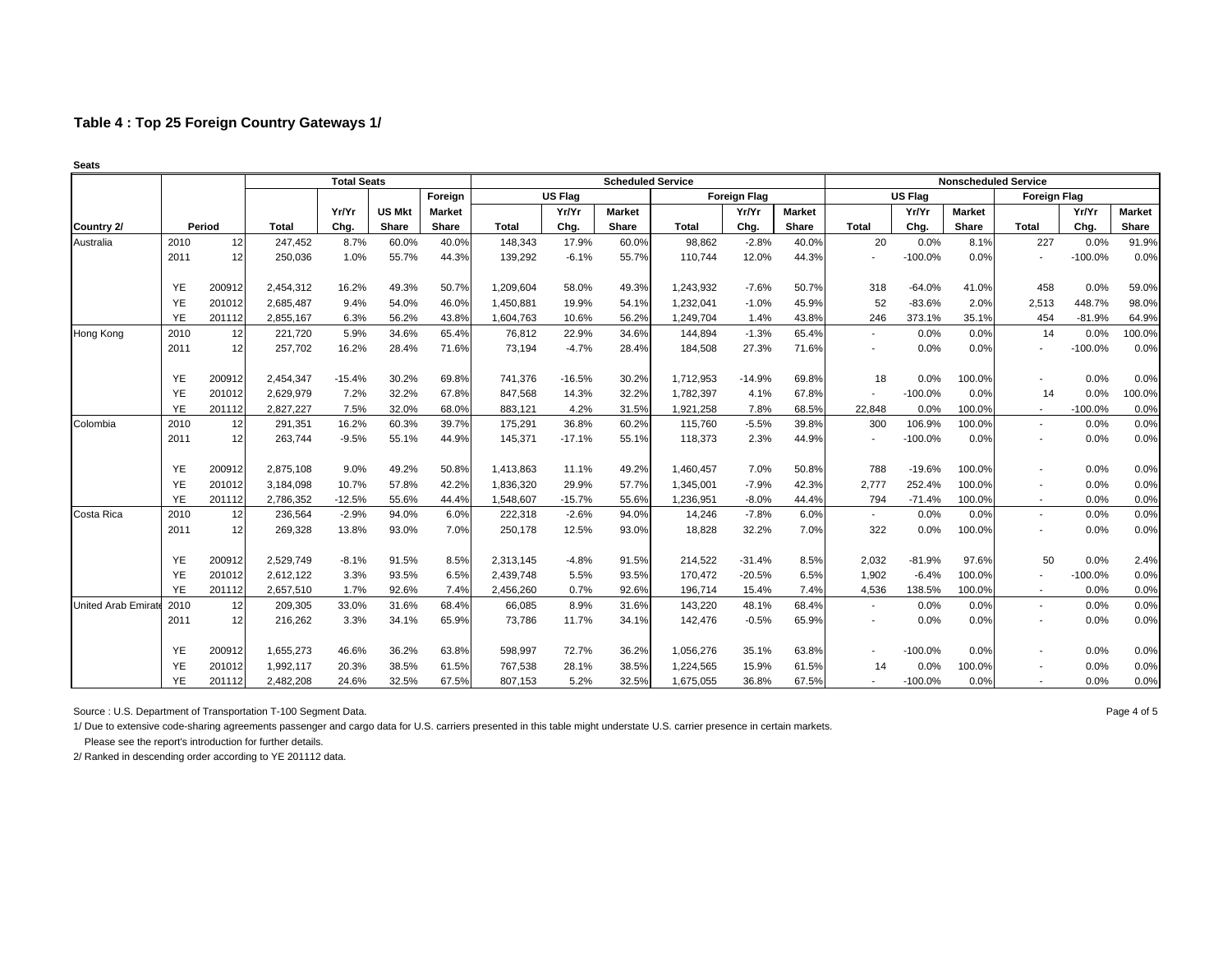| Seats       |           |        |           |                    |               |               |                          |                |                          |              |                     |               |                          |                |               |                             |           |               |
|-------------|-----------|--------|-----------|--------------------|---------------|---------------|--------------------------|----------------|--------------------------|--------------|---------------------|---------------|--------------------------|----------------|---------------|-----------------------------|-----------|---------------|
|             |           |        |           | <b>Total Seats</b> |               |               |                          |                | <b>Scheduled Service</b> |              |                     |               |                          |                |               | <b>Nonscheduled Service</b> |           |               |
|             |           |        |           |                    |               | Foreign       |                          | <b>US Flag</b> |                          |              | <b>Foreign Flag</b> |               |                          | <b>US Flag</b> |               | <b>Foreign Flag</b>         |           |               |
|             |           |        |           | Yr/Yr              | <b>US Mkt</b> | <b>Market</b> |                          | Yr/Yr          | <b>Market</b>            |              | Yr/Yr               | <b>Market</b> |                          | Yr/Yr          | <b>Market</b> |                             | Yr/Yr     | <b>Market</b> |
| Country 2/  |           | Period | Total     | Chg.               | Share         | Share         | <b>Total</b>             | Chg.           | <b>Share</b>             | <b>Total</b> | Chg.                | <b>Share</b>  | <b>Total</b>             | Chg.           | Share         | <b>Total</b>                | Chg.      | Share         |
| Switzerland | 2010      | 12     | 189,568   | 18.9%              | 42.0%         | 58.0%         | 79,472                   | 16.2%          | 42.0%                    | 109,932      | 21.0%               | 58.0%         | 164                      | 25.2%          | 100.0%        |                             | $-100.0%$ | 0.0%          |
|             | 2011      | 12     | 187,787   | $-0.9%$            | 38.9%         | 61.1%         | 73,075                   | $-8.0%$        | 38.9%                    | 114,631      | 4.3%                | 61.1%         | 53                       | $-67.7%$       | 65.4%         | 28                          | 0.0%      | 34.6%         |
|             | YE        | 200912 | 2,005,478 | $-3.3%$            | 46.1%         | 53.9%         | 922,753                  | $-2.7%$        | 46.1%                    | 1,080,905    | $-3.4%$             | 53.9%         | 1,584                    | 39.6%          | 87.0%         | 236                         | $-96.4%$  | 13.0%         |
|             | YE        | 201012 | 2,224,613 | 10.9%              | 44.2%         | 55.8%         | 981,030                  | 6.3%           | 44.1%                    | 1,241,480    | 14.9%               | 55.9%         | 1,314                    | $-17.0%$       | 62.5%         | 789                         | 234.3%    | 37.5%         |
|             | YE        | 201112 | 2,379,840 | 7.0%               | 43.2%         | 56.8%         | 1,025,781                | 4.6%           | 43.1%                    | 1,351,483    | 8.9%                | 56.9%         | 1,337                    | 1.8%           | 51.9%         | 1,239                       | 57.0%     | 48.1%         |
| Panama      | 2010      | 12     | 192,755   | 12.9%              | 43.5%         | 56.5%         | 83,937                   | 2.0%           | 43.5%                    | 108,818      | 36.0%               | 56.5%         | $\blacksquare$           | $-100.0%$      | 0.0%          | $\sim$                      | 0.0%      | 0.0%          |
|             | 2011      | 12     | 225,006   | 16.7%              | 35.8%         | 64.2%         | 80,620                   | $-4.0%$        | 35.8%                    | 144,358      | 32.7%               | 64.2%         | 28                       | 0.0%           | 100.0%        | ۰                           | 0.0%      | 0.0%          |
|             | YE        | 200912 | 1,830,468 | $-2.7%$            | 47.2%         | 52.8%         | 853,324                  | $-8.9%$        | 46.9%                    | 965,494      | 2.7%                | 53.1%         | 11.562                   | 151.0%         | 99.2%         | 88                          | 0.0%      | 0.8%          |
|             | <b>YE</b> | 201012 | 2,061,606 | 12.6%              | 46.2%         | 53.8%         | 934,157                  | 9.5%           | 45.7%                    | 1,109,859    | 15.0%               | 54.3%         | 17,590                   | 52.1%          | 100.0%        |                             | $-100.0%$ | 0.0%          |
|             | YE        | 201112 | 2,331,189 | 13.1%              | 39.7%         | 60.3%         | 922,690                  | $-1.2%$        | 39.6%                    | 1,406,027    | 26.7%               | 60.4%         | 2,472                    | $-85.9%$       | 100.0%        | $\overline{\phantom{a}}$    | 0.0%      | 0.0%          |
| Ireland     | 2010      | 12     | 156,716   | $-3.1%$            | 41.8%         | 58.2%         | 63,896                   | 2.6%           | 41.2%                    | 91,144       | $-5.9%$             | 58.8%         | 1,676                    | $-37.0%$       | 100.0%        | $\overline{\phantom{a}}$    | 0.0%      | 0.0%          |
|             | 2011      | 12     | 148,455   | $-5.3%$            | 36.1%         | 63.9%         | 52,740                   | $-17.5%$       | 35.7%                    | 94,935       | 4.2%                | 64.3%         | 780                      | $-53.5%$       | 100.0%        |                             | 0.0%      | 0.0%          |
|             | YE        | 200912 | 2,488,626 | $-14.5%$           | 40.6%         | 59.4%         | 996,996                  | $-12.4%$       | 40.3%                    | 1,477,720    | $-15.0%$            | 59.7%         | 13,822                   | $-13.1%$       | 99.4%         | 88                          | $-99.5%$  | 0.6%          |
|             | YE        | 201012 | 2,125,986 | $-14.6%$           | 44.6%         | 55.4%         | 940,702                  | $-5.6%$        | 44.4%                    | 1,177,369    | $-20.3%$            | 55.6%         | 7,583                    | $-45.1%$       | 95.8%         | 332                         | 277.3%    | 4.2%          |
|             | YE        | 201112 | 2,185,948 | 2.8%               | 46.1%         | 53.9%         | 997,845                  | 6.1%           | 45.9%                    | 1,177,400    | 0.0%                | 54.1%         | 10,667                   | 40.7%          | 99.7%         | 36                          | $-89.2%$  | 0.3%          |
| Taiwan      | 2010      | 12     | 184,001   | $-11.4%$           | 0.0%          | 100.0%        |                          | 0.0%           | 0.0%                     | 184,001      | $-11.4%$            | 100.0%        | $\overline{\phantom{a}}$ | 0.0%           | 0.0%          |                             | 0.0%      | 0.0%          |
|             | 2011      | 12     | 183,209   | $-0.4%$            | 0.0%          | 100.0%        | $\overline{\phantom{a}}$ | 0.0%           | 0.0%                     | 183,209      | $-0.4%$             | 100.0%        | $\overline{\phantom{a}}$ | 0.0%           | 0.0%          | ٠                           | 0.0%      | 0.0%          |
|             | YE        | 200912 | 2,340,707 | $-13.9%$           | 0.2%          | 99.8%         | 374                      | $-99.7%$       | 0.0%                     | 2,334,907    | $-9.5%$             | 100.0%        | 5,426                    | $-52.8%$       | 100.0%        | ۰                           | 0.0%      | 0.0%          |
|             | YE        | 201012 | 2,281,842 | $-2.5%$            | 0.4%          | 99.6%         | 374                      | 0.0%           | 0.0%                     | 2,272,406    | $-2.7%$             | 100.0%        | 9,062                    | 67.0%          | 100.0%        | $\blacksquare$              | 0.0%      | 0.0%          |
|             | <b>YE</b> | 201112 | 2,105,411 | $-7.7%$            | 0.4%          | 99.6%         | $\sim$                   | $-100.0%$      | 0.0%                     | 2,097,819    | $-7.7%$             | 100.0%        | 7,592                    | $-16.2%$       | 100.0%        | $\overline{\phantom{a}}$    | 0.0%      | 0.0%          |
| El Salvador | 2010      | 12     | 174,877   | 7.3%               | 39.8%         | 60.2%         | 65,793                   | 5.9%           | 38.4%                    | 105,342      | 5.2%                | 61.6%         | 3,742                    | 477.5%         | 100.0%        | $\blacksquare$              | 0.0%      | 0.0%          |
|             | 2011      | 12     | 174,790   | 0.0%               | 34.2%         | 65.8%         | 57,390                   | $-12.8%$       | 33.3%                    | 114,976      | 9.1%                | 66.7%         | 2,424                    | $-35.2%$       | 100.0%        |                             | 0.0%      | 0.0%          |
|             | YE        | 200912 | 1,674,054 | $-0.5%$            | 39.7%         | 60.3%         | 656.804                  | $-3.1%$        | 39.4%                    | 1,009,308    | 4.4%                | 60.6%         | 7.942                    | $-78.4%$       | 100.0%        | $\overline{\phantom{a}}$    | 0.0%      | 0.0%          |
|             | YE        | 201012 | 1,848,717 | 10.4%              | 40.4%         | 59.6%         | 710,932                  | 8.2%           | 39.2%                    | 1,101,858    | 9.2%                | 60.8%         | 35,927                   | 352.4%         | 100.0%        |                             | 0.0%      | 0.0%          |
|             | YE        | 201112 | 1,959,381 | 6.0%               | 38.0%         | 62.0%         | 708,923                  | $-0.3%$        | 36.8%                    | 1,215,092    | 10.3%               | 63.2%         | 35,366                   | $-1.6%$        | 100.0%        | $\blacksquare$              | 0.0%      | 0.0%          |

Source : U.S. Department of Transportation T-100 Segment Data. Page 5 of 5

1/ Due to extensive code-sharing agreements passenger and cargo data for U.S. carriers presented in this table might understate U.S. carrier presence in certain markets.

 Please see the report's introduction for further details. 2/ Ranked in descending order according to YE 201112 data.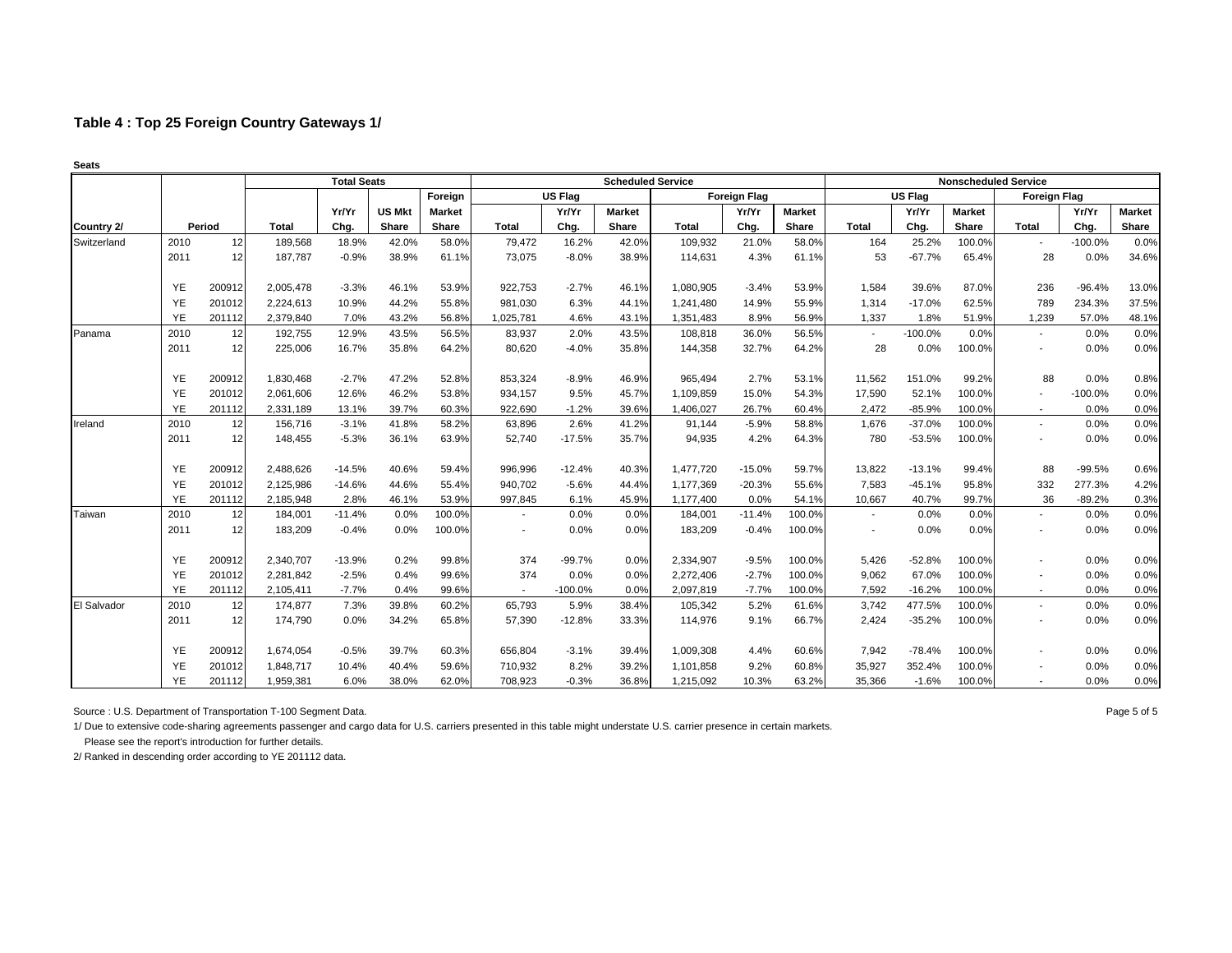|                |           |        | <b>Total Freight</b> |          |               |               |              |                | <b>Scheduled Service</b> |              |                     |               |         |                |               | <b>Nonscheduled Service</b> |           |               |
|----------------|-----------|--------|----------------------|----------|---------------|---------------|--------------|----------------|--------------------------|--------------|---------------------|---------------|---------|----------------|---------------|-----------------------------|-----------|---------------|
|                |           |        |                      |          |               | Foreign       |              | <b>US Flag</b> |                          |              | <b>Foreign Flag</b> |               |         | <b>US Flag</b> |               | <b>Foreign Flag</b>         |           |               |
|                |           |        |                      | Yr/Yr    | <b>US Mkt</b> | <b>Market</b> |              | Yr/Yr          | <b>Market</b>            |              | Yr/Yr               | <b>Market</b> |         | Yr/Yr          | <b>Market</b> |                             | Yr/Yr     | <b>Market</b> |
| Country 2/     |           | Period | <b>Total</b>         | Chg.     | Share         | Share         | <b>Total</b> | Chg.           | Share                    | <b>Total</b> | Chg.                | Share         | Total   | Chg.           | Share         | <b>Total</b>                | Chg.      | Share         |
| Japan          | 2010      | 12     | 65,151               | $-3.6%$  | 56.9%         | 43.1%         | 33,742       | $-0.4%$        | 54.9%                    | 27,770       | $-7.9%$             | 45.1%         | 3,310   | $-3.5%$        | 91.0%         | 329                         | 200.0%    | 9.0%          |
|                | 2011      | 12     | 63,718               | $-2.2%$  | 58.7%         | 41.3%         | 35,595       | 5.5%           | 57.7%                    | 26,098       | $-6.0%$             | 42.3%         | 1,814   | $-45.2%$       | 89.6%         | 210                         | $-36.0%$  | 10.4%         |
|                | YE        | 200912 | 718,682              | $-23.7%$ | 56.3%         | 43.7%         | 373,718      | $-25.0%$       | 54.6%                    | 310,521      | $-22.4%$            | 45.4%         | 30,706  | $-28.1%$       | 89.2%         | 3,737                       | 350.8%    | 10.8%         |
|                | YE        | 201012 | 801,023              | 11.5%    | 57.3%         | 42.7%         | 409,910      | 9.7%           | 54.9%                    | 337,063      | 8.5%                | 45.1%         | 49,291  | 60.5%          | 91.2%         | 4,759                       | 27.4%     | 8.8%          |
|                | <b>YE</b> | 201112 | 822,036              | 2.6%     | 57.1%         | 42.9%         | 436,379      | 6.5%           | 56.0%                    | 342,342      | 1.6%                | 44.0%         | 33,411  | $-32.2%$       | 77.1%         | 9,903                       | 108.1%    | 22.9%         |
| Germany        | 2010      | 12     | 65,195               | 34.8%    | 57.8%         | 42.2%         | 30,496       | 34.9%          | 52.6%                    | 27,452       | 44.9%               | 47.4%         | 7,210   | 25.9%          | 99.5%         | 37                          | $-96.6%$  | 0.5%          |
|                | 2011      | 12     | 60,673               | $-6.9%$  | 50.8%         | 49.2%         | 26,893       | $-11.8%$       | 47.4%                    | 29,785       | 8.5%                | 52.6%         | 3,934   | $-45.4%$       | 98.4%         | 62                          | 68.8%     | 1.6%          |
|                | YE        | 200912 | 638,663              | $-16.1%$ | 52.0%         | 48.0%         | 247,854      | $-5.2%$        | 45.3%                    | 299,525      | $-14.7%$            | 54.7%         | 84,104  | $-41.4%$       | 92.1%         | 7,180                       | 52.9%     | 7.9%          |
|                | <b>YE</b> | 201012 | 789,646              | 23.6%    | 51.9%         | 48.1%         | 334,364      | 34.9%          | 47.0%                    | 377,565      | 26.1%               | 53.0%         | 75,253  | $-10.5%$       | 96.8%         | 2,464                       | $-65.7%$  | 3.2%          |
|                | YE        | 201112 | 799,004              | 1.2%     | 53.2%         | 46.8%         | 372,575      | 11.4%          | 50.1%                    | 371,619      | $-1.6%$             | 49.9%         | 52,872  | $-29.7%$       | 96.5%         | 1,938                       | $-21.4%$  | 3.5%          |
| United Kingdom | 2010      | 12     | 62,924               | 0.5%     | 46.5%         | 53.5%         | 26,711       | 1.1%           | 44.7%                    | 32,989       | $-5.3%$             | 55.3%         | 2,552   | 191.0%         | 79.2%         | 672                         | 43.0%     | 20.8%         |
|                | 2011      | 12     | 65,187               | 3.6%     | 44.1%         | 55.9%         | 26,468       | $-0.9%$        | 42.1%                    | 36,357       | 10.2%               | 57.9%         | 2,297   | $-10.0%$       | 97.2%         | 65                          | $-90.3%$  | 2.8%          |
|                | <b>YE</b> | 200912 | 736,884              | $-16.0%$ | 42.5%         | 57.5%         | 295,789      | $-15.9%$       | 41.5%                    | 417,338      | $-12.9%$            | 58.5%         | 17,383  | $-53.8%$       | 73.2%         | 6,373                       | $-26.0%$  | 26.8%         |
|                | <b>YE</b> | 201012 | 801,019              | 8.7%     | 45.9%         | 54.1%         | 343,719      | 16.2%          | 44.8%                    | 423,885      | 1.6%                | 55.2%         | 23,871  | 37.3%          | 71.4%         | 9,544                       | 49.8%     | 28.6%         |
|                | YE        | 201112 | 796,070              | $-0.6%$  | 44.9%         | 55.1%         | 336,865      | $-2.0%$        | 43.7%                    | 434,720      | 2.6%                | 56.3%         | 20,311  | $-14.9%$       | 83.0%         | 4,174                       | $-56.3%$  | 17.0%         |
| South Korea    | 2010      | 12     | 71,019               | 1.2%     | 31.4%         | 68.6%         | 14,444       | 42.0%          | 28.9%                    | 35,487       | $-10.8%$            | 71.1%         | 7,849   | $-27.8%$       | 37.2%         | 13,239                      | 41.6%     | 62.8%         |
|                | 2011      | 12     | 59,081               | $-16.8%$ | 31.3%         | 68.7%         | 14,127       | $-2.2%$        | 28.4%                    | 35,683       | 0.6%                | 71.6%         | 4,371   | $-44.3%$       | 47.1%         | 4,900                       | $-63.0%$  | 52.9%         |
|                | <b>YE</b> | 200912 | 751,863              | $-10.0%$ | 29.1%         | 70.9%         | 112,465      | $-19.4%$       | 21.1%                    | 421,538      | $-2.7%$             | 78.9%         | 106,116 | $-15.9%$       | 48.7%         | 111,744                     | $-18.1%$  | 51.3%         |
|                | YE        | 201012 | 913,469              | 21.5%    | 33.0%         | 67.0%         | 169,534      | 50.7%          | 26.1%                    | 480,098      | 13.9%               | 73.9%         | 132,097 | 24.5%          | 50.1%         | 131,740                     | 17.9%     | 49.9%         |
|                | <b>YE</b> | 201112 | 789,102              | $-13.6%$ | 31.1%         | 68.9%         | 155,127      | $-8.5%$        | 26.8%                    | 423,004      | $-11.9%$            | 73.2%         | 90,640  | $-31.4%$       | 43.0%         | 120,331                     | $-8.7%$   | 57.0%         |
| China          | 2010      | 12     | 54,736               | $-1.7%$  | 55.8%         | 44.2%         | 27,122       | 1.6%           | 52.9%                    | 24,174       | $-5.4%$             | 47.1%         | 3,440   | $-0.1%$        | 100.0%        | $\blacksquare$              | 0.0%      | 0.0%          |
|                | 2011      | 12     | 55,545               | 1.5%     | 52.5%         | 47.5%         | 26,427       | $-2.6%$        | 50.1%                    | 26,370       | 9.1%                | 49.9%         | 2,749   | $-20.1%$       | 100.0%        |                             | 0.0%      | 0.0%          |
|                | <b>YE</b> | 200912 | 516,617              | 1.1%     | 55.7%         | 44.3%         | 255,354      | $-0.3%$        | 52.7%                    | 229,099      | 4.0%                | 47.3%         | 32,164  | $-6.4%$        | 100.0%        |                             | 0.0%      | 0.0%          |
|                | YE        | 201012 | 648,823              | 25.6%    | 51.8%         | 48.2%         | 294,400      | 15.3%          | 48.5%                    | 312,332      | 36.3%               | 51.5%         | 41,996  | 30.6%          | 99.8%         | 96                          | 0.0%      | 0.2%          |
|                | <b>YE</b> | 201112 | 649.133              | 0.0%     | 54.1%         | 45.9%         | 306.097      | 4.0%           | 50.7%                    | 297,972      | $-4.6%$             | 49.3%         | 45,065  | 7.3%           | 100.0%        |                             | $-100.0%$ | 0.0%          |

**Freight (Tons)** 

Source : U.S. Department of Transportation T-100 Segment Data. Page 1 of 5

1/ Due to extensive code-sharing agreements passenger and cargo data for U.S. carriers presented in this table might understate U.S. carrier presence in certain markets.

2/ Ranked in descending order according to YE 201112 data.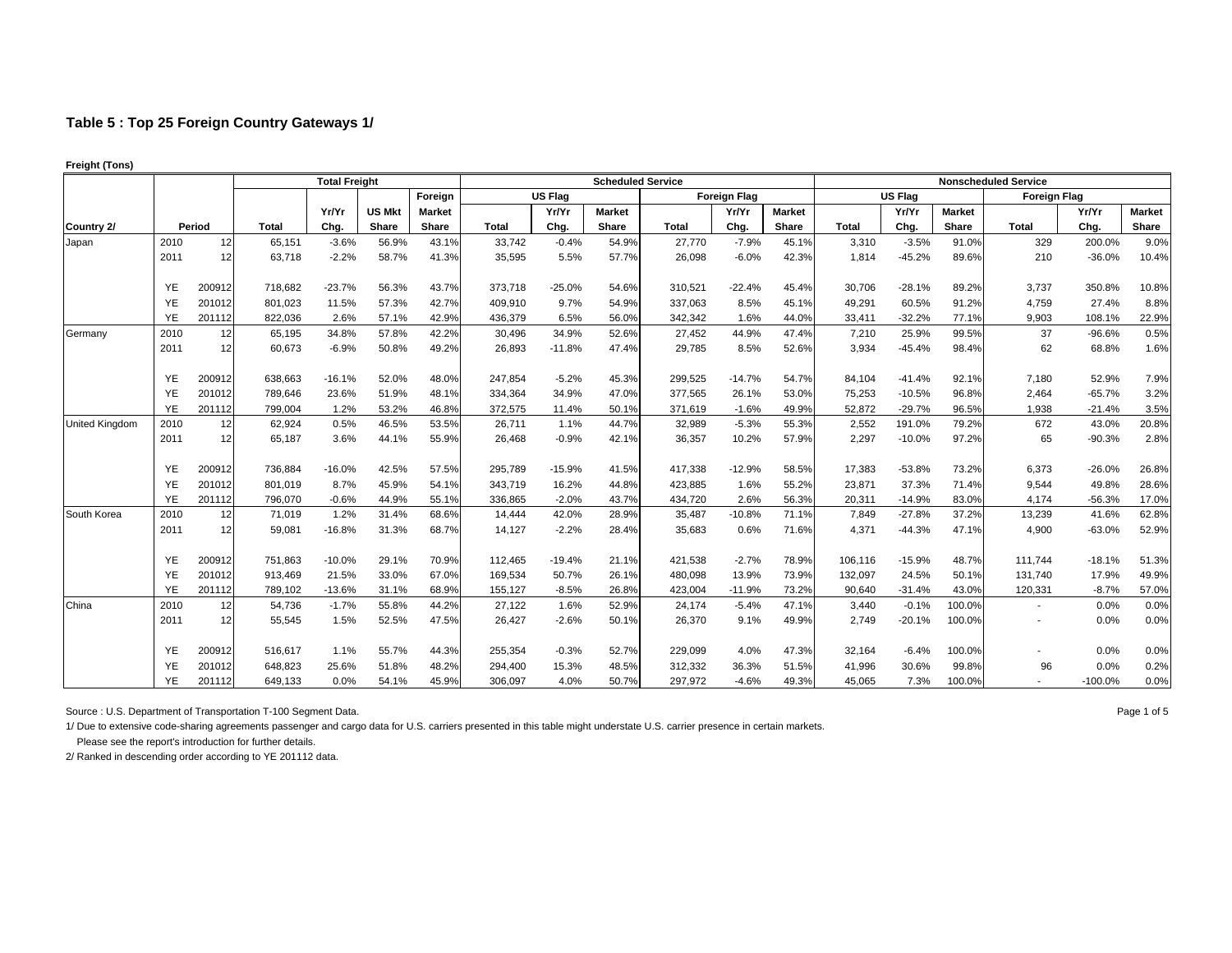|            |           |        | <b>Total Freight</b> |          |               |               |              |                | <b>Scheduled Service</b> |              |                     |               |              |           |               | <b>Nonscheduled Service</b> |          |               |
|------------|-----------|--------|----------------------|----------|---------------|---------------|--------------|----------------|--------------------------|--------------|---------------------|---------------|--------------|-----------|---------------|-----------------------------|----------|---------------|
|            |           |        |                      |          |               | Foreign       |              | <b>US Flag</b> |                          |              | <b>Foreign Flag</b> |               |              | US Flag   |               | <b>Foreign Flag</b>         |          |               |
|            |           |        |                      | Yr/Yr    | <b>US Mkt</b> | <b>Market</b> |              | Yr/Yr          | <b>Market</b>            |              | Yr/Yr               | <b>Market</b> |              | Yr/Yr     | <b>Market</b> |                             | Yr/Yr    | <b>Market</b> |
| Country 2/ |           | Period | <b>Total</b>         | Chg.     | Share         | Share         | <b>Total</b> | Chg.           | Share                    | <b>Total</b> | Chg.                | Share         | <b>Total</b> | Chg.      | Share         | <b>Total</b>                | Chg.     | Share         |
| Taiwan     | 2010      | 12     | 58,182               | $-3.8%$  | 9.1%          | 90.9%         | 4,704        | $-14.7%$       | 8.2%                     | 52,913       | $-3.8%$             | 91.8%         | 566          | 0.0%      | 100.0%        |                             | 0.0%     | 0.0%          |
|            | 2011      | 12     | 57,127               | $-1.8%$  | 9.6%          | 90.4%         | 5,480        | 16.5%          | 9.6%                     | 51,647       | $-2.4%$             | 90.4%         |              | $-100.0%$ | 0.0%          |                             | 0.0%     | 0.0%          |
|            | YE        | 200912 | 570,517              | $-10.0%$ | 9.3%          | 90.7%         | 52,722       | $-8.4%$        | 9.2%                     | 517,654      | $-10.2%$            | 90.8%         | 142          | $-14.2%$  | 100.0%        |                             | 0.0%     | 0.0%          |
|            | YE        | 201012 | 749,428              | 31.4%    | 8.0%          | 92.0%         | 57,803       | 9.6%           | 7.7%                     | 689,804      | 33.3%               | 92.3%         | 1,821        | 1186.9%   | 100.0%        |                             | 0.0%     | 0.0%          |
|            | YE        | 201112 | 641,918              | $-14.3%$ | 9.0%          | 91.0%         | 57,721       | $-0.1%$        | 9.0%                     | 584,155      | $-15.3%$            | 91.0%         | 42           | $-97.7%$  | 100.0%        |                             | 0.0%     | 0.0%          |
| Hong Kong  | 2010      | 12     | 55,670               | 29.7%    | 40.1%         | 59.9%         | 18,435       | 21.1%          | 35.6%                    | 33,366       | 29.1%               | 64.4%         | 3,869        | 108.9%    | 100.0%        |                             | 0.0%     | 0.0%          |
|            | 2011      | 12     | 50,753               | $-8.8%$  | 41.6%         | 58.4%         | 13,264       | $-28.0%$       | 30.9%                    | 29,633       | $-11.2%$            | 69.1%         | 7,857        | 103.1%    | 100.0%        |                             | 0.0%     | 0.0%          |
|            | YE        | 200912 | 429,952              | $-11.8%$ | 40.3%         | 59.7%         | 157,247      | 12.8%          | 38.0%                    | 256,601      | $-16.4%$            | 62.0%         | 16,104       | $-60.6%$  | 100.0%        |                             | 0.0%     | 0.0%          |
|            | <b>YE</b> | 201012 | 617,222              | 43.6%    | 40.7%         | 59.3%         | 211,546      | 34.5%          | 36.6%                    | 366,054      | 42.7%               | 63.4%         | 39,622       | 146.0%    | 100.0%        |                             | 0.0%     | 0.0%          |
|            | YE        | 201112 | 612,286              | $-0.8%$  | 42.6%         | 57.4%         | 191,698      | $-9.4%$        | 35.3%                    | 351,748      | $-3.9%$             | 64.7%         | 68,840       | 73.7%     | 100.0%        | $\overline{\phantom{a}}$    | 0.0%     | 0.0%          |
| Mexico     | 2010      | 12     | 36,589               | 16.9%    | 72.0%         | 28.0%         | 18,675       | 6.8%           | 64.6%                    | 10,243       | 36.5%               | 35.4%         | 7,671        | 21.6%     | 100.0%        | $\mathbf 0$                 | $-91.6%$ | 0.0%          |
|            | 2011      | 12     | 37,775               | 3.2%     | 74.4%         | 25.6%         | 22,737       | 21.7%          | 70.3%                    | 9,609        | $-6.2%$             | 29.7%         | 5,378        | $-29.9%$  | 99.1%         | 51                          | 15695.3% | 0.9%          |
|            | <b>YE</b> | 200912 | 309,272              | $-14.7%$ | 67.7%         | 32.3%         | 148,458      | $-9.5%$        | 59.8%                    | 99,976       | $-18.4%$            | 40.2%         | 60,811       | $-18.8%$  | 100.0%        | 28                          | $-97.4%$ | 0.0%          |
|            | YE        | 201012 | 418,491              | 35.3%    | 72.2%         | 27.8%         | 210,589      | 41.9%          | 64.4%                    | 116,183      | 16.2%               | 35.6%         | 91,652       | 50.7%     | 99.9%         | 67                          | 144.1%   | 0.1%          |
|            | YE        | 201112 | 424,817              | 1.5%     | 71.6%         | 28.4%         | 235,398      | 11.8%          | 66.1%                    | 120,678      | 3.9%                | 33.9%         | 68,661       | $-25.1%$  | 99.9%         | 81                          | 19.9%    | 0.1%          |
| Colombia   | 2010      | 12     | 36,017               | $-5.5%$  | 47.8%         | 52.2%         | 11,337       | $-13.2%$       | 46.5%                    | 13,019       | $-13.0%$            | 53.5%         | 5,866        | 3.4%      | 50.3%         | 5,795                       | 31.6%    | 49.7%         |
|            | 2011      | 12     | 35,925               | $-0.3%$  | 58.9%         | 41.1%         | 9,962        | $-12.1%$       | 41.1%                    | 14,295       | 9.8%                | 58.9%         | 11,209       | 91.1%     | 96.1%         | 460                         | $-92.1%$ | 3.9%          |
|            | YE        | 200912 | 418,278              | $-2.3%$  | 57.1%         | 42.9%         | 138,640      | 24.9%          | 48.2%                    | 148,748      | $-7.5%$             | 51.8%         | 100,349      | $-22.6%$  | 76.7%         | 30,541                      | 14.9%    | 23.3%         |
|            | <b>YE</b> | 201012 | 430,052              | 2.8%     | 48.3%         | 51.7%         | 142,804      | 3.0%           | 45.9%                    | 168,265      | 13.1%               | 54.1%         | 64,869       | $-35.4%$  | 54.5%         | 54,114                      | 77.2%    | 45.5%         |
|            | YE        | 201112 | 423,601              | $-1.5%$  | 60.9%         | 39.1%         | 161,887      | 13.4%          | 52.2%                    | 148,080      | $-12.0%$            | 47.8%         | 95,937       | 47.9%     | 84.4%         | 17,697                      | $-67.3%$ | 15.6%         |
| France     | 2010      | 12     | 31,951               | 12.6%    | 61.7%         | 38.3%         | 19,691       | 13.0%          | 61.8%                    | 12,159       | 11.2%               | 38.2%         | 16           | $-17.6%$  | 16.2%         | 85                          | 0.0%     | 83.8%         |
|            | 2011      | 12     | 32,003               | 0.2%     | 61.8%         | 38.2%         | 19,774       | 0.4%           | 62.2%                    | 12,001       | $-1.3%$             | 37.8%         |              | $-100.0%$ | 0.0%          | 228                         | 169.1%   | 100.0%        |
|            | YE        | 200912 | 326,521              | $-13.5%$ | 56.6%         | 43.4%         | 184,510      | $-6.1%$        | 56.6%                    | 141,300      | $-21.4%$            | 43.4%         | 420          | $-56.9%$  | 59.1%         | 291                         | 29.3%    | 40.9%         |
|            | YE        | 201012 | 372,474              | 14.1%    | 57.5%         | 42.5%         | 213,923      | 15.9%          | 57.6%                    | 157,657      | 11.6%               | 42.4%         | 315          | $-25.1%$  | 35.2%         | 579                         | 99.0%    | 64.8%         |
|            | <b>YE</b> | 201112 | 382,376              | 2.7%     | 57.6%         | 42.4%         | 218,974      | 2.4%           | 57.6%                    | 161,306      | 2.3%                | 42.4%         | 1,139        | 262.1%    | 54.3%         | 957                         | 65.2%    | 45.7%         |

**Freight (Tons)** 

Source : U.S. Department of Transportation T-100 Segment Data. 
<br>
Page 2 of 5

1/ Due to extensive code-sharing agreements passenger and cargo data for U.S. carriers presented in this table might understate U.S. carrier presence in certain markets.

2/ Ranked in descending order according to YE 201112 data.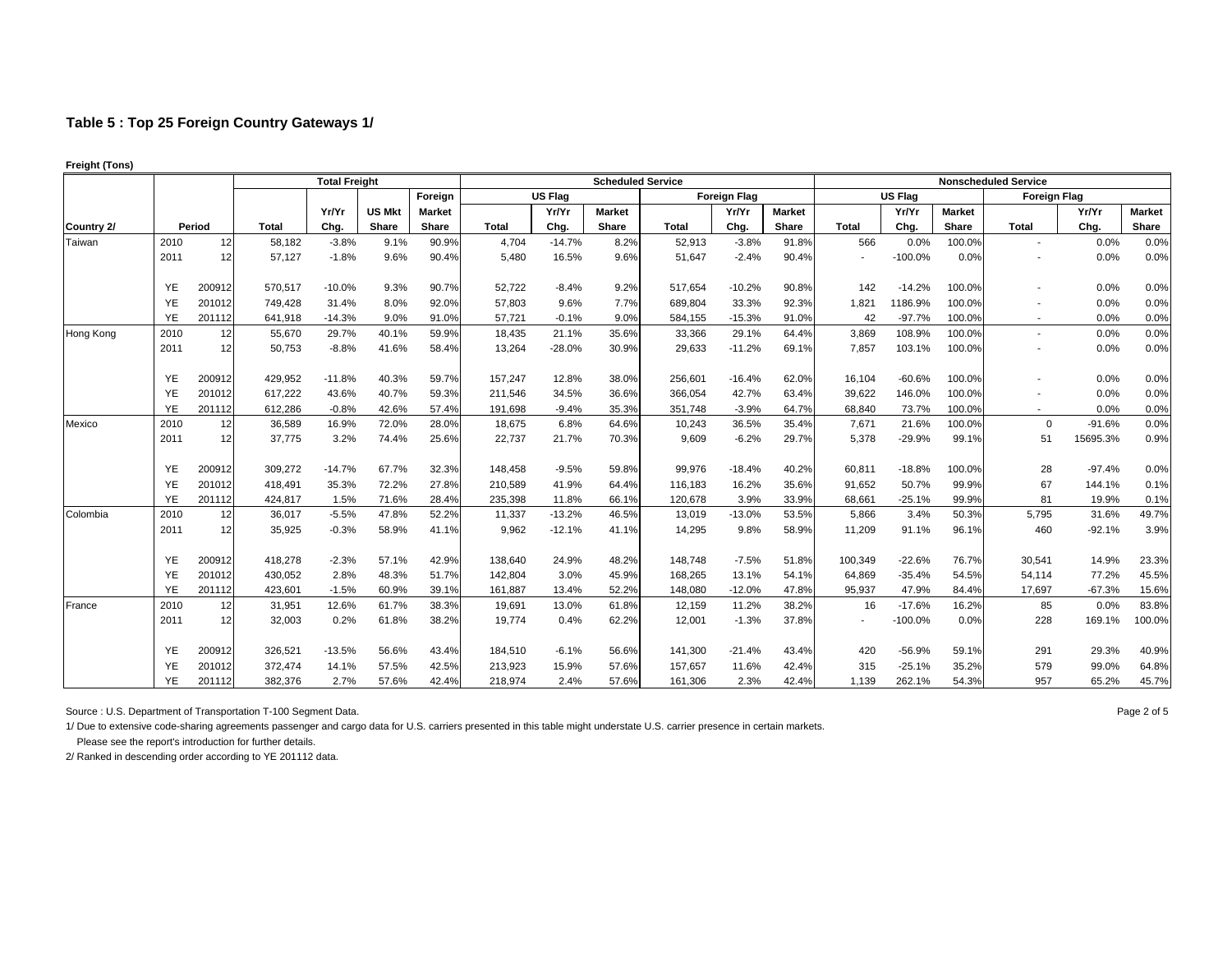|             |           |        | <b>Total Freight</b> |          |               |               |                          |           | <b>Scheduled Service</b> |              |                     |               | <b>Nonscheduled Service</b> |          |               |                          |           |               |  |
|-------------|-----------|--------|----------------------|----------|---------------|---------------|--------------------------|-----------|--------------------------|--------------|---------------------|---------------|-----------------------------|----------|---------------|--------------------------|-----------|---------------|--|
|             |           |        |                      |          |               | Foreign       |                          | US Flag   |                          |              | <b>Foreign Flag</b> |               |                             | US Flag  |               | <b>Foreign Flag</b>      |           |               |  |
|             |           |        |                      | Yr/Yr    | <b>US Mkt</b> | <b>Market</b> |                          | Yr/Yr     | <b>Market</b>            |              | Yr/Yr               | <b>Market</b> |                             | Yr/Yr    | <b>Market</b> |                          | Yr/Yr     | <b>Market</b> |  |
| Country 2/  |           | Period | <b>Total</b>         | Chg.     | Share         | Share         | <b>Total</b>             | Chg.      | Share                    | <b>Total</b> | Chg.                | Share         | <b>Total</b>                | Chg.     | Share         | <b>Total</b>             | Chg.      | Share         |  |
| Canada      | 2010      | 12     | 29,844               | 1.9%     | 74.2%         | 25.8%         | 19,953                   | 10.7%     | 76.5%                    | 6,142        | $-15.2%$            | 23.5%         | 2,193                       | 28.2%    | 58.5%         | 1,556                    | $-32.8%$  | 41.5%         |  |
|             | 2011      | 12     | 30,475               | 2.1%     | 74.3%         | 25.7%         | 20,391                   | 2.2%      | 77.7%                    | 5,852        | $-4.7%$             | 22.3%         | 2,261                       | 3.1%     | 53.4%         | 1,972                    | 26.8%     | 46.6%         |  |
|             | YE        | 200912 | 341,023              | $-12.6%$ | 65.3%         | 34.7%         | 202,969                  | $-9.8%$   | 66.9%                    | 100,545      | 1.6%                | 33.1%         | 19,666                      | 2.1%     | 52.4%         | 17,842                   | $-62.1%$  | 47.6%         |  |
|             | YE        | 201012 | 353,890              | 3.8%     | 67.0%         | 33.0%         | 223,026                  | 9.9%      | 71.4%                    | 89,367       | $-11.1%$            | 28.6%         | 14,145                      | $-28.1%$ | 34.1%         | 27,351                   | 53.3%     | 65.9%         |  |
|             | YE        | 201112 | 349,145              | $-1.3%$  | 71.9%         | 28.1%         | 231,667                  | 3.9%      | 75.3%                    | 76,158       | $-14.8%$            | 24.7%         | 19,537                      | 38.1%    | 47.3%         | 21,782                   | $-20.4%$  | 52.7%         |  |
| Netherlands | 2010      | 12     | 25,969               | 10.4%    | 41.9%         | 58.1%         | 8,024                    | 14.4%     | 34.7%                    | 15,079       | $-0.7%$             | 65.3%         | 2,865                       | 206.3%   | 100.0%        | $\overline{\phantom{a}}$ | $-100.0%$ | 0.0%          |  |
|             | 2011      | 12     | 29,204               | 12.5%    | 42.5%         | 57.5%         | 7.089                    | $-11.7%$  | 29.7%                    | 16,806       | 11.5%               | 70.3%         | 5,310                       | 85.3%    | 100.0%        |                          | 0.0%      | 0.0%          |  |
|             | YE        | 200912 | 272,003              | $-23.8%$ | 26.6%         | 73.4%         | 65,470                   | $-26.5%$  | 24.7%                    | 199,281      | $-17.6%$            | 75.3%         | 6,870                       | $-73.4%$ | 94.7%         | 383                      | 1639.5%   | 5.3%          |  |
|             | YE        | 201012 | 316,992              | 16.5%    | 39.7%         | 60.3%         | 102,830                  | 57.1%     | 36.0%                    | 182,742      | $-8.3%$             | 64.0%         | 23,019                      | 235.0%   | 73.3%         | 8,401                    | 2095.3%   | 26.7%         |  |
|             | YE        | 201112 | 344,879              | 8.8%     | 41.1%         | 58.9%         | 97,170                   | $-5.5%$   | 32.4%                    | 203,043      | 11.1%               | 67.6%         | 44,666                      | 94.0%    | 100.0%        | $\sim$                   | $-100.0%$ | 0.0%          |  |
| Brazil      | 2010      | 12     | 26,854               | 12.0%    | 75.1%         | 24.9%         | 11,856                   | $-11.7%$  | 63.9%                    | 6,689        | 16.8%               | 36.1%         | 8,309                       | 81.3%    | 100.0%        | $\blacksquare$           | $-100.0%$ | 0.0%          |  |
|             | 2011      | 12     | 26,364               | $-1.8%$  | 67.4%         | 32.6%         | 12,075                   | 1.8%      | 59.3%                    | 8,296        | 24.0%               | 40.7%         | 5,701                       | $-31.4%$ | 95.1%         | 293                      | 0.0%      | 4.9%          |  |
|             | YE        | 200912 | 242,458              | $-17.5%$ | 73.7%         | 26.3%         | 128,353                  | $-7.9%$   | 67.3%                    | 62,344       | $-26.8%$            | 32.7%         | 50,267                      | $-25.6%$ | 97.1%         | 1,494                    | $-4.9%$   | 2.9%          |  |
|             | YE        | 201012 | 337,774              | 39.3%    | 75.0%         | 25.0%         | 156,369                  | 21.8%     | 66.8%                    | 77,675       | 24.6%               | 33.2%         | 96,882                      | 92.7%    | 93.4%         | 6,848                    | 358.4%    | 6.6%          |  |
|             | YE        | 201112 | 330,161              | $-2.3%$  | 73.5%         | 26.5%         | 159,914                  | 2.3%      | 65.0%                    | 86,282       | 11.1%               | 35.0%         | 82,881                      | $-14.5%$ | 98.7%         | 1,084                    | $-84.2%$  | 1.3%          |  |
| Belgium     | 2010      | 12     | 13,189               | $-23.3%$ | 50.5%         | 49.5%         | 3,839                    | 3.7%      | 42.9%                    | 5,114        | $-28.7%$            | 57.1%         | 2,827                       | $-33.0%$ | 66.7%         | 1,410                    | $-33.1%$  | 33.3%         |  |
|             | 2011      | 12     | 17,611               | 33.5%    | 42.0%         | 58.0%         | 3,780                    | $-1.5%$   | 28.5%                    | 9,504        | 85.8%               | 71.5%         | 3,623                       | 28.2%    | 83.7%         | 705                      | $-50.0%$  | 16.3%         |  |
|             | YE        | 200912 | 163,288              | $-27.4%$ | 41.4%         | 58.6%         | 33,551                   | 11.7%     | 30.6%                    | 75,950       | $-39.3%$            | 69.4%         | 33,983                      | $-18.5%$ | 63.2%         | 19,804                   | $-29.6%$  | 36.8%         |  |
|             | <b>YE</b> | 201012 | 191,714              | 17.4%    | 43.9%         | 56.1%         | 45,475                   | 35.5%     | 34.3%                    | 87,161       | 14.8%               | 65.7%         | 38,640                      | 13.7%    | 65.4%         | 20,439                   | 3.2%      | 34.6%         |  |
|             | YE        | 201112 | 182,726              | $-4.7%$  | 46.7%         | 53.3%         | 45,712                   | 0.5%      | 33.3%                    | 91,530       | 5.0%                | 66.7%         | 39,583                      | 2.4%     | 87.0%         | 5,900                    | $-71.1%$  | 13.0%         |  |
| Luxembourg  | 2010      | 12     | 13,140               | 19.4%    | 24.2%         | 75.8%         | $\overline{\phantom{a}}$ | 0.0%      | 0.0%                     | 9,963        | 22.6%               | 100.0%        | 3,177                       | 10.6%    | 100.0%        |                          | 0.0%      | 0.0%          |  |
|             | 2011      | 12     | 15,480               | 17.8%    | 32.8%         | 67.2%         |                          | 0.0%      | 0.0%                     | 10,308       | 3.5%                | 100.0%        | 5,071                       | 59.6%    | 98.1%         | 100                      | 0.0%      | 1.9%          |  |
|             | YE        | 200912 | 132,664              | $-19.1%$ | 25.0%         | 75.0%         | 3                        | $-96.5%$  | 0.0%                     | 99,486       | $-22.0%$            | 100.0%        | 33,174                      | $-7.3%$  | 100.0%        |                          | $-100.0%$ | 0.0%          |  |
|             | YE        | 201012 | 150,948              | 13.8%    | 22.7%         | 77.3%         |                          | $-100.0%$ | 0.0%                     | 116,167      | 16.8%               | 100.0%        | 34,287                      | 3.4%     | 98.6%         | 493                      | 0.0%      | 1.4%          |  |
|             | <b>YE</b> | 201112 | 180.061              | 19.3%    | 26.4%         | 73.6%         | 76                       | 0.0%      | 0.1%                     | 122.972      | 5.9%                | 99.9%         | 47,529                      | 38.6%    | 83.4%         | 9.485                    | 1823.3%   | 16.6%         |  |

**Freight (Tons)** 

Source : U.S. Department of Transportation T-100 Segment Data. 
<br>
Page 3 of 5

1/ Due to extensive code-sharing agreements passenger and cargo data for U.S. carriers presented in this table might understate U.S. carrier presence in certain markets.

 Please see the report's introduction for further details. 2/ Ranked in descending order according to YE 201112 data.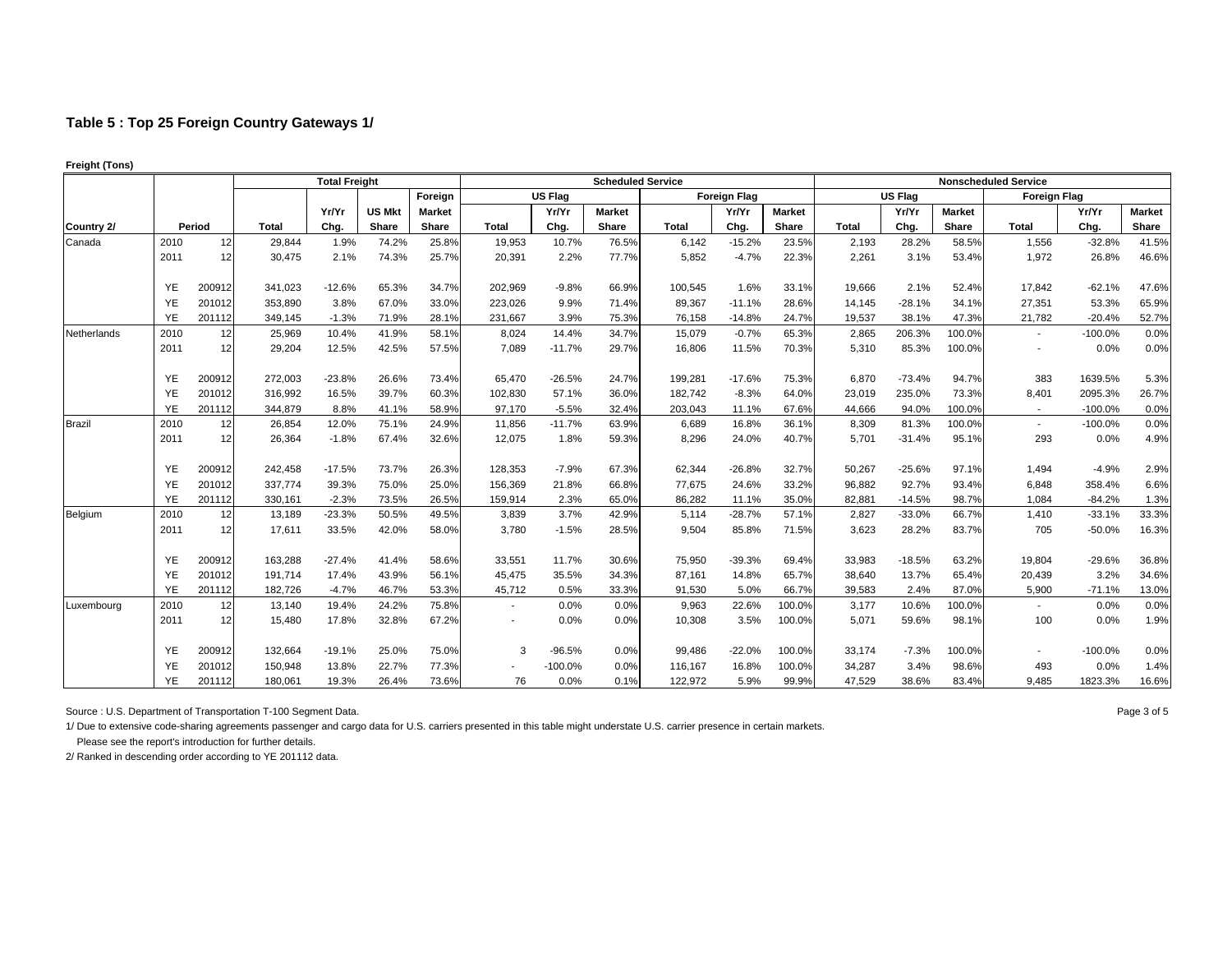|            |           |        | <b>Total Freight</b> |          |               |               |              |                | <b>Scheduled Service</b> |              |                     |               |              |                |               | <b>Nonscheduled Service</b> |           |               |
|------------|-----------|--------|----------------------|----------|---------------|---------------|--------------|----------------|--------------------------|--------------|---------------------|---------------|--------------|----------------|---------------|-----------------------------|-----------|---------------|
|            |           |        |                      |          |               | Foreign       |              | <b>US Flag</b> |                          |              | <b>Foreign Flag</b> |               |              | <b>US Flag</b> |               | <b>Foreign Flag</b>         |           |               |
|            |           |        |                      | Yr/Yr    | <b>US Mkt</b> | <b>Market</b> |              | Yr/Yr          | <b>Market</b>            |              | Yr/Yr               | <b>Market</b> |              | Yr/Yr          | <b>Market</b> |                             | Yr/Yr     | <b>Market</b> |
| Country 2/ |           | Period | <b>Total</b>         | Chg.     | Share         | Share         | <b>Total</b> | Chg.           | Share                    | <b>Total</b> | Chg.                | Share         | <b>Total</b> | Chg.           | Share         | Total                       | Chg.      | Share         |
| Peru       | 2010      | 12     | 16,858               | 22.1%    | 45.3%         | 54.7%         | 2,155        | $-49.0%$       | 25.2%                    | 6,400        | 16.0%               | 74.8%         | 5,476        | 150.1%         | 65.9%         | 2,828                       | 50.4%     | 34.1%         |
|            | 2011      | 12     | 15,249               | $-9.5%$  | 61.9%         | 38.1%         | 3,668        | 70.2%          | 40.8%                    | 5,323        | $-16.8%$            | 59.2%         | 5.766        | 5.3%           | 92.1%         | 492                         | $-82.6%$  | 7.9%          |
|            | <b>YE</b> | 200912 | 154,243              | 6.2%     | 49.6%         | 50.4%         | 38.810       | 13.3%          | 37.8%                    | 63,819       | 13.5%               | 62.2%         | 37,618       | $-1.7%$        | 72.9%         | 13,995                      | $-15.3%$  | 27.1%         |
|            | YE        | 201012 | 148,753              | $-3.6%$  | 42.0%         | 58.0%         | 23,593       | $-39.2%$       | 26.0%                    | 67,190       | 5.3%                | 74.0%         | 38,852       | 3.3%           | 67.0%         | 19,118                      | 36.6%     | 33.0%         |
|            | YE        | 201112 | 162,294              | 9.1%     | 51.4%         | 48.6%         | 35,468       | 50.3%          | 33.5%                    | 70,258       | 4.6%                | 66.5%         | 47,927       | 23.4%          | 84.7%         | 8,641                       | $-54.8%$  | 15.3%         |
| Chile      | 2010      | 12     | 16,395               | 15.9%    | 58.5%         | 41.5%         | 4,672        | 5.1%           | 40.7%                    | 6,799        | 6.8%                | 59.3%         | 4,924        | 47.8%          | 100.0%        | $\blacksquare$              | 0.0%      | 0.0%          |
|            | 2011      | 12     | 15,729               | $-4.1%$  | 57.4%         | 42.6%         | 4.691        | 0.4%           | 41.2%                    | 6,705        | $-1.4%$             | 58.8%         | 4,333        | $-12.0%$       | 100.0%        |                             | 0.0%      | 0.0%          |
|            | <b>YE</b> | 200912 | 98,398               | $-33.4%$ | 49.6%         | 50.4%         | 22,725       | $-38.1%$       | 32.1%                    | 48,139       | $-25.2%$            | 67.9%         | 26,060       | $-42.1%$       | 94.6%         | 1,473                       | $-14.0%$  | 5.4%          |
|            | <b>YE</b> | 201012 | 115,047              | 16.9%    | 52.5%         | 47.5%         | 28,453       | 25.2%          | 35.2%                    | 52,285       | 8.6%                | 64.8%         | 31,933       | 22.5%          | 93.1%         | 2,375                       | 61.2%     | 6.9%          |
|            | <b>YE</b> | 201112 | 133,981              | 16.5%    | 51.7%         | 48.3%         | 37,308       | 31.1%          | 36.7%                    | 64,243       | 22.9%               | 63.3%         | 31.940       | 0.0%           | 98.5%         | 489                         | $-79.4%$  | 1.5%          |
| Australia  | 2010      | 12     | 10,762               | 13.8%    | 70.2%         | 29.8%         | 5,711        | 21.8%          | 66.0%                    | 2,943        | $-3.9%$             | 34.0%         | 1,848        | 8.0%           | 87.6%         | 261                         | 0.0%      | 12.4%         |
|            | 2011      | 12     | 10,674               | $-0.8%$  | 68.0%         | 32.0%         | 5,366        | $-6.0%$        | 61.1%                    | 3,418        | 16.2%               | 38.9%         | 1,890        | 2.3%           | 100.0%        |                             | $-100.0%$ | 0.0%          |
|            | <b>YE</b> | 200912 | 100,526              | $-4.5%$  | 65.4%         | 34.6%         | 48,587       | 8.4%           | 58.5%                    | 34,509       | $-9.6%$             | 41.5%         | 17,202       | $-20.9%$       | 98.7%         | 229                         | $-56.9%$  | 1.3%          |
|            | <b>YE</b> | 201012 | 121,478              | 20.8%    | 67.7%         | 32.3%         | 64,070       | 31.9%          | 63.1%                    | 37,527       | 8.7%                | 36.9%         | 18,165       | 5.6%           | 91.4%         | 1,716                       | 649.3%    | 8.6%          |
|            | YE        | 201112 | 116.395              | $-4.2%$  | 71.5%         | 28.5%         | 66,210       | 3.3%           | 67.0%                    | 32,575       | $-13.2%$            | 33.0%         | 17,013       | $-6.3%$        | 96.6%         | 597                         | $-65.2%$  | 3.4%          |
| Ecuador    | 2010      | 12     | 9,026                | $-7.1%$  | 47.7%         | 52.3%         | 3,375        | $-14.9%$       | 42.0%                    | 4,658        | 4.4%                | 58.0%         | 928          | $-27.9%$       | 93.3%         | 66                          | 0.0%      | 6.7%          |
|            | 2011      | 12     | 8,666                | $-4.0%$  | 52.7%         | 47.3%         | 3,490        | 3.4%           | 46.0%                    | 4,099        | $-12.0%$            | 54.0%         | 1,077        | 16.1%          | 100.0%        |                             | $-100.0%$ | 0.0%          |
|            | <b>YE</b> | 200912 | 112,942              | $-17.7%$ | 53.3%         | 46.7%         | 44,632       | 7.4%           | 45.8%                    | 52,748       | $-10.5%$            | 54.2%         | 15,562       | $-57.6%$       | 100.0%        |                             | 0.0%      | 0.0%          |
|            | <b>YE</b> | 201012 | 99,902               | $-11.5%$ | 55.1%         | 44.9%         | 42,254       | $-5.3%$        | 49.6%                    | 42,899       | $-18.7%$            | 50.4%         | 12,761       | $-18.0%$       | 86.5%         | 1,989                       | 0.0%      | 13.5%         |
|            | YE        | 201112 | 108,897              | 9.0%     | 47.4%         | 52.6%         | 40,376       | $-4.4%$        | 41.4%                    | 57,088       | 33.1%               | 58.6%         | 11,279       | $-11.6%$       | 98.7%         | 154                         | $-92.2%$  | 1.3%          |
| Venezuela  | 2010      | 12     | 8,271                | $-5.6%$  | 55.4%         | 44.6%         | 1,979        | $-46.8%$       | 53.5%                    | 1,721        | 9.4%                | 46.5%         | 2,603        | $-3.1%$        | 57.0%         | 1,967                       | 151.1%    | 43.0%         |
|            | 2011      | 12     | 8,966                | 8.4%     | 78.3%         | 21.7%         | 3,884        | 96.2%          | 69.3%                    | 1,717        | $-0.3%$             | 30.7%         | 3,137        | 20.5%          | 93.2%         | 229                         | $-88.4%$  | 6.8%          |
|            | YE        | 200912 | 79,262               | $-3.1%$  | 73.8%         | 26.2%         | 33,541       | $-12.7%$       | 69.7%                    | 14,582       | 1.7%                | 30.3%         | 24,918       | $-6.7%$        | 80.0%         | 6,221                       | 167.5%    | 20.0%         |
|            | <b>YE</b> | 201012 | 82,726               | 4.4%     | 64.8%         | 35.2%         | 24,993       | $-25.5%$       | 58.4%                    | 17,831       | 22.3%               | 41.6%         | 28,610       | 14.8%          | 71.7%         | 11,292                      | 81.5%     | 28.3%         |
|            | <b>YE</b> | 201112 | 88,676               | 7.2%     | 69.9%         | 30.1%         | 34,325       | 37.3%          | 61.0%                    | 21,962       | 23.2%               | 39.0%         | 27,694       | $-3.2%$        | 85.5%         | 4,694                       | $-58.4%$  | 14.5%         |

**Freight (Tons)** 

Source : U.S. Department of Transportation T-100 Segment Data. 
<br>
Page 4 of 5

1/ Due to extensive code-sharing agreements passenger and cargo data for U.S. carriers presented in this table might understate U.S. carrier presence in certain markets.

2/ Ranked in descending order according to YE 201112 data.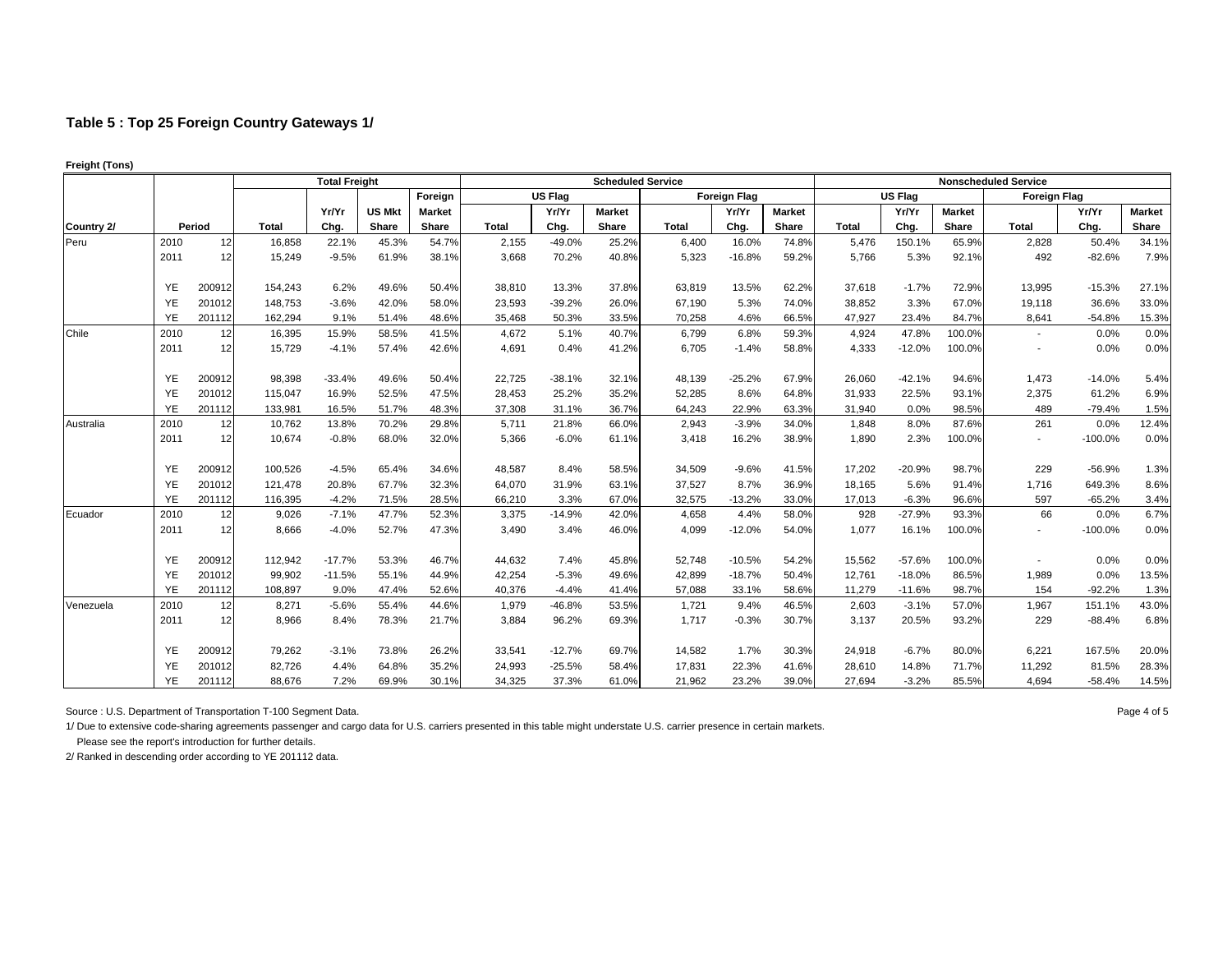| <b>Freight (Tons)</b> |  |
|-----------------------|--|
|                       |  |

|                     | <b>Total Freight</b> |        |              |          |               |               |              |                | <b>Scheduled Service</b> |              |                     |               | <b>Nonscheduled Service</b> |                |               |                          |           |               |  |
|---------------------|----------------------|--------|--------------|----------|---------------|---------------|--------------|----------------|--------------------------|--------------|---------------------|---------------|-----------------------------|----------------|---------------|--------------------------|-----------|---------------|--|
|                     |                      |        |              |          |               | Foreign       |              | <b>US Flag</b> |                          |              | <b>Foreign Flag</b> |               |                             | <b>US Flag</b> |               | <b>Foreign Flag</b>      |           |               |  |
|                     |                      |        |              | Yr/Yr    | <b>US Mkt</b> | <b>Market</b> |              | Yr/Yr          | <b>Market</b>            |              | Yr/Yr               | <b>Market</b> |                             | Yr/Yr          | <b>Market</b> |                          | Yr/Yr     | <b>Market</b> |  |
| Country 2/          |                      | Period | <b>Total</b> | Chg.     | Share         | Share         | <b>Total</b> | Chg.           | Share                    | <b>Total</b> | Chg.                | Share         | <b>Total</b>                | Chg.           | Share         | <b>Total</b>             | Chg.      | Share         |  |
| United Arab Emirate | 2010                 | 12     | 6,682        | $-5.2%$  | 33.6%         | 66.4%         | 2,147        | $-5.3%$        | 32.6%                    | 4,436        | 0.4%                | 67.4%         | 99                          | $-72.5%$       | 100.0%        | $\overline{\phantom{a}}$ | 0.0%      | 0.0%          |  |
|                     | 2011                 | 12     | 6,736        | 0.8%     | 43.1%         | 56.9%         | 2,902        | 35.2%          | 43.1%                    | 3,834        | $-13.6%$            | 56.9%         | ٠                           | $-100.0%$      | 0.0%          |                          | 0.0%      | 0.0%          |  |
|                     | YE                   | 200912 | 68,755       | 30.8%    | 28.9%         | 71.1%         | 18,901       | 101.0%         | 27.9%                    | 48,853       | 24.1%               | 72.1%         | 1,001                       | $-73.7%$       | 100.0%        |                          | 0.0%      | 0.0%          |  |
|                     | YE                   | 201012 | 91,085       | 32.5%    | 33.3%         | 66.7%         | 28,126       | 48.8%          | 31.7%                    | 60,635       | 24.1%               | 68.3%         | 2,232                       | 122.9%         | 96.1%         | 92                       | 0.0%      | 3.9%          |  |
|                     | YE                   | 201112 | 88,303       | $-3.1%$  | 38.6%         | 61.4%         | 34,031       | 21.0%          | 38.6%                    | 54,236       | $-10.6%$            | 61.4%         | 36                          | $-98.4%$       | 100.0%        |                          | $-100.0%$ | 0.0%          |  |
| Switzerland         | 2010                 | 12     | 7,615        | 20.2%    | 25.8%         | 74.2%         | 1,961        | 26.0%          | 25.8%                    | 5,654        | 18.4%               | 74.2%         | $\sim$                      | 0.0%           | 0.0%          | $\overline{\phantom{a}}$ | 0.0%      | 0.0%          |  |
|                     | 2011                 | 12     | 7,251        | $-4.8%$  | 23.2%         | 76.8%         | 1,682        | $-14.2%$       | 23.2%                    | 5,569        | $-1.5%$             | 76.8%         | ٠                           | 0.0%           | 0.0%          |                          | 0.0%      | 0.0%          |  |
|                     | YE                   | 200912 | 61,273       | $-21.2%$ | 26.3%         | 73.7%         | 16,130       | $-35.4%$       | 26.3%                    | 45,143       | $-14.3%$            | 73.7%         |                             | 0.0%           | 0.0%          |                          | $-100.0%$ | 0.0%          |  |
|                     | YE                   | 201012 | 83,757       | 36.7%    | 27.9%         | 72.1%         | 23,342       | 44.7%          | 27.9%                    | 60,404       | 33.8%               | 72.1%         | 11                          | 0.0%           | 100.0%        |                          | 0.0%      | 0.0%          |  |
|                     | <b>YE</b>            | 201112 | 86,326       | 3.1%     | 25.5%         | 74.5%         | 22,004       | $-5.7%$        | 25.5%                    | 64,322       | 6.5%                | 74.5%         | $\sim$                      | $-100.0%$      | 0.0%          | $\overline{\phantom{a}}$ | 0.0%      | 0.0%          |  |
| Costa Rica          | 2010                 | 12     | 6,315        | $-0.5%$  | 54.2%         | 45.8%         | 1,210        | $-52.6%$       | 29.5%                    | 2,892        | 112.8%              | 70.5%         | 2,214                       | $-9.0%$        | 100.0%        |                          | 0.0%      | 0.0%          |  |
|                     | 2011                 | 12     | 7,063        | 11.8%    | 51.9%         | 48.1%         | 1,726        | 42.7%          | 33.7%                    | 3,400        | 17.6%               | 66.3%         | 1.936                       | $-12.5%$       | 100.0%        |                          | 0.0%      | 0.0%          |  |
|                     | YE                   | 200912 | 60,514       | $-15.5%$ | 80.0%         | 20.0%         | 21,897       | $-25.5%$       | 64.4%                    | 12,079       | $-41.6%$            | 35.6%         | 26,537                      | 23.0%          | 100.0%        |                          | 0.0%      | 0.0%          |  |
|                     | YE                   | 201012 | 77,468       | 28.0%    | 69.1%         | 30.9%         | 21,322       | $-2.6%$        | 47.2%                    | 23,889       | 97.8%               | 52.8%         | 32,242                      | 21.5%          | 100.0%        | 15                       | 0.0%      | 0.0%          |  |
|                     | YE                   | 201112 | 77,858       | 0.5%     | 52.4%         | 47.6%         | 17,154       | $-19.5%$       | 31.8%                    | 36,841       | 54.2%               | 68.2%         | 23,631                      | $-26.7%$       | 99.0%         | 231                      | 1462.3%   | 1.0%          |  |
| Argentina           | 2010                 | 12     | 6,851        | 25.4%    | 70.8%         | 29.2%         | 4,527        | 20.3%          | 69.3%                    | 2,004        | 26.8%               | 30.7%         | 320                         | 162.9%         | 100.0%        |                          | 0.0%      | 0.0%          |  |
|                     | 2011                 | 12     | 6,150        | $-10.2%$ | 68.7%         | 31.3%         | 4,089        | $-9.7%$        | 68.0%                    | 1,927        | $-3.8%$             | 32.0%         | 134                         | $-58.0%$       | 100.0%        |                          | 0.0%      | 0.0%          |  |
|                     | YE                   | 200912 | 58,067       | $-28.9%$ | 66.0%         | 34.0%         | 36,263       | $-19.3%$       | 65.1%                    | 19,410       | $-30.6%$            | 34.9%         | 2,068                       | $-75.1%$       | 86.4%         | 325                      | $-29.7%$  | 13.6%         |  |
|                     | YE                   | 201012 | 83,083       | 43.1%    | 64.7%         | 35.3%         | 46,639       | 28.6%          | 62.6%                    | 27,872       | 43.6%               | 37.4%         | 7,106                       | 243.6%         | 82.9%         | 1,467                    | 350.8%    | 17.1%         |  |
|                     | <b>YE</b>            | 201112 | 72.893       | $-12.3%$ | 68.8%         | 31.2%         | 41,538       | $-10.9%$       | 64.6%                    | 22,755       | $-18.4%$            | 35.4%         | 8,600                       | 21.0%          | 100.0%        | $\sim$                   | $-100.0%$ | 0.0%          |  |
| Spain               | 2010                 | 12     | 7,684        | 19.7%    | 49.4%         | 50.6%         | 3,168        | 5.9%           | 44.9%                    | 3,889        | 17.1%               | 55.1%         | 627                         | 1465.4%        | 100.0%        | $\overline{\phantom{a}}$ | $-100.0%$ | 0.0%          |  |
|                     | 2011                 | 12     | 7,254        | $-5.6%$  | 42.0%         | 58.0%         | 2,833        | $-10.6%$       | 40.2%                    | 4,210        | 8.3%                | 59.8%         | 211                         | $-66.3%$       | 100.0%        |                          | 0.0%      | 0.0%          |  |
|                     | YE                   | 200912 | 47.712       | $-18.1%$ | 47.3%         | 52.7%         | 21,786       | $-12.2%$       | 46.5%                    | 25,065       | $-15.1%$            | 53.5%         | 789                         | $-79.7%$       | 91.7%         | 71                       | 61.8%     | 8.3%          |  |
|                     | YE                   | 201012 | 63,407       | 32.9%    | 47.6%         | 52.4%         | 28,226       | 29.6%          | 46.0%                    | 33,082       | 32.0%               | 54.0%         | 1,935                       | 145.2%         | 92.1%         | 165                      | 131.8%    | 7.9%          |  |
|                     | <b>YE</b>            | 201112 | 72,177       | 13.8%    | 43.4%         | 56.6%         | 30,006       | 6.3%           | 42.4%                    | 40,681       | 23.0%               | 57.6%         | 1,312                       | $-32.2%$       | 88.0%         | 178                      | 7.9%      | 12.0%         |  |

Source : U.S. Department of Transportation T-100 Segment Data. 
<br>
Page 5 of 5

1/ Due to extensive code-sharing agreements passenger and cargo data for U.S. carriers presented in this table might understate U.S. carrier presence in certain markets.

 Please see the report's introduction for further details. 2/ Ranked in descending order according to YE 201112 data.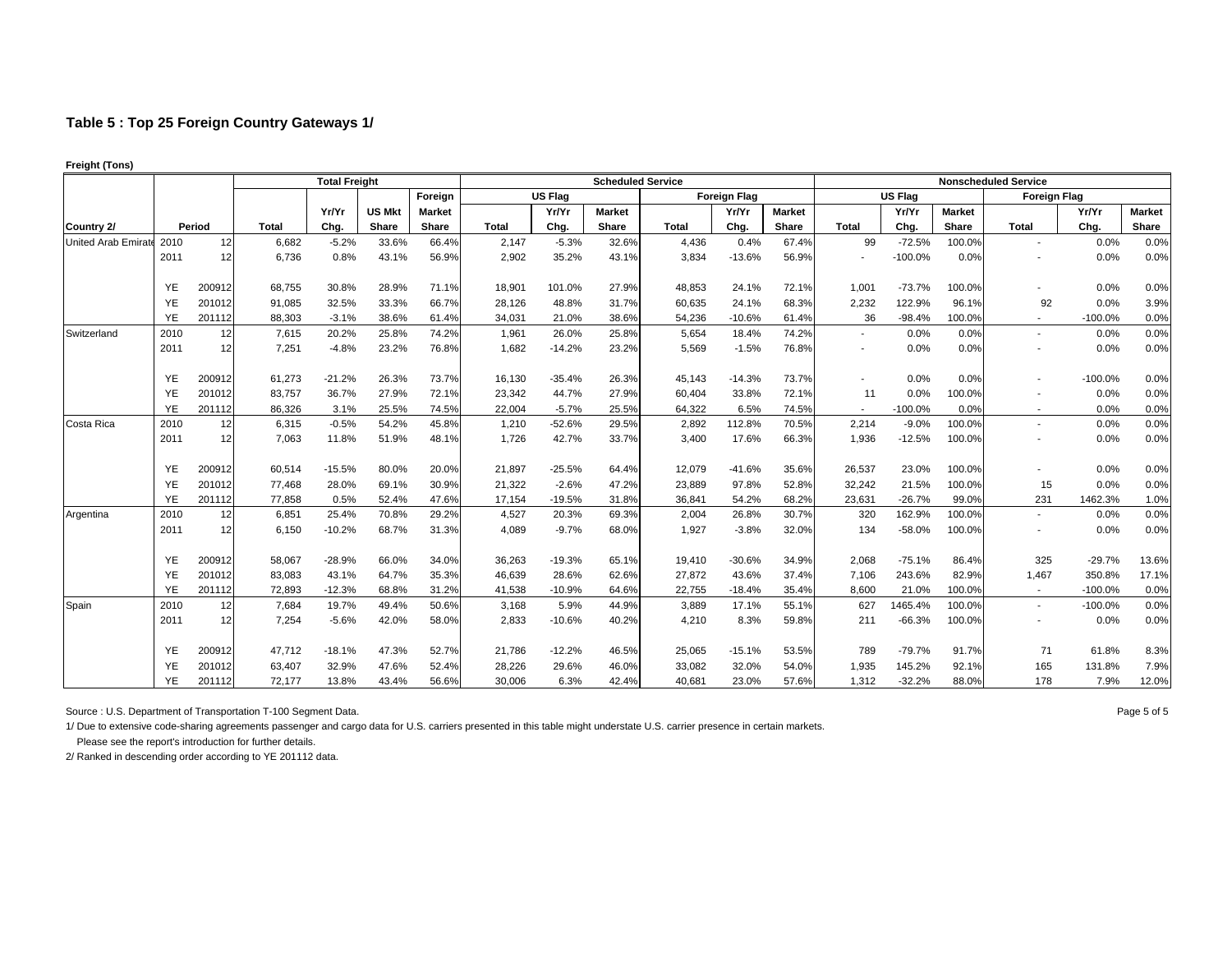|                       |            |                   | <b>YE Dec. 2011</b>      |              |                   | <b>YE Dec. 2010</b>      |              |          | YE        |
|-----------------------|------------|-------------------|--------------------------|--------------|-------------------|--------------------------|--------------|----------|-----------|
|                       |            |                   | $\overline{\mathsf{US}}$ | Foreign      |                   | $\overline{\mathsf{US}}$ | Foreign      | Yr/Yr    | Dec. 2011 |
| <b>Gateway City</b>   | Apt.       | <b>Passengers</b> | <b>Share</b>             | <b>Share</b> | <b>Passengers</b> | <b>Share</b>             | <b>Share</b> | Growth   | LF        |
| New York, NY          | <b>JFK</b> | 23,312,240        | 45.5%                    | 54.5%        | 22,702,882        | 45.9%                    | 54.1%        | 2.7%     | 79.8%     |
| Miami, FL             | MIA        | 17,572,540        | 66.0%                    | 34.0%        | 16,207,353        | 67.5%                    | 32.5%        | 8.4%     | 78.8%     |
| Los Angeles, CA       | LAX        | 16,276,204        | 29.0%                    | 71.0%        | 15,505,566        | 25.7%                    | 74.3%        | 5.0%     | 81.6%     |
| Newark, NJ            | <b>EWR</b> | 11,381,904        | 73.7%                    | 26.3%        | 11,372,186        | 75.4%                    | 24.6%        | 0.1%     | 78.7%     |
| Chicago, IL           | ORD        | 10,375,884        | 61.5%                    | 38.5%        | 10,426,287        | 60.1%                    | 39.9%        | $-0.5%$  | 78.2%     |
| Atlanta, GA           | ATL        | 9,355,384         | 88.2%                    | 11.8%        | 9,120,974         | 89.5%                    | 10.5%        | 2.6%     | 80.2%     |
| San Francisco, CA     | <b>SFO</b> | 8,674,499         | 39.8%                    | 60.2%        | 8,476,172         | 39.2%                    | 60.8%        | 2.3%     | 82.8%     |
| Houston, TX           | IAH        | 8,458,218         | 80.9%                    | 19.1%        | 8,279,513         | 82.7%                    | 17.3%        | 2.2%     | 74.4%     |
| Washington, DC        | <b>IAD</b> | 6,354,474         | 54.2%                    | 45.8%        | 6,167,501         | 54.9%                    | 45.1%        | 3.0%     | 77.4%     |
| Dallas/Fort Worth, TX | <b>DFW</b> | 5,216,777         | 87.2%                    | 12.8%        | 5,045,949         | 87.9%                    | 12.1%        | 3.4%     | 75.9%     |
| Boston, MA            | <b>BOS</b> | 3,899,355         | 34.6%                    | 65.4%        | 3,620,534         | 31.7%                    | 68.3%        | 7.7%     | 74.4%     |
| Philadelphia, PA      | PHL        | 3,848,084         | 86.6%                    | 13.4%        | 3,794,660         | 86.8%                    | 13.2%        | 1.4%     | 76.1%     |
| Honolulu, HI          | <b>HNL</b> | 3,845,910         | 41.6%                    | 58.4%        | 3,576,230         | 34.8%                    | 65.2%        | 7.5%     | 80.4%     |
| Fort Lauderdale, FL   | <b>FLL</b> | 3,429,570         | 55.9%                    | 44.1%        | 3,275,354         | 57.7%                    | 42.3%        | 4.7%     | 80.5%     |
| Orlando, FL           | <b>MCO</b> | 3,318,848         | 17.8%                    | 82.2%        | 3,002,793         | 17.3%                    | 82.7%        | 10.5%    | 80.7%     |
| Detroit, MI           | <b>DTW</b> | 3,029,289         | 89.0%                    | 11.0%        | 2,865,440         | 89.7%                    | 10.3%        | 5.7%     | 78.8%     |
| Charlotte, NC         | <b>CLT</b> | 2,852,059         | 93.5%                    | 6.5%         | 2,689,178         | 93.3%                    | 6.7%         | 6.1%     | 81.2%     |
| Seattle, WA           | <b>SEA</b> | 2,830,586         | 58.5%                    | 41.5%        | 2,671,382         | 59.9%                    | 40.1%        | 6.0%     | 77.1%     |
| Las Vegas, NV         | LAS        | 2,485,675         | 8.2%                     | 91.8%        | 2,115,939         | 4.9%                     | 95.1%        | 17.5%    | 84.5%     |
| Guam, TT              | <b>GUM</b> | 2,384,608         | 77.2%                    | 22.8%        | 2,695,521         | 65.8%                    | 34.2%        | $-11.5%$ | 74.8%     |
| Phoenix, AZ           | <b>PHX</b> | 2,213,293         | 71.9%                    | 28.1%        | 2,130,714         | 77.3%                    | 22.7%        | 3.9%     | 79.9%     |
| Minneapolis, MN       | <b>MSP</b> | 2,211,952         | 95.5%                    | 4.5%         | 2,281,383         | 96.7%                    | 3.3%         | $-3.0%$  | 77.9%     |
| Denver, CO            | <b>DEN</b> | 1,698,601         | 68.3%                    | 31.7%        | 1,887,859         | 71.1%                    | 28.9%        | $-10.0%$ | 80.7%     |
| San Juan, PR          | SJU        | 1,090,608         | 81.2%                    | 18.8%        | 1,204,792         | 84.5%                    | 15.5%        | $-9.5%$  | 59.3%     |
| New York, NY          | LGA        | 1,031,125         | 23.8%                    | 76.2%        | 1,033,486         | 29.2%                    | 70.8%        | $-0.2%$  | 63.6%     |
| Saipan, TT            | <b>SPN</b> | 572,748           | 51.7%                    | 48.3%        | 611,606           | 52.0%                    | 48.0%        | $-6.4%$  | 76.5%     |
| San Diego, CA         | SAN        | 458,689           | 42.0%                    | 58.0%        | 267,932           | 39.1%                    | 60.9%        | 71.2%    | 80.3%     |
| Baltimore, MD         | <b>BWI</b> | 441,569           | 60.9%                    | 39.1%        | 392,037           | 51.4%                    | 48.6%        | 12.6%    | 75.3%     |
| Portland, OR          | <b>PDX</b> | 441,482           | 67.6%                    | 32.4%        | 440,332           | 70.6%                    | 29.4%        | 0.3%     | 73.8%     |
| Tampa, FL             | <b>TPA</b> | 416,407           | 1.4%                     | 98.6%        | 377,718           | 0.7%                     | 99.3%        | 10.2%    | 79.1%     |
| Salt Lake City, UT    | <b>SLC</b> | 400,775           | 100.0%                   | 0.0%         | 463,229           | 99.9%                    | 0.1%         | $-13.5%$ | 76.6%     |
| Kahului, HI           | OGG        | 268,909           | 0.0%                     | 100.0%       | 200,759           | 0.0%                     | 100.0%       | 33.9%    | 86.0%     |
| Washington, DC        | <b>DCA</b> | 244,220           | 14.3%                    | 85.7%        | 282,754           | 23.5%                    | 76.5%        | $-13.6%$ | 58.8%     |
| Chicago, IL           | <b>MDW</b> | 237,834           | 100.0%                   | 0.0%         | 95,796            | 100.0%                   | 0.0%         | 148.3%   | 62.0%     |
| Fort Myers, FL        | <b>RSW</b> | 236,533           | 38.2%                    | 61.8%        | 211,163           | 44.3%                    | 55.7%        | 12.0%    | 84.9%     |
| Cleveland, OH         | <b>CLE</b> | 228,002           | 83.3%                    | 16.7%        | 245,303           | 86.1%                    | 13.9%        | $-7.1%$  | 66.5%     |
| Cincinnati, OH        | <b>CVG</b> | 227,063           | 89.4%                    | 10.6%        | 265,460           | 94.1%                    | 5.9%         | $-14.5%$ | 65.2%     |
| Sanford, FL           | <b>SFB</b> | 205,424           | 10.8%                    | 89.2%        | 41,156            | 0.0%                     | 100.0%       | 399.1%   | 86.3%     |
| Palm Springs, CA      | <b>PSP</b> | 193,427           | 0.1%                     | 99.9%        | 159,770           | 0.0%                     | 100.0%       | 21.1%    | 80.0%     |
| San Jose, CA          | <b>SJC</b> | 186,617           | 99.9%                    | 0.1%         | 133,546           | 49.9%                    | 50.1%        | 39.7%    | 80.2%     |

**Table 6 : Top 40 U.S. Passenger Gateways to the World, Scheduled Passenger Service 1/**

Source : U.S. Department of Transportation T-100 Segment Data **Page 1 of 1** Page 1 of 1

1/ Ranked in descending order according to latest year ended data.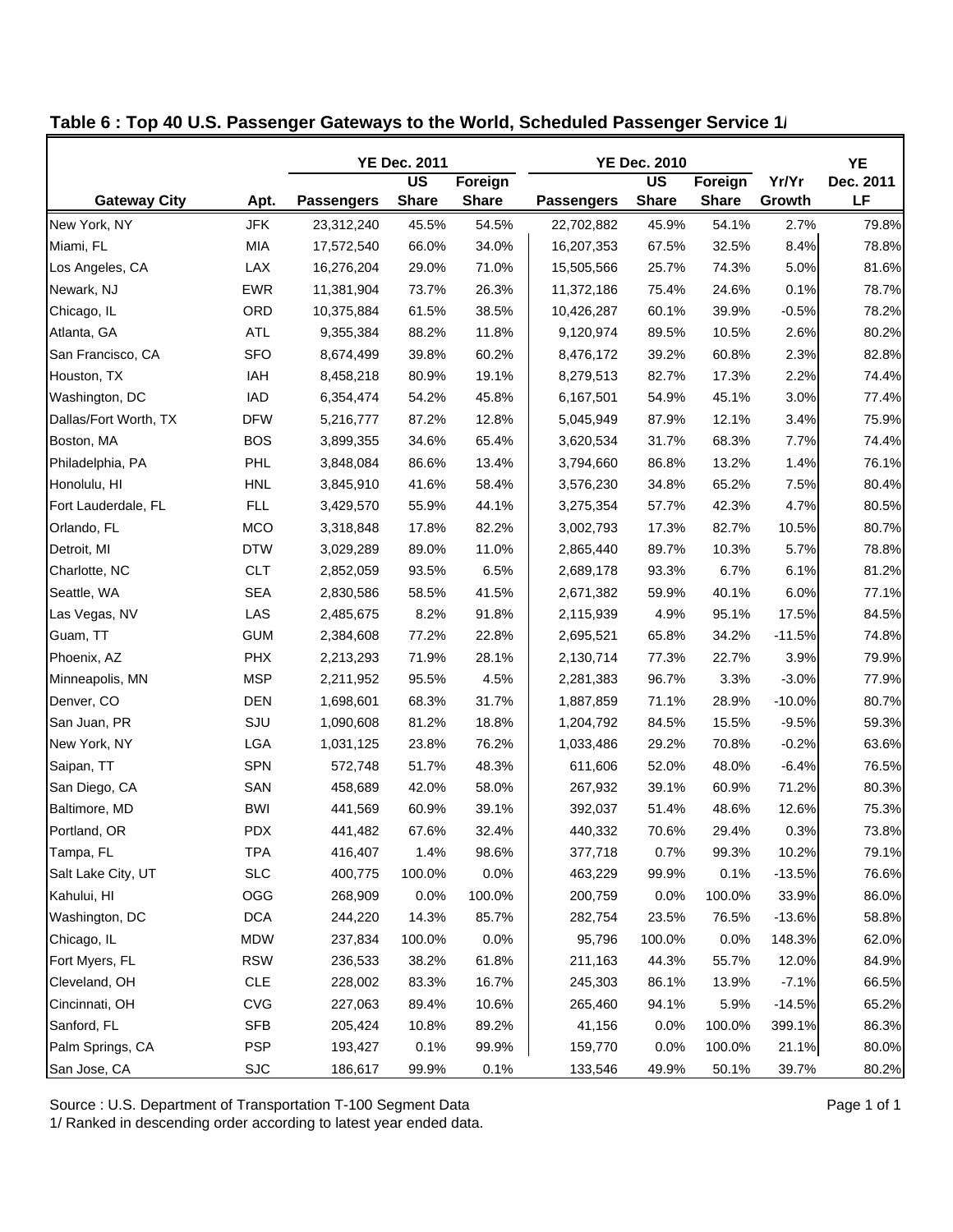|                                  |            |                    | <b>YE Dec. 2011</b>               |              |                   | <b>YE Dec. 2010</b>       |              |          | YE        |
|----------------------------------|------------|--------------------|-----------------------------------|--------------|-------------------|---------------------------|--------------|----------|-----------|
|                                  | Foreign    |                    | $\overline{\mathsf{u}\mathsf{s}}$ | Foreign      |                   | $\overline{\mathsf{u}}$ s | Foreign      | Yr/Yr    | Dec. 2011 |
| <b>Gateway City</b>              |            | Airport Passengers | <b>Share</b>                      | <b>Share</b> | <b>Passengers</b> | <b>Share</b>              | <b>Share</b> | Growth   | LF        |
| London, United Kingdom           | <b>LHR</b> | 13,395,003         | 39.8%                             | 60.2%        | 12,311,505        | 40.7%                     | 59.3%        | 8.8%     | 79.1%     |
| Toronto, Canada                  | <b>YYZ</b> | 8,718,522          | 38.2%                             | 61.8%        | 8,387,174         | 41.4%                     | 58.6%        | 4.0%     | 71.9%     |
| Tokyo, Japan                     | <b>NRT</b> | 7,317,893          | 68.5%                             | 31.5%        | 8,604,490         | 65.0%                     | 35.0%        | $-15.0%$ | 80.1%     |
| Frankfurt, Germany               | <b>FRA</b> | 6,196,432          | 36.9%                             | 63.1%        | 6,330,763         | 38.1%                     | 61.9%        | $-2.1%$  | 81.5%     |
| Paris, France                    | CDG        | 6,037,525          | 40.0%                             | 60.0%        | 5,741,748         | 39.7%                     | 60.3%        | 5.2%     | 82.6%     |
| Cancun, Mexico                   | <b>CUN</b> | 5,332,803          | 98.9%                             | 1.1%         | 5,422,498         | 94.9%                     | 5.1%         | $-1.7%$  | 83.4%     |
| Mexico City, Mexico              | <b>MEX</b> | 4,730,299          | 64.7%                             | 35.3%        | 4,421,141         | 52.8%                     | 47.2%        | 7.0%     | 73.8%     |
| Amsterdam, Netherlands           | AMS        | 4,483,519          | 62.6%                             | 37.4%        | 4,329,307         | 63.7%                     | 36.3%        | 3.6%     | 83.1%     |
| Vancouver, Canada                | <b>YVR</b> | 4,216,807          | 51.1%                             | 48.9%        | 4,149,264         | 56.2%                     | 43.8%        | 1.6%     | 78.9%     |
| Seoul, South Korea               | <b>ICN</b> | 4,171,591          | 12.6%                             | 87.4%        | 3,793,878         | 8.6%                      | 91.4%        | 10.0%    | 77.8%     |
| Montreal, Canada                 | YUL        | 3,081,764          | 52.3%                             | 47.7%        | 3,029,095         | 54.0%                     | 46.0%        | 1.7%     | 70.5%     |
| Calgary, Canada                  | <b>YYC</b> | 2,505,406          | 50.9%                             | 49.1%        | 2,415,627         | 51.9%                     | 48.1%        | 3.7%     | 79.7%     |
| Sao Paulo, Brazil                | GRU        | 2,478,820          | 65.7%                             | 34.3%        | 2,320,849         | 66.0%                     | 34.0%        | 6.8%     | 84.7%     |
| Hong Kong, Hong Kong             | <b>HKG</b> | 2,335,326          | 32.2%                             | 67.8%        | 2,282,343         | 32.4%                     | 67.6%        | 2.3%     | 83.3%     |
| Guadalajara, Mexico              | GDL        | 2,287,024          | 83.3%                             | 16.7%        | 1,929,807         | 63.6%                     | 36.4%        | 18.5%    | 78.9%     |
| Madrid, Spain                    | <b>MAD</b> | 2,193,214          | 44.1%                             | 55.9%        | 2,058,627         | 42.5%                     | 57.5%        | 6.5%     | 78.5%     |
| Montego Bay, Jamaica             | MBJ        | 2,054,163          | 89.3%                             | 10.7%        | 2,098,551         | 87.3%                     | 12.7%        | $-2.1%$  | 83.3%     |
| Munich, Germany                  | <b>MUC</b> | 2,036,635          | 35.0%                             | 65.0%        | 1,967,436         | 34.6%                     | 65.4%        | 3.5%     | 82.6%     |
| Nassau, The Bahamas              | <b>NAS</b> | 1,999,647          | 79.6%                             | 20.4%        | 2,096,244         | 82.1%                     | 17.9%        | $-4.6%$  | 78.1%     |
| Santo Domingo, Dominican Rer SDQ |            | 1,984,856          | 99.9%                             | 0.1%         | 2,116,995         | 99.9%                     | 0.1%         | $-6.2%$  | 78.8%     |
| Rome, Italy                      | <b>FCO</b> | 1,848,055          | 56.2%                             | 43.8%        | 1,954,219         | 58.2%                     | 41.8%        | $-5.4%$  | 82.3%     |
| San Jose, Costa Rica             | <b>SJO</b> | 1,753,538          | 90.9%                             | 9.1%         | 1,750,843         | 92.2%                     | 7.8%         | 0.2%     | 84.3%     |
| San Jose del Cabo, Mexico        | <b>SJD</b> | 1,734,929          | 100.0%                            | 0.0%         | 1,754,757         | 95.4%                     | 4.6%         | $-1.1%$  | 79.9%     |
| Taipei, Taiwan                   | <b>TPE</b> | 1,697,935          | 0.0%                              | 100.0%       | 1,881,712         | 0.0%                      | 100.0%       | $-9.8%$  | 80.9%     |
| Panama City, Panama              | <b>PTY</b> | 1,696,890          | 41.4%                             | 58.6%        | 1,522,738         | 46.2%                     | 53.8%        | 11.4%    | 72.9%     |
| Sydney, Australia                | SYD        | 1,673,980          | 64.4%                             | 35.6%        | 1,613,451         | 62.6%                     | 37.4%        | 3.8%     | 82.8%     |
| Beijing, China                   | <b>PEK</b> | 1,608,255          | 63.7%                             | 36.3%        | 1,359,779         | 61.3%                     | 38.7%        | 18.3%    | 84.3%     |
| Zurich, Switzerland              | ZRH        | 1,594,959          | 35.9%                             | 64.1%        | 1,503,401         | 37.2%                     | 62.8%        | 6.1%     | 82.9%     |
| Dubai, United Arab Emirates      | <b>DXB</b> | 1,578,646          | 20.4%                             | 79.6%        | 1,348,898         | 23.9%                     | 76.1%        | 17.0%    | 76.7%     |
| Shanghai, China                  | <b>PVG</b> | 1,532,740          | 73.3%                             | 26.7%        | 1,192,172         | 70.9%                     | 29.1%        | 28.6%    | 83.6%     |
| Bogota, Colombia                 | <b>BOG</b> | 1,529,050          | 58.1%                             | 41.9%        | 1,437,116         | 58.6%                     | 41.4%        | 6.4%     | 80.2%     |
| San Salvador, El Salvador        | SAL        | 1,435,728          | 32.9%                             | 67.1%        | 1,351,399         | 34.9%                     | 65.1%        | 6.2%     | 74.6%     |
| Dublin, Ireland                  | DUB        | 1,448,744          | 45.8%                             | 54.2%        | 1,366,520         | 46.0%                     | 54.0%        | 6.0%     | 81.9%     |
| Punta Cana, Dominican Republ     | <b>PUJ</b> | 1,330,834          | 98.7%                             | 1.3%         | 1,181,877         | 97.1%                     | 2.9%         | 12.6%    | 84.0%     |
| Tel Aviv, Israel                 | <b>TLV</b> | 1,434,536          | 55.4%                             | 44.6%        | 1,484,696         | 55.9%                     | 44.1%        | $-3.4%$  | 84.8%     |
| London, United Kingdom           | LGW        | 1,348,131          | 21.1%                             | 78.9%        | 1,354,681         | 23.0%                     | 77.0%        | $-0.5%$  | 80.2%     |
| Lima, Peru                       | LIM        | 1,364,024          | 46.4%                             | 53.6%        | 1,260,996         | 54.8%                     | 45.2%        | 8.2%     | 84.1%     |
| Puerto Vallarta, Mexico          | <b>PVR</b> | 1,226,105          | 100.0%                            | 0.0%         | 1,459,733         | 93.3%                     | 6.7%         | $-16.0%$ | 82.2%     |
| Manchester, United Kingdom       | <b>MAN</b> | 1,167,102          | 59.1%                             | 40.9%        | 1,113,790         | 64.6%                     | 35.4%        | 4.8%     | 83.4%     |
| Ezeiza, Argentina                | EZE        | 1,195,369          | 90.2%                             | 9.8%         | 1,208,795         | 89.8%                     | 10.2%        | $-1.1%$  | 83.5%     |

**Table 7 : Top 40 International Passenger Gateways to the U.S., Scheduled Passenger Service 1/**

Source : U.S. Department of Transportation T-100 Segment Data **Page 1 of 1** Page 1 of 1

1/ Ranked in descending order according to latest year ended data.